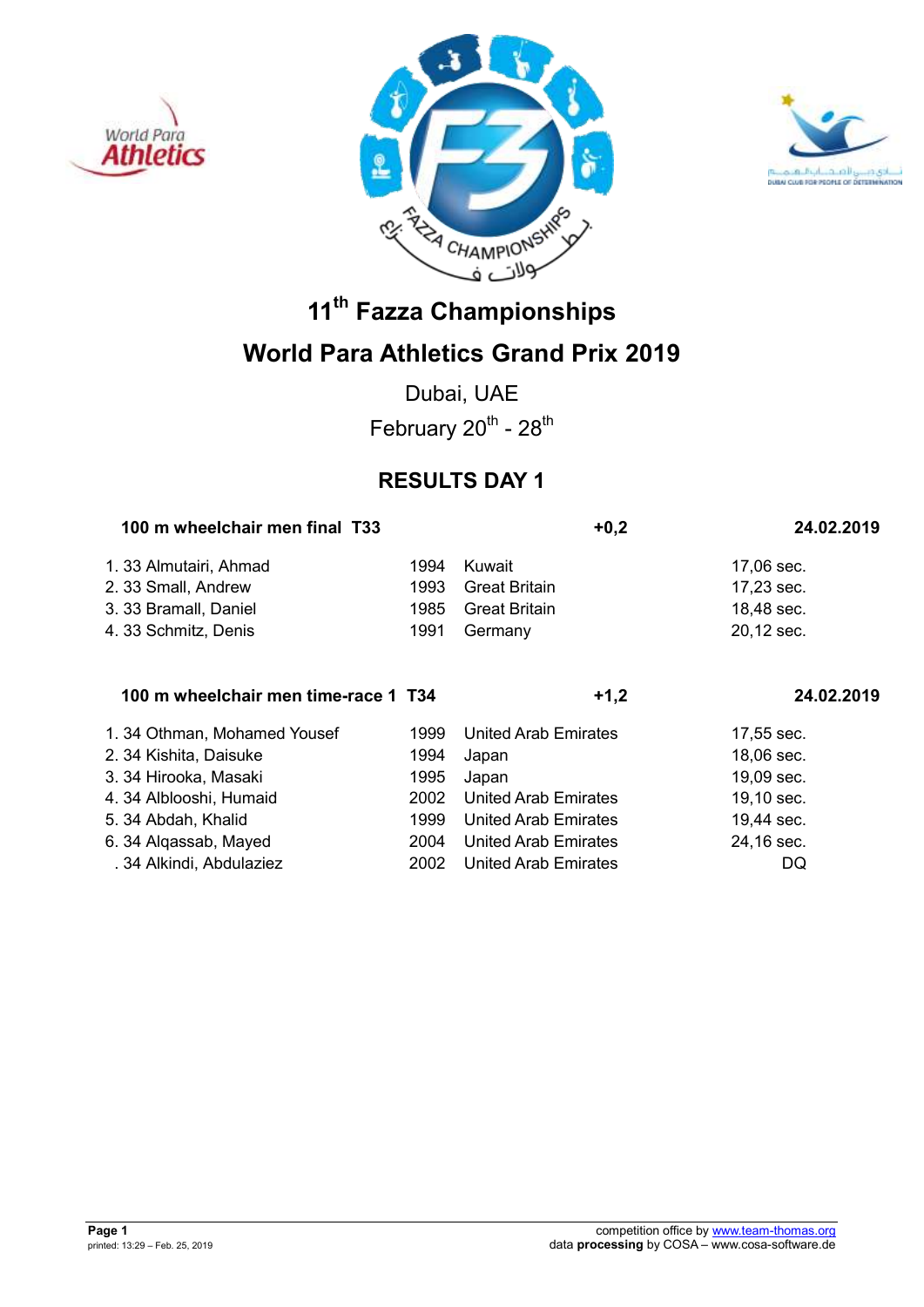





Dubai, UAE February  $20^{th}$  -  $28^{th}$ 

|  |                                                                                                                                                                   | $+1,6$                               | 24.02.2019                                                 |  |
|--|-------------------------------------------------------------------------------------------------------------------------------------------------------------------|--------------------------------------|------------------------------------------------------------|--|
|  | 1985                                                                                                                                                              | Tunisia                              | 14,62 sec.                                                 |  |
|  | 1997                                                                                                                                                              | Australia                            | 15,29 sec.                                                 |  |
|  | 1985                                                                                                                                                              |                                      | 15,57 sec.                                                 |  |
|  | 1996                                                                                                                                                              | Thailand                             | 16,15 sec.                                                 |  |
|  | 1985                                                                                                                                                              | Switzerland                          | 16,28 sec.                                                 |  |
|  | 2003                                                                                                                                                              |                                      | 16,45 sec.                                                 |  |
|  | 1993                                                                                                                                                              | Japan                                | 16,81 sec.                                                 |  |
|  | 1.34 Ktila, Walid<br>2.34 McCracken, Rheed<br>3. 34 Alhammadi, Mohamed<br>4.34 Rattana, Chaiwat<br>5. 34 Mitic, Bojan<br>6.34 Nawad, Ahmed<br>7.34 Kobata, Atsuro | 100 m wheelchair men time-race 2 T34 | <b>United Arab Emirates</b><br><b>United Arab Emirates</b> |  |

**100 m wheelchair men ranking time races T34 +1,6 24.02.2019** 

| 1.34 Ktila, Walid            | 1985 | Tunisia                     | 14,62 sec. |
|------------------------------|------|-----------------------------|------------|
| 2. 34 McCracken, Rheed       | 1997 | Australia                   | 15,29 sec. |
| 3. 34 Alhammadi, Mohamed     | 1985 | <b>United Arab Emirates</b> | 15,57 sec. |
| 4.34 Rattana, Chaiwat        | 1996 | Thailand                    | 16,15 sec. |
| 5. 34 Mitic, Bojan           | 1985 | Switzerland                 | 16,28 sec. |
| 6.34 Nawad, Ahmed            | 2003 | <b>United Arab Emirates</b> | 16,45 sec. |
| 7.34 Kobata, Atsuro          | 1993 | Japan                       | 16,81 sec. |
| 8. 34 Othman, Mohamed Yousef | 1999 | <b>United Arab Emirates</b> | 17,55 sec. |
| 9. 34 Kishita, Daisuke       | 1994 | Japan                       | 18,06 sec. |
| 10. 34 Hirooka, Masaki       | 1995 | Japan                       | 19,09 sec. |
| 11. 34 Alblooshi, Humaid     | 2002 | <b>United Arab Emirates</b> | 19,10 sec. |
| 12. 34 Abdah, Khalid         | 1999 | United Arab Emirates        | 19,44 sec. |
| 13. 34 Algassab, Mayed       | 2004 | <b>United Arab Emirates</b> | 24,16 sec. |
| . 34 Alkindi, Abdulaziez     | 2002 | <b>United Arab Emirates</b> | DQ         |
|                              |      |                             |            |

Rule 17.8

New World Record by Walid Ktila, TUN New Asian Record by Mohamed Alhammadi, UAE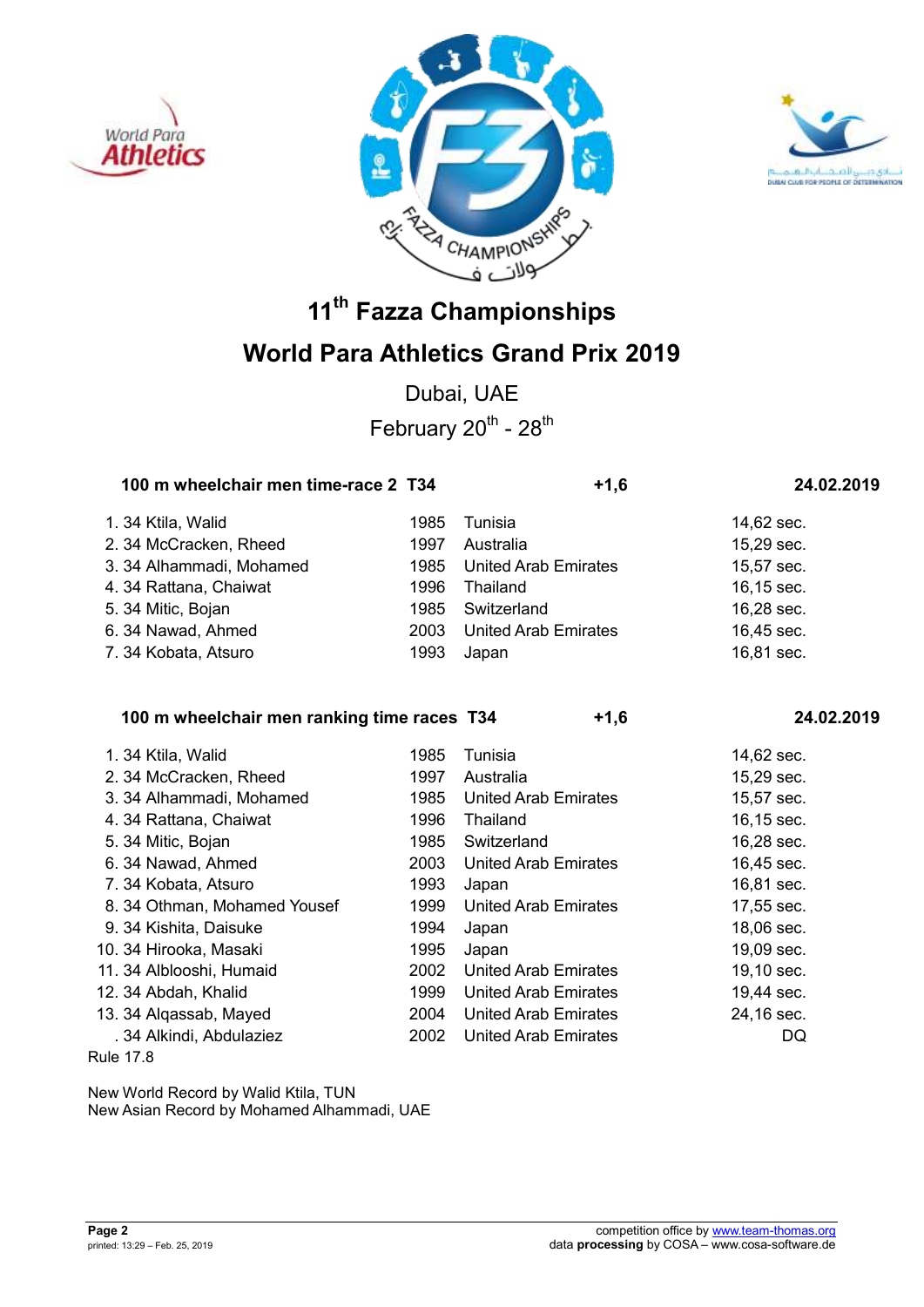





## **World Para Athletics Grand Prix 2019**

Dubai, UAE February  $20^{th}$  -  $28^{th}$ 

| 100 m wheelchair men final T51       |      | $+1,7$         | 24.02.2019 |            |
|--------------------------------------|------|----------------|------------|------------|
| 1.51 Piispanen, Toni                 | 1976 | Finland        |            | 20,70 sec. |
| 2.51 Genyn, Peter                    | 1976 | <b>Belgium</b> |            | 21,13 sec. |
| 3.51 Berrahal, Mohamed               | 1979 | Algeria        |            | 21,62 sec. |
| 4.51 Mestre, Helder                  | 1967 | Portugal       |            | 24,31 sec. |
| 100 m wheelchair men final T52       |      |                | $+0,5$     | 24.02.2019 |
| 1.52 Ito, Tatsuya                    | 1986 | Japan          |            | 17,96 sec. |
| 2.52 Trindade, Mario                 | 1975 | Portugal       |            | 18,58 sec. |
| 3.52 Blum, Fabian                    | 1995 | Switzerland    |            | 18,74 sec. |
| 4.52 Skucas, Kestutis                | 1967 | Lithuania      |            | 19,80 sec. |
| New Asian Record by Tatsuya Ito, JPN |      |                |            |            |
| 100 m wheelchair men final T53       |      |                | $+1,7$     | 24.02.2019 |
| 1.53 Alganaidl, Fahad                | 1984 | Saudi Arabia   |            | 15,37 sec. |
| 2.53 Alqurashi, Adbulrahmen          | 1997 | Saudi Arabia   |            | 15,37 sec. |
| 3.53 Brignone, Nicolas               | 1989 | France         |            | 15,42 sec. |
| 4.53 Alenzei, Abdullah               | 1993 | Kuwait         |            | 17,40 sec. |
| . 53 Aladwani, Hamad                 | 1972 | Kuwait         |            | <b>DNS</b> |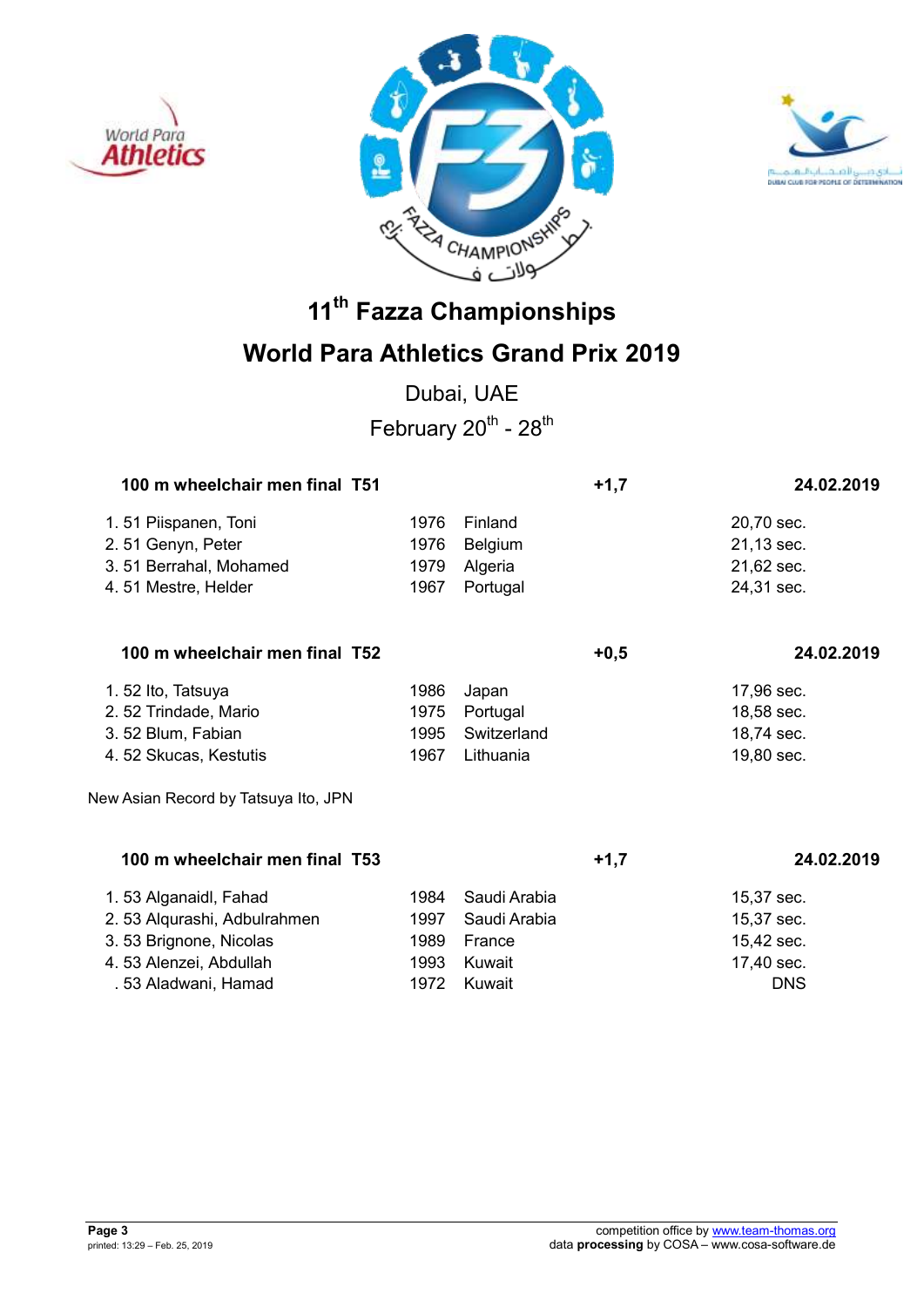





## **World Para Athletics Grand Prix 2019**

Dubai, UAE February  $20^{th}$  -  $28^{th}$ 

| 100 m wheelchair men time-race 1 T54        |      | $+0,4$                      | 24.02.2019 |
|---------------------------------------------|------|-----------------------------|------------|
| 1.54 Gharbi, Yassine                        | 1990 | Tunisia                     | 14,44 sec. |
| 2.54 Albalooshi, Mahmood                    | 1994 | <b>United Arab Emirates</b> | 17,00 sec. |
| 3.54 Oozeer, Mehfooz                        | 1995 | <b>Mauritius</b>            | 17,11 sec. |
| 4.54 Tamba, Malang                          | 1989 | Gambia                      | 19,90 sec. |
| 5.54 Jarju, Demba                           | 1989 | Gambia                      | 20,36 sec. |
| . 54 Alwaqza, Nassar                        | 2002 | <b>Bahrain</b>              | <b>DQ</b>  |
| 100 m wheelchair men time-race 2 T54        |      | $+0,7$                      | 24.02.2019 |
| 1.54 Ikoma, Tomoki                          | 1992 | Japan                       | 14,24 sec. |
| 2.54 Vahdani, Mohammad                      | 1979 | <b>United Arab Emirates</b> | 14,42 sec. |
| 3.54 Alzahrani, Jamaan                      | 1995 | Saudi Arabia                | 14,50 sec. |
| 4.54 Hug, Marcel                            | 1986 | Switzerland                 | 14,60 sec. |
| 5. 54 Alrajehi, Faisal                      | 1998 | Kuwait                      | 14,89 sec. |
| 6.54 Nishi, Yuki                            | 1994 | Japan                       | 15,11 sec. |
| 7.54 Malter, Ludwig                         | 2000 | Austria                     | 15,70 sec. |
|                                             |      |                             |            |
| 100 m wheelchair men ranking time races T54 |      | $+0,7$                      | 24.02.2019 |
| 1.54 Ikoma, Tomoki                          | 1992 | Japan                       | 14,24 sec. |
| 2.54 Vahdani, Mohammad                      | 1979 | <b>United Arab Emirates</b> | 14,42 sec. |
| 3.54 Gharbi, Yassine                        | 1990 | Tunisia                     | 14,44 sec. |
| 4.54 Alzahrani, Jamaan                      | 1995 | Saudi Arabia                | 14,50 sec. |
| 5.54 Hug, Marcel                            | 1986 | Switzerland                 | 14,60 sec. |
| 6.54 Alrajehi, Faisal                       | 1998 | Kuwait                      | 14,89 sec. |
| 7.54 Nishi, Yuki                            | 1994 | Japan                       | 15,11 sec. |
| 8.54 Malter, Ludwig                         | 2000 | Austria                     | 15,70 sec. |
| 9.54 Albalooshi, Mahmood                    | 1994 | <b>United Arab Emirates</b> | 17,00 sec. |
| 10.54 Oozeer, Mehfooz                       | 1995 | <b>Mauritius</b>            | 17,11 sec. |
| 11.54 Tamba, Malang                         | 1989 | Gambia                      | 19,90 sec. |
| 12. 54 Jarju, Demba                         | 1989 | Gambia                      | 20,36 sec. |
| . 54 Alwaqza, Nassar                        | 2002 | <b>Bahrain</b>              | DQ         |

Rule 17.8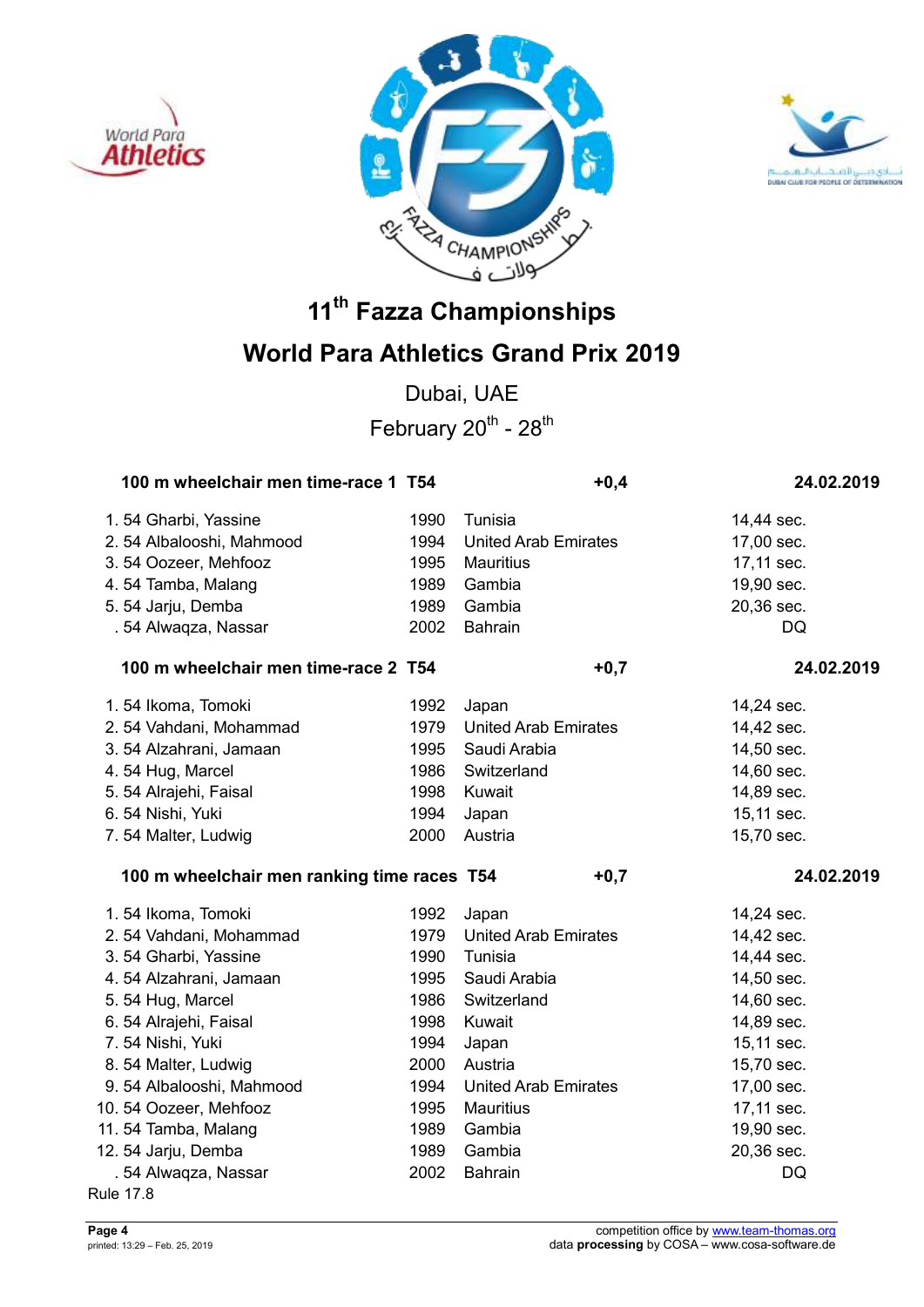





## **World Para Athletics Grand Prix 2019**

Dubai, UAE February  $20^{th}$  -  $28^{th}$ 

| 100 m wheelchair men final RR2     |      | $+2,3$                      |                    | 24.02.2019 |
|------------------------------------|------|-----------------------------|--------------------|------------|
| 1. R2 Lutken, Odd Markus           | 1964 | Norway                      | 19,48 sec.         |            |
| 2. R2 Kromann, Lasse               | 1997 | Denmark                     | 19,78 sec.         |            |
| 200 m men final T35/37             |      | $-0,6$                      |                    | 24.02.2019 |
| 1.37 Hamdi, Sofiane                | 1989 | Algeria                     | 24,18 sec.         | 876 P.     |
| 2.37 Mohamed, Mostafa Fathalla     | 1987 | Egypt                       | 24,30 sec.         | 860 P.     |
| 3. 37 Alnakhli, Ali                | 2000 | Saudi Arabia                | 24,66 sec.         | 809 P.     |
| 4.37 Abdellatef, Mohamed           | 1991 | Egypt                       | 25,85 sec.         | 615 P.     |
| 5. 37 Meesap, Chatchawal           | 2001 | Thailand                    | 26,09 sec.         | 573 P.     |
| 6.37 Saewang, Sakphet              | 1992 | Thailand                    | 26,56 sec.         | 491 P.     |
| 7.35 Adawi, Ahmed                  | 1998 | Saudi Arabia                | 30,40 sec.         | 192 P.     |
| 8. 35 Bao, Chui Yiu                | 1999 | Hong Kong                   | 31,90 sec.         | 64 P.      |
| 200 m men final T44/46/61/63/64    |      | $+0,8$                      |                    | 24.02.2019 |
| 1.64 Itani, Shunsuke               | 1995 | Japan                       | 24,12 sec.         | 727 P.     |
| 2.44 Kotcharang, Denpoom           | 2000 | Thailand                    | 24,70 sec.         | 625 P.     |
| 3.44 Ramadan, Karim                | 2000 | Egypt                       | 24,83 sec.         | 602 P.     |
| 4.63 Ali, Ali                      | 1987 | Syria                       | 49,73 sec.         | 0 P.       |
| . 46 Alblooshi, Yahya              | 1994 | <b>United Arab Emirates</b> | <b>DNF</b>         |            |
| Out of ranking                     |      |                             |                    |            |
| . 61 Mahlangu, Ntando              | 2002 | South Africa                | 23,60 sec. 1042 P. |            |
| 1500 m wheelchair men final T51/52 |      |                             |                    | 24.02.2019 |

| 1.51 Mestre, Helder    | 1967 Portugal    | 5:37,66min. 805 P. |  |
|------------------------|------------------|--------------------|--|
| 2. 52 Skucas, Kestutis | 1967 Lithuania   | 4:22.07min. 455 P. |  |
| 3.52 Blum, Fabian      | 1995 Switzerland | 5:23.55min. 23 P.  |  |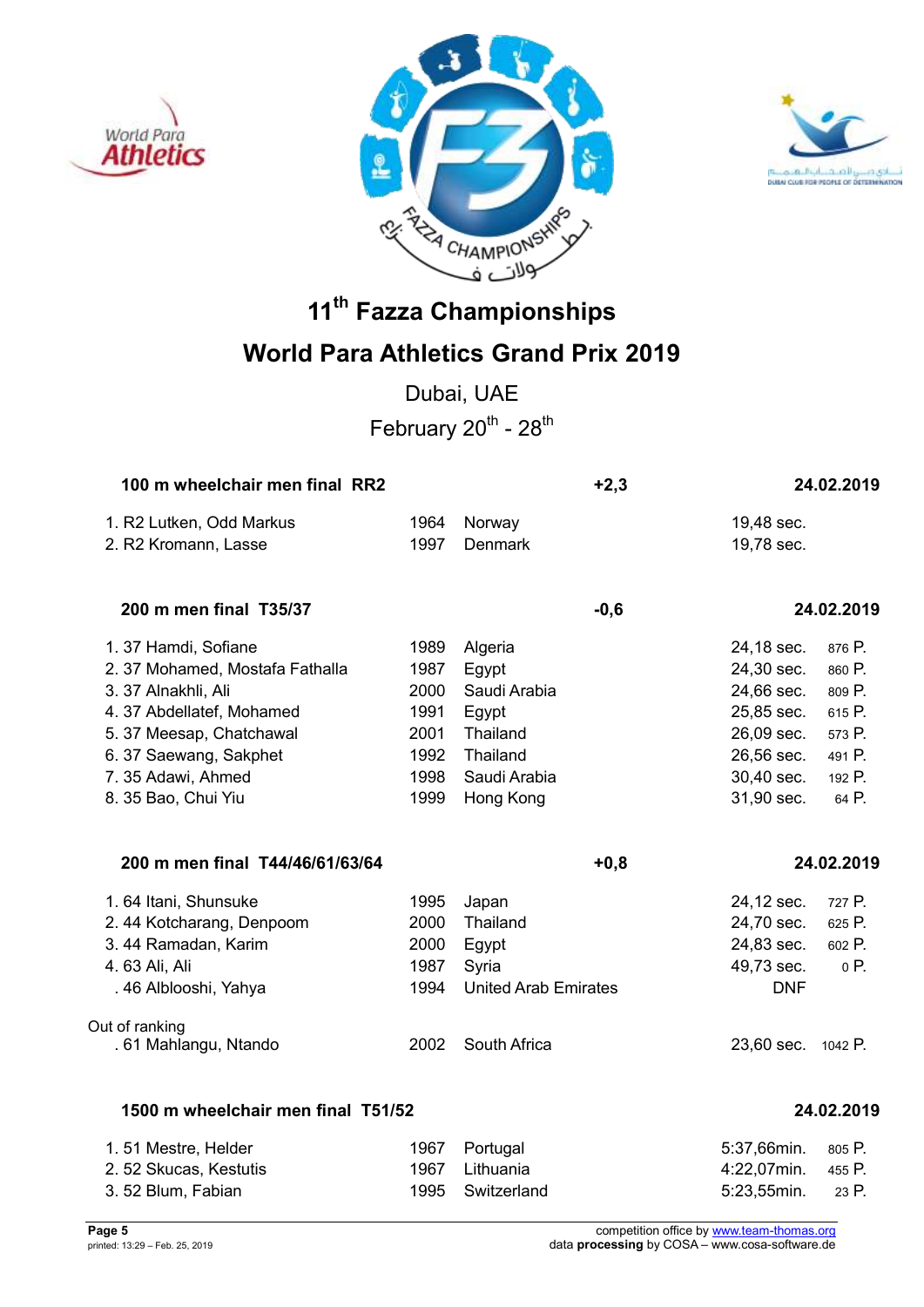





## **World Para Athletics Grand Prix 2019**

Dubai, UAE February  $20^{th}$  -  $28^{th}$ 

### **1500 m wheelchair men time-race 1 T54 24.02.2019**

| 1.53 Fairbank, Pierre | 1971 | France           | 3:22,86min. |
|-----------------------|------|------------------|-------------|
| 2.54 Malter, Ludwig   |      | 2000 Austria     | 3:23,42min. |
| 3.54 Willimann, Lukas |      | 1993 Switzerland | 3:49,23min. |
| 4.54 Oozeer, Mehfooz  |      | 1995 Mauritius   | 4:16.93min. |

### **1500 m wheelchair men time-race 2 T54 24.02.2019**

| 1.54 Hug, Marcel           | 1986 | Switzerland                 | 3:02,23min. |
|----------------------------|------|-----------------------------|-------------|
|                            |      |                             |             |
| 2.54 Balde, Alhassane      | 1985 | Germany                     | 3:02,38min. |
| 3.54 Casoli, Julien        | 1982 | France                      | 3:02,66min. |
| 4.54 Gharbi, Yassine       | 1990 | Tunisia                     | 3:02,73min. |
| 5. 54 Suzuki, Tomoki       | 1994 | Japan                       | 3:02,90min. |
| 6.54 Lappin, Jake          | 1992 | Australia                   | 3:04,50min. |
| 7.54 Alrajehi, Faisal      | 1998 | Kuwait                      | 3:05,13min. |
| 8.54 Watanabe, Sho         | 1991 | Japan                       | 3:06,84min. |
| 9.54 Alhosani, Badir Abbas | 1985 | <b>United Arab Emirates</b> | 3:06,94min. |

### **1500 m wheelchair men ranking time races 24.02.2019**

| 1.54 Hug, Marcel           | 1986 | Switzerland                 | 3:02,23min.    |
|----------------------------|------|-----------------------------|----------------|
| 2.54 Balde, Alhassane      | 1985 | Germany                     | 3:02,38min.    |
| 3.54 Casoli, Julien        | 1982 | France                      | $3:02,66$ min. |
| 4.54 Gharbi, Yassine       | 1990 | Tunisia                     | 3:02,73min.    |
| 5. 54 Suzuki, Tomoki       | 1994 | Japan                       | 3:02,90min.    |
| 6.54 Lappin, Jake          | 1992 | Australia                   | 3:04,50min.    |
| 7.54 Alrajehi, Faisal      | 1998 | Kuwait                      | $3:05,13$ min. |
| 8.54 Watanabe, Sho         | 1991 | Japan                       | 3:06,84min.    |
| 9.54 Alhosani, Badir Abbas | 1985 | <b>United Arab Emirates</b> | 3:06,94min.    |
| 10. 53 Fairbank, Pierre    | 1971 | France                      | 3:22,86min.    |
| 11.54 Malter, Ludwig       | 2000 | Austria                     | $3:23,42$ min. |
| 12. 54 Willimann, Lukas    | 1993 | Switzerland                 | 3:49,23min.    |
| 13.54 Oozeer, Mehfooz      | 1995 | Mauritius                   | 4:16.93min.    |
|                            |      |                             |                |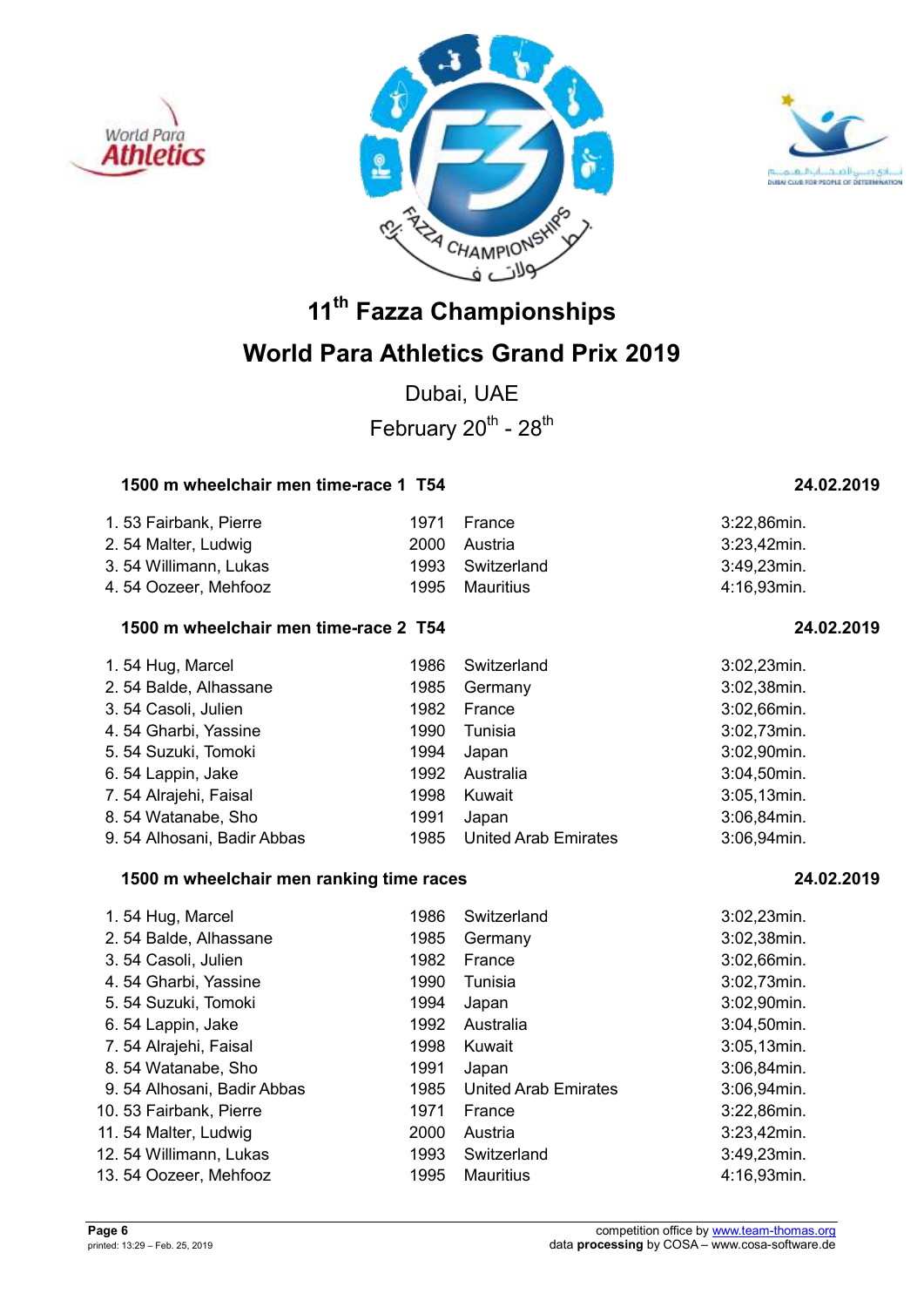





Dubai, UAE February  $20^{th}$  -  $28^{th}$ 

| long jump men final T61/62/63       |                                           |                                 |                |                                                                         |               | 24.02.2019         |       |
|-------------------------------------|-------------------------------------------|---------------------------------|----------------|-------------------------------------------------------------------------|---------------|--------------------|-------|
| 1. 62 Malakopoulos, Stylianos       |                                           |                                 |                | 1996 Greece                                                             |               | $6,60 \; m$        | 806 P |
|                                     |                                           | $6,38$ (-2,8) $x$ $6,35$ (-0,3) |                | $x$ 6,52 (-0,4) 6,60 (-1,2)                                             |               |                    |       |
| 2. 63 Khumphong, Kantinan           |                                           |                                 |                | 2000 Thailand                                                           |               | 4,77 m             | 258 P |
|                                     | 4,76 $(-2,2)$ 4,70 $(-2,7)$ 4,77 $(-2,5)$ |                                 | $\blacksquare$ | $\sim$ $^{-1}$                                                          | $4,70$ (-1,1) |                    |       |
| 3. 63 Yoshida, Kazushige            |                                           |                                 | 2000 Japan     |                                                                         |               | $4,64 \, m$        | 203 P |
| $\mathsf{x}$                        | $\mathsf{X}$                              |                                 |                | $4,49(0,0)$ $4,64(-2,1)$ $4,03(-0,2)$                                   | $\mathsf{x}$  |                    |       |
| 4. 62 Delespesse, David             |                                           |                                 |                | 1976 Belgium                                                            |               | $4,91 \; m$        | 135 P |
|                                     |                                           |                                 |                | 4,60 (-2,4) 4,72 (-2,1) 4,23 (-1,9) 4,20 (-1,8) 4,91 (-2,2) 4,43 (-2,3) |               |                    |       |
| Out of ranking                      |                                           |                                 |                |                                                                         |               |                    |       |
| 61 Mahlangu, Ntando                 |                                           |                                 |                | 2002 South Africa                                                       |               | $6,53 \; m$        | 965 P |
| $\mathbf{x}$                        |                                           |                                 |                | $6,06$ (-0,5) $6,02$ (-1,9) $6,36$ (-0,5) $6,53$ (-1,9)                 | X             |                    |       |
| shot put wheelchair men final F32   |                                           |                                 |                |                                                                         |               | 24.02.2019         |       |
| 1. 32 Bahlaz, Lahouari              |                                           |                                 |                | 1979 Algeria                                                            |               | $10,37 \; m$       | 957 P |
| 7,98<br>2. 32 Amchi, Mohamed Nadjib | $\mathsf{x}$                              | 8,97                            | 10,37<br>1991  | 9,97<br>Algeria                                                         | X             | $10,26 \; m$       | 947 P |
| 7,92                                | 10,26                                     | 9,33                            | 9,64           | $\mathsf{X}$                                                            | 10,02         |                    |       |
| 3. 32 Konstantinidis, Athanasios    |                                           |                                 | 1970           | Greece                                                                  |               | 7,74 m             | 579 P |
| 7,05                                | $\mathsf{x}$                              | $\mathsf{x}$                    | 7,74           | 7,59                                                                    | X             |                    |       |
| 4. 32 Missouni, Abdelhak            |                                           |                                 | 1992           | Algeria                                                                 |               | $7,28 \; \text{m}$ | 490 P |
| 7,28                                | 7,20                                      | $\mathsf{x}$                    | 6,96           | $\mathsf{x}$                                                            | X             |                    |       |
| 32 Betina, Karim                    |                                           |                                 | 1978           | Algeria                                                                 |               | nm                 |       |
| $\mathsf{x}$                        | $\mathsf{x}$                              | $\mathsf{x}$                    | $\mathsf{x}$   | $\mathsf{x}$                                                            | X             |                    |       |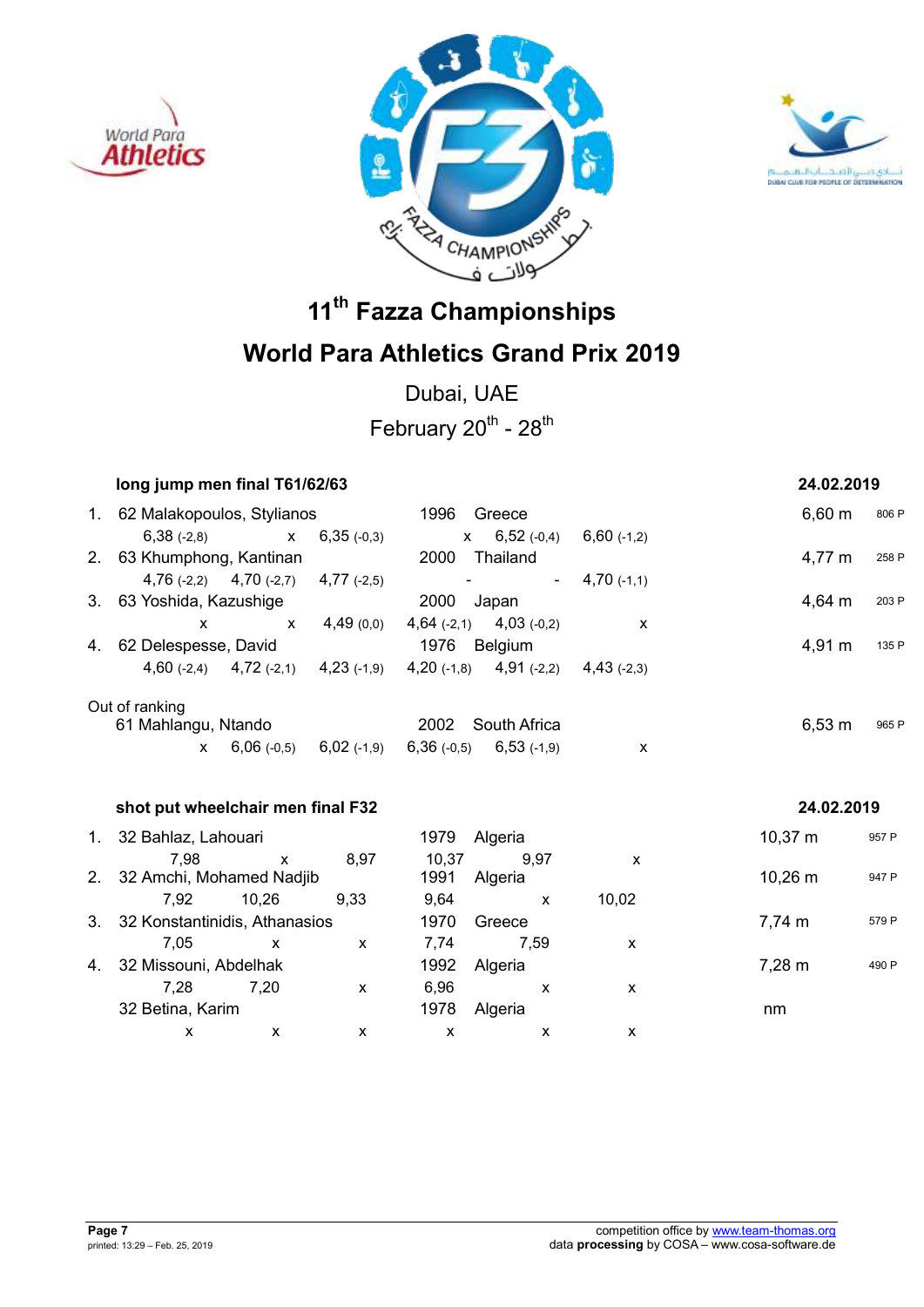





Dubai, UAE February  $20^{th}$  -  $28^{th}$ 

### **shot put wheelchair men final F33 24.02.2019**

| 1. 33 Kardjena, Kamel            |              |              |              | 1981 Algeria                |              | $10,12 \; m$        | 845 F |
|----------------------------------|--------------|--------------|--------------|-----------------------------|--------------|---------------------|-------|
| 10,12 10,07                      |              | 8,55         | 7,39         | $\mathsf{x}$                | 9,60         |                     |       |
| 2. 33 Scheil, Daniel             |              |              |              | 1973 Germany                |              | $9,72 \; m$         | 793 F |
| 9,46 9,72                        |              | $\mathsf{x}$ | $\mathsf{x}$ | 9,45                        | 9,48         |                     |       |
| 3. 33 Alnakhli, Hani             |              |              | 1986         | Saudi Arabia                |              | $9,13 \; m$         | 707 F |
| 8,81 8,92                        |              | 9,13         | $\mathsf{x}$ | $\mathsf{X}$                | $\mathsf{x}$ |                     |       |
| 4. 33 Stefanidis, Lazaros        |              |              | 1957         | Greece                      |              | 8,79 m              | 653 F |
| 8,58                             | $\mathsf{x}$ | 8,79         | 7,93         | $\mathsf{X}$                | $\mathsf{X}$ |                     |       |
| 5. 33 Alhosani, Ahmed            |              |              | 1987         | <b>United Arab Emirates</b> |              | $8,43 \; m$         | 593 F |
| 8,43 x                           |              | 8,43         | $\mathbf{x}$ | 7,21                        | 7,33         |                     |       |
| 6. 33 Malaleih, Hassan Ali Obaid |              |              |              | 1984 United Arab Emirates   |              | 7,37 m              | 402 F |
| 6,41 7,37                        |              | 7,02         | $\mathbf{x}$ | 7,07                        | $\mathsf{x}$ |                     |       |
| 7. 33 Majurin, Adderin           |              |              | 1982         | Malaysia                    |              | $7,35 \; \text{m}$  | 398 F |
| 6,97 x                           |              | 5,65         |              | 7,35 7,24                   | 7,03         |                     |       |
| 8. 33 Soun, Bohumil              |              |              | 1991         | Czech Republic              |              | $5,71 \,\mathrm{m}$ | 137 F |
| x 5,71                           |              | 5,50         | $\mathsf{X}$ | $\mathsf{X}$                | 5,49         |                     |       |
| 9. 33 Ali, Juma                  |              |              | 1978         | United Arab Emirates        |              | $5,04 \; m$         | 68 P  |
| 4,82                             | $\mathsf{X}$ | 4,78         | 4,85         | 4,75                        | 5,04         |                     |       |
| 10. 33 Alhammadi, Humaid         |              |              | 1997         | <b>United Arab Emirates</b> |              | 4,17 m              | 19 P  |
| 4,17 4,02                        |              | 4,01         | 4,02         | 4,06                        | 3,88         |                     |       |
| 33 Alshekaili, Abdulaziz         |              |              | 1986         | United Arab Emirates        |              | DQ                  |       |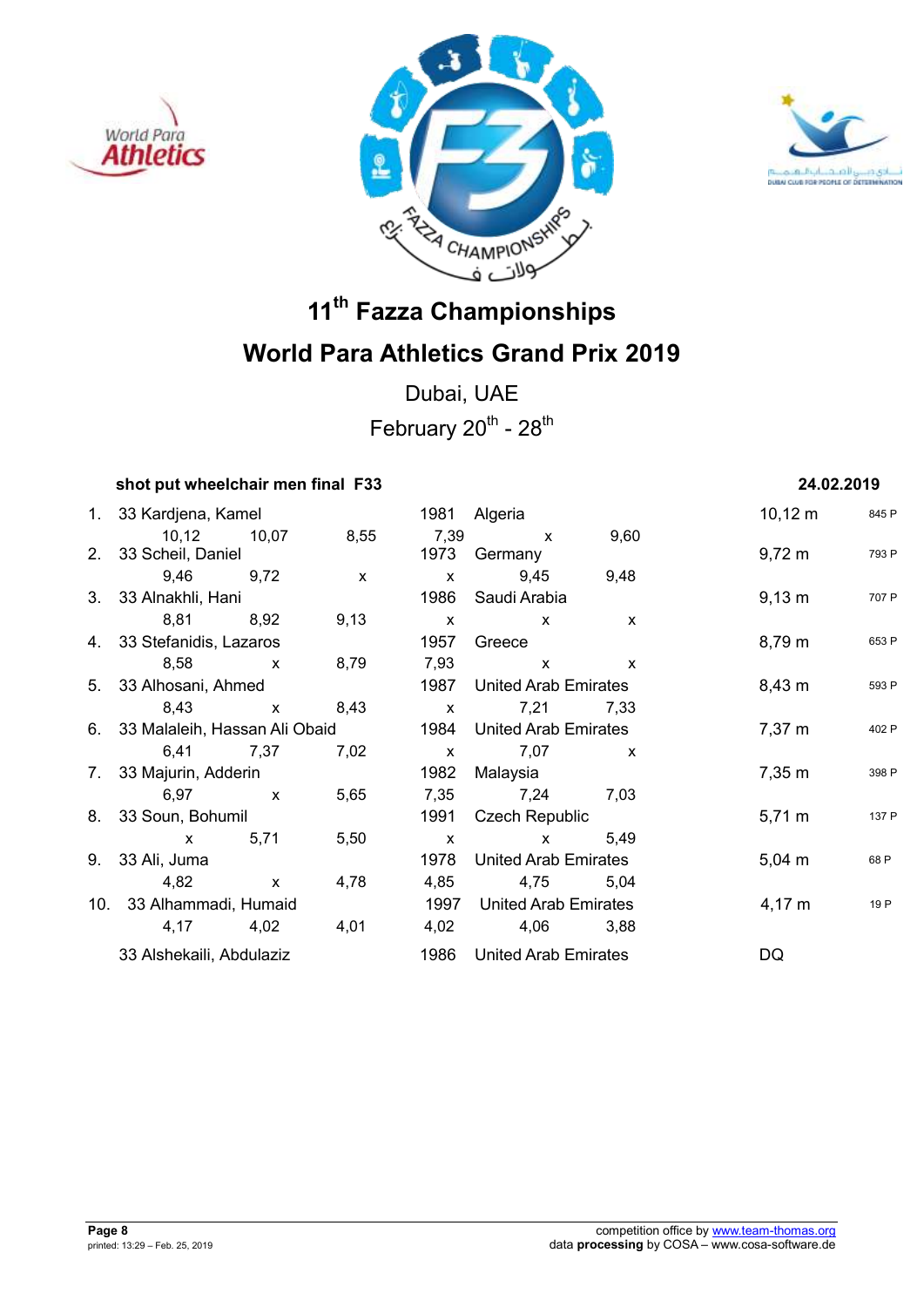





Dubai, UAE February  $20^{th}$  -  $28^{th}$ 

## **shot put wheelchair men final F34** 24.02.2019

|    | 1. 34 Nikoee Majd, Mehran         |                    | 1982         | Iran                        |       | $11,08 \; m$      | 869 P |
|----|-----------------------------------|--------------------|--------------|-----------------------------|-------|-------------------|-------|
|    | 11,08<br>11,01                    | $\mathsf{x}$       | 10,49        | 10,74                       | 10,85 |                   |       |
|    | 2. 34 Khafaji, Hussein            |                    | 1997         | Iraq                        |       | 8,36 m            | 479 P |
|    | 8,28<br>8,36                      | 8,20               | 7,99         | $\mathsf{x}$                | 6,90  |                   |       |
|    | 3. 34 Dvorak, Martin              |                    | 1994         | <b>Czech Republic</b>       |       | 7,80 m            | 384 P |
|    | 7,13<br>6,79                      | 7,66               | 7,04         | 7,80                        | 7,61  |                   |       |
|    | 4. 34 Hussain, Ali                |                    | 2000         | <b>United Arab Emirates</b> |       | $7,31 \text{ m}$  | 303 P |
|    | 7,31<br>7,04                      | 6,57               | 7,11         | 6,85                        | 6,74  |                   |       |
|    | 5. 34 Alshawi, Abdulla            |                    | 1993         | Bahrain                     |       | $7,20 \; m$       | 285 P |
|    | 6,80<br>6,79                      | 6,81               | 6,89         | 7,20                        | 6,87  |                   |       |
|    | 6. 34 Abdelsalam, Basem           |                    | 1986         | Egypt                       |       | $6,64 \, m$       | 202 P |
|    | 6,36<br>6,21                      | 6,23               | 5,96         | 6,64                        | 6,37  |                   |       |
|    | 7. 34 Douda, Marek                |                    |              | <b>Czech Republic</b>       |       | $6,06 \, m$       | 129 P |
|    | 5,72<br>6,04                      | $\mathsf{x}$       | 6,01         | 6,06                        | 5,86  |                   |       |
|    | 8. 34 Ashoor, Tariq               |                    | 1988         | <b>United Arab Emirates</b> |       | $5,52 \; m$       | 77 P  |
|    | 5,52<br>5,28                      | 5,20               | $\mathsf{X}$ | 5,30                        | 5,35  |                   |       |
| 9. | 34 Alkhayat, Essa                 |                    | 1988         | United Arab Emirates        |       | 4,99 m            | 41 P  |
|    | 4,88<br>$\mathsf{x}$              | $\pmb{\mathsf{X}}$ | 4,99         | 4,63                        | X     |                   |       |
|    | 34 Almarri, Mohammad              |                    | 2003         | <b>United Arab Emirates</b> |       | <b>DNS</b>        |       |
|    | shot put men final F40/41         |                    |              |                             |       | 24.02.2019        |       |
|    |                                   |                    |              |                             |       |                   |       |
|    | 1. 40 Tnaiash, Garrah             |                    | 1991         | Iraq                        |       | $10,18 \; m$      | 896 P |
|    | 9,75<br>9,78                      | 10,06              | 10,18        | 9,92                        | 9,90  |                   |       |
|    | 2. 41 Abdulraheem, Kovan          |                    | 1988         | Iraq                        |       | $11,21 \text{ m}$ | 750 P |
|    | 10,62 10,17                       | 10,44              | 10,22        | 11,21                       | 10,53 |                   |       |
|    | 3. 41 Nukhailawi, Wildan          |                    | 1986         | Iraq                        |       | $10,93 \; m$      | 707 P |
|    | 10,28 10,39                       | $\mathsf{X}$       | $\mathbf{X}$ | 10,93                       | 10,75 |                   |       |
|    | 4. 40 Alsaif, Abdullah            |                    | 1994         | Kuwait                      |       | $7,21 \text{ m}$  | 323 P |
|    | 6,90<br>$\boldsymbol{\mathsf{X}}$ | 6,91               | 7,21         | 6,97                        | 7,07  |                   |       |
|    | 5. 40 Rakrouk, Ahmed              |                    | 2001         | Libya                       |       | 7,21 m            | 323 P |

6. 40 Shaikh Abdulla, Ahmed 1988 Bahrain 1988 and 5,62 m 63 P

6,00 x x 7,21 x 6,52

**Page 9** competition office by www.team-thomas.org printed: 13:29 – Feb. 25, 2019 data **processing** by COSA – www.cosa-software.de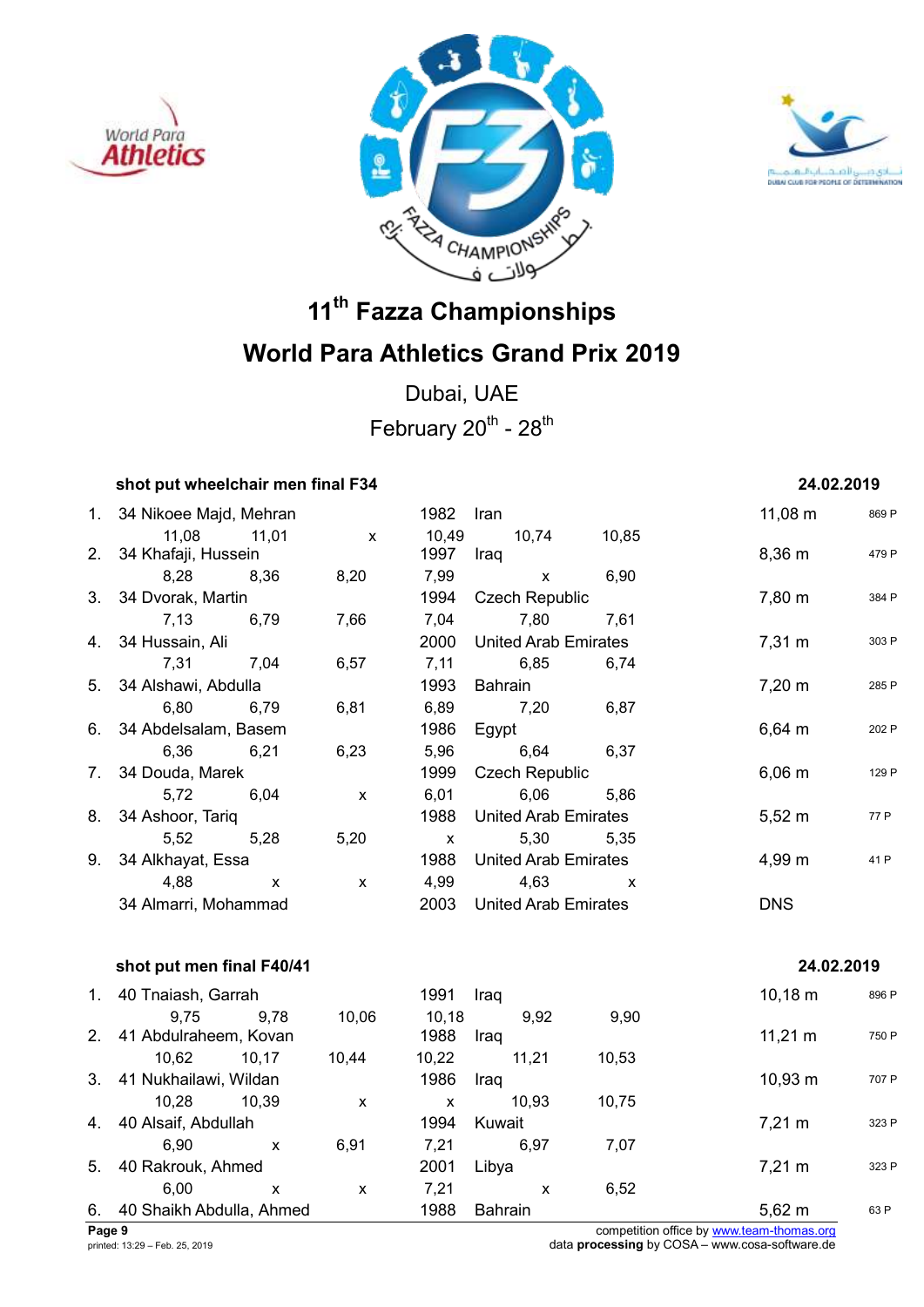





## **World Para Athletics Grand Prix 2019**

Dubai, UAE February  $20^{th}$  -  $28^{th}$ 

|                       | 5.06 |      | 5.49        | 5.62 |             |      |
|-----------------------|------|------|-------------|------|-------------|------|
| 7. 41 Ayyildiz, Hakan |      |      | 1994 Turkey |      | $6,67 \; m$ | 52 P |
| 6.67                  | 6.41 | 6.35 |             |      |             |      |

### **javelin men final F12/13/38 24.02.2019**

| $1_{\cdot}$    | 38 Sawyer, Jayden              |              |       | 1993                        | Australia             |                   | 48,10 m           | 894 P |
|----------------|--------------------------------|--------------|-------|-----------------------------|-----------------------|-------------------|-------------------|-------|
|                | 47,61                          | 48,10        | 45,51 | 45,93                       | $\mathsf{x}$          | 45,88             |                   |       |
| 2 <sub>1</sub> | 38 Vratil, Petr                |              |       | 1983                        | <b>Czech Republic</b> |                   | 41,72 m           | 723 P |
|                | $\mathsf{x}$                   | 41,72        | 39,58 | X                           | $\mathsf{x}$          | X                 |                   |       |
|                | 3. 38 Kongsao, Thanaphon       |              |       | 1998                        | Thailand              |                   | 37,68 m           | 588 P |
|                | 37,68                          | 35,25        | 31,97 | 30,62                       | 31,46                 | 31,66             |                   |       |
|                | 4. 38 Meshaima, Ahmed          |              |       | 1983                        | Bahrain               |                   | 35,01 m           | 491 P |
|                | 32,67                          | 33,36        | 33,07 | 32,64                       | 35,01                 | 33,67             |                   |       |
| 5.             | 12 Singh, Gaurav               |              |       | 1991                        | India                 |                   | 39,10 m           | 386 P |
|                | 27,19                          | 39,10        | 35,28 | 35,07                       | X                     | X                 |                   |       |
|                | 6. 38 Majidijamalabadi, Mohsen |              |       | 1989                        | Iran                  |                   | $31,54 \text{ m}$ | 361 P |
|                | x                              | $\mathsf{x}$ | X     | X                           | $\mathsf{x}$          | 31,54             |                   |       |
| 7.             | 13 Kleyev, Dmitry              |              |       | 1988                        | Kazakhstan            |                   | $39,52 \text{ m}$ | 329 P |
|                | $\mathsf{x}$                   | 31,15        | 39,52 | 37,04                       | 34,99                 | 38.54             |                   |       |
| 8.             | 13 Alsuwaidi, Khalid           |              | 1997  | <b>United Arab Emirates</b> |                       | $10,59 \text{ m}$ | $\mathbf 0$       |       |
|                | 10,59                          | X            | X     | X                           | X                     | x                 |                   |       |
|                |                                |              |       |                             |                       |                   |                   |       |

### **javelin men final F42/44/63 24.02.2019**

|    | 1. 42 Sawsak, Bassam |       |       | 1977 Syria |               |                          | 44,75 m           | 835 P |
|----|----------------------|-------|-------|------------|---------------|--------------------------|-------------------|-------|
|    | 44.45                | 44.75 | x     | 40.28      | 43.78         | x                        |                   |       |
|    | 2. 44 Nicholls, Taz  |       |       | 1988       | Great Britain |                          | $29,51 \text{ m}$ | 193 P |
|    | 29.51                | 29.23 | 27.95 | 28.22      | ۰.            | $\overline{\phantom{0}}$ |                   |       |
| 3. | 63 Ali, Ali          |       |       | 1987       | Svria         |                          | $15,16 \; m$      | 11 P  |
|    | х                    | 14.29 | 10.96 | 15.16      | 13.70         | х                        |                   |       |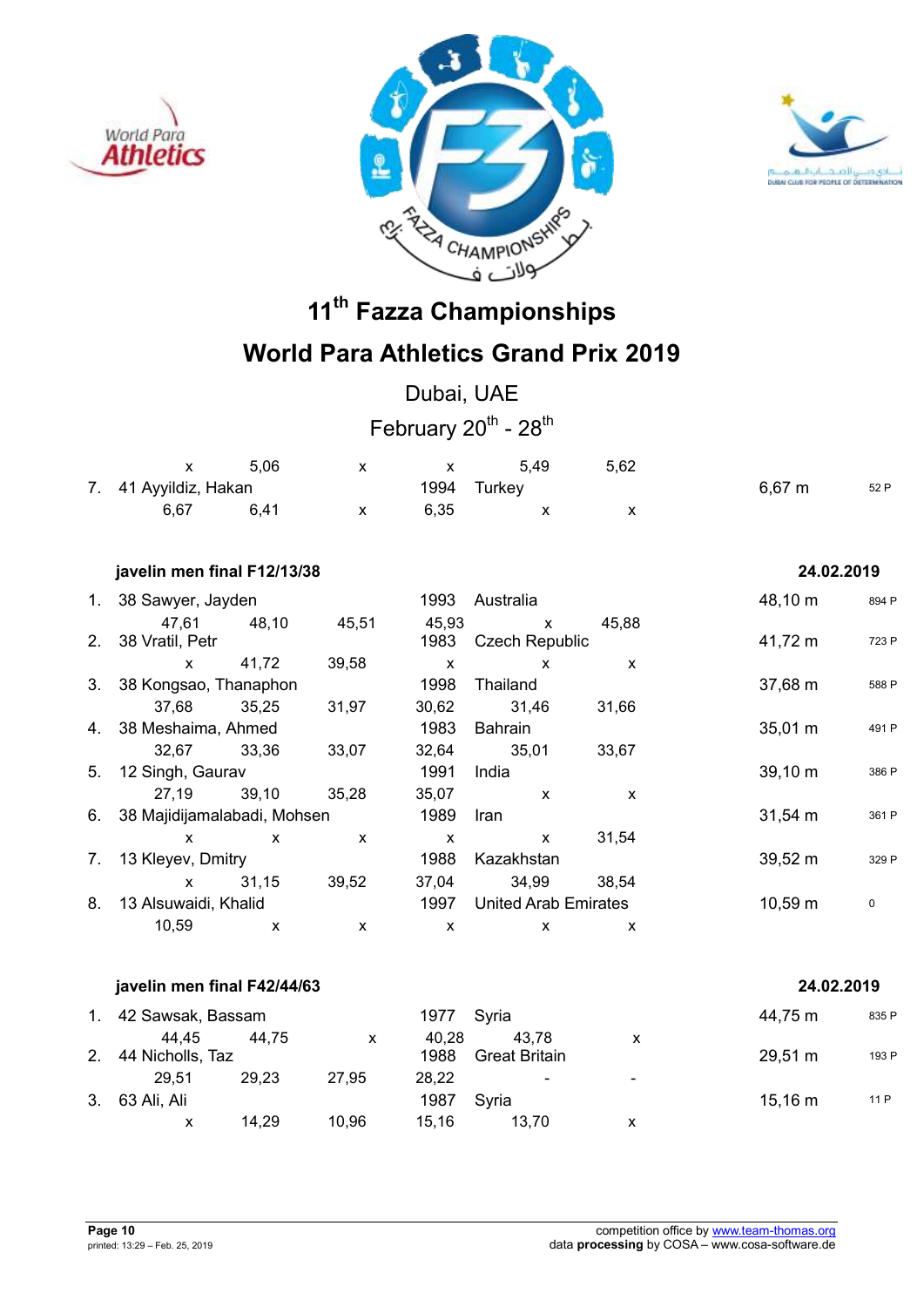





## **World Para Athletics Grand Prix 2019**

Dubai, UAE February  $20^{th}$  -  $28^{th}$ 

| 100 m wheelchair women final T53     |      |                  | $+1,0$ |            | 24.02.2019 |
|--------------------------------------|------|------------------|--------|------------|------------|
| 1.53 Ballard, Angela                 | 1982 | Australia        |        | 17,06 sec. |            |
| 2.53 Dogangun, Hamide                | 1993 | Turkey           |        | 17,41 sec. |            |
| 3.53 Henseler, Tanja                 | 1997 | Switzerland      |        | 18,61 sec. |            |
| 4.53 Scherrer, Anita                 | 1989 | Switzerland      |        | 18,84 sec. |            |
| 5.53 Acet, Zeynep                    | 1995 | Turkey           |        | 18,97 sec. |            |
| 6.53 Usta, Nursah                    | 2000 | <b>Turkey</b>    |        | 19,35 sec. |            |
| 100 m wheelchair women final T54     |      |                  | $+0,6$ |            | 24.02.2019 |
| 1.54 Supurgeci, Zubeyde              | 1993 | Turkey           |        | 16,53 sec. |            |
| 2.54 Helbling, Alexandra             | 1993 | Switzerland      |        | 17,33 sec. |            |
| 3.54 Alphonse, Marie Emmanuelle      | 1995 | <b>Mauritius</b> |        | 17,99 sec. |            |
| 4.54 Schultis, Lisa                  | 1997 | Switzerland      |        | 18,80 sec. |            |
| . 54 Eriksson, Hanne                 | 1994 | Norway           |        | <b>DNS</b> |            |
| 100 m wheelchair women final RR1/RR3 |      |                  | $+1,9$ |            | 24.02.2019 |
| 1. R3 Saursaunet, Julie              | 1983 | Norway           |        | 20,50 sec. |            |
| 2. R3 Overgaard, Andrea Stokholm     | 1997 | <b>Denmark</b>   |        | 21,68 sec. |            |
| 3. R1 Aasvang, Marte                 | 1994 | Norway           |        | 30,55 sec. |            |
| 200 m women final T11/12/13          |      |                  | $+1,0$ |            | 24.02.2019 |
| 1. 13 Engeleiter, Janne Sophie       | 1995 | Germany          |        | 27,75 sec. | 603 P.     |
| 2. 13 Munga, Monica                  | 1999 | Zambia           |        | 30,30 sec. | 272 P.     |
| 3. 12 Taolo, Seneo Poloko            | 1999 | Botswana         |        | 34,56 sec. | 14 P.      |
| . 11 Panyatib, Janjira               | 1996 | Thailand         |        | DQ         |            |
| . 11 Riangraiwilatkheeree, Sirira    | 1996 | Thailand         |        | DQ         |            |
| <b>Rule 7.10</b>                     |      |                  |        |            |            |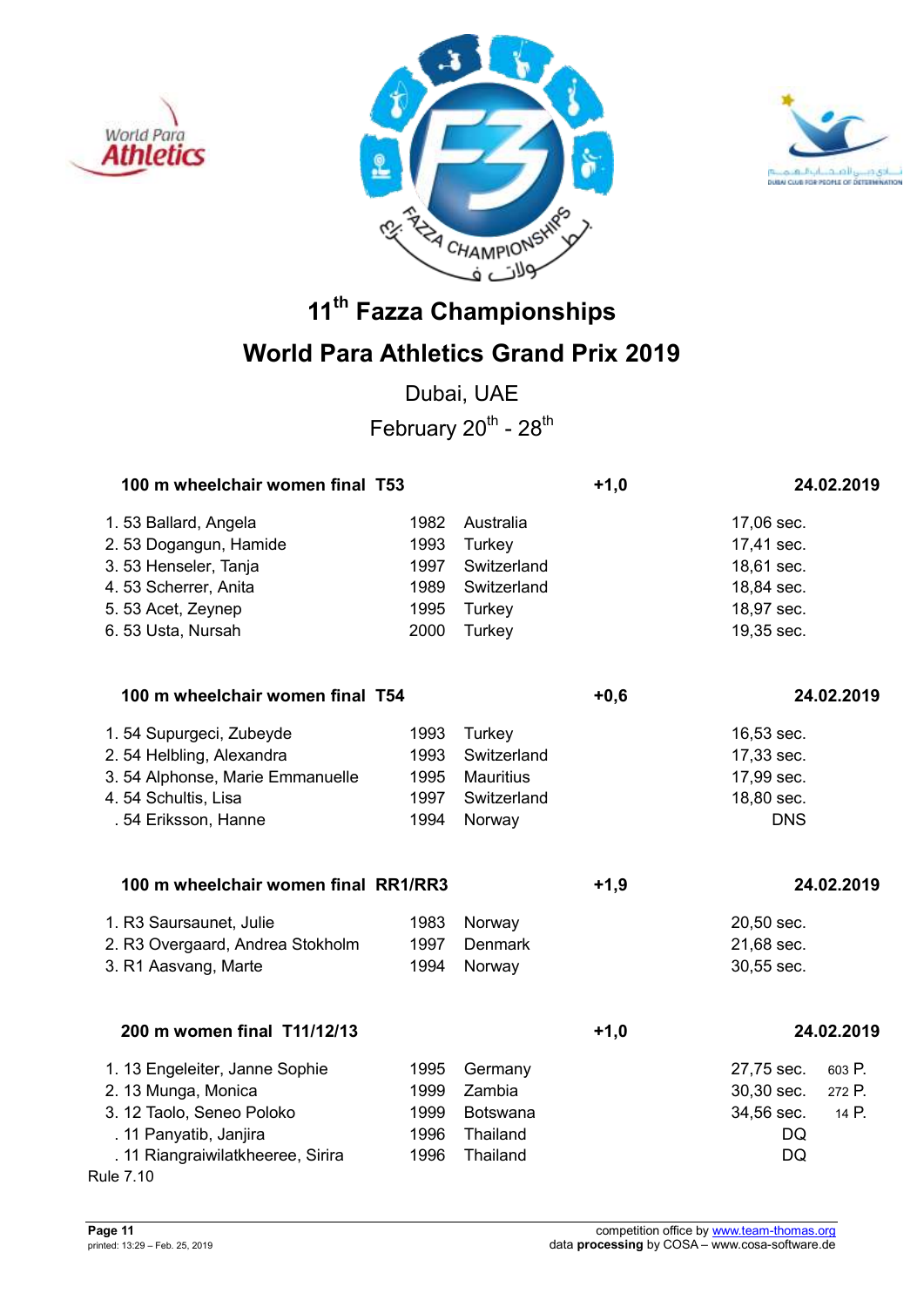





## **World Para Athletics Grand Prix 2019**

Dubai, UAE February  $20^{th}$  -  $28^{th}$ 

| 200 m women final T35/36        |      |                      | $+0,3$ |            | 24.02.2019 |
|---------------------------------|------|----------------------|--------|------------|------------|
| 1. 35 Lyle, Maria               | 2000 | <b>Great Britain</b> |        | 30,18 sec. | 928 P.     |
| 2. 36 Nicoleitzik, Nicole       | 1995 | Germany              |        | 32,00 sec. | 794 P.     |
| 3. 36 Luyue, Suphatsara         | 1984 | Thailand             |        | 37,25 sec. | 240 P.     |
| 200 m women final T37/38        |      |                      | $+0,9$ |            | 24.02.2019 |
| 1.38 Ave, Lindy                 | 1998 | Germany              |        | 27,79 sec. | 913 P.     |
| 2. 38 Takamatsu, Yuka           | 1993 | Japan                |        | 29,49 sec. | 737 P.     |
| 3. 38 Walsh Dann, Eve           | 2001 | <b>Great Britain</b> |        | 30,70 sec. | 591 P.     |
| 4. 37 Angeline, Anais Anne Lise | 1999 | <b>Mauritius</b>     |        | 32,38 sec. | 570 P.     |
| 5. 37 Zamly Ali, Dina           | 1994 | Egypt                |        | 32,66 sec. | 537 P.     |
| 6. 37 Chimpaen, Aorawan         | 2002 | Thailand             |        | 33,47 sec. | 441 P.     |
| 7.37 Foerder, Isabelle          | 1979 | Germany              |        | 33,78 sec. | 406 P.     |
| 8. 37 Saechang, Wilawan         | 1999 | Thailand             |        | 36,40 sec. | 158 P.     |
|                                 |      |                      |        |            |            |
|                                 |      |                      |        |            |            |

| 1.47 Jakschova, Tereza  | 1995 Czech Republic | 27,03 sec. 811 P. |  |
|-------------------------|---------------------|-------------------|--|
| 2.46 Gagun, Pagjiraporn | 1991 Thailand       | 27,95 sec. 700 P. |  |
| 3.47 Ahmed, Aya         | 2000 Egypt          | 30.24 sec. 401 P. |  |

**200 m women final T46/47 +0,4 24.02.2019** 

### **1500 m wheelchair women final T54 24.02.2019**

| 1.53 de Rozario, Madison        | 1993 | Australia   | $3:34,35$ min. |
|---------------------------------|------|-------------|----------------|
| 2.53 Debrunner, Catherine       | 1995 | Switzerland | 3:34,73min.    |
| 3.54 Eachus, Patricia           | 1989 | Switzerland | 3:37,94min.    |
| 4.53 Dogangun, Hamide           | 1993 | Turkey      | 3:39,39min.    |
| 5.53 Ballard, Angela            | 1982 | Australia   | 3:43,48min.    |
| 6.54 Supurgeci, Zubeyde         | 1993 | Turkey      | 3:45,87min.    |
| 7.54 Alphonse, Marie Emmanuelle | 1995 | Mauritius   | 3:49,49min.    |

**Page 12** competition office by www.team-thomas.org printed: 13:29 – Feb. 25, 2019 data **processing** by COSA – www.cosa-software.de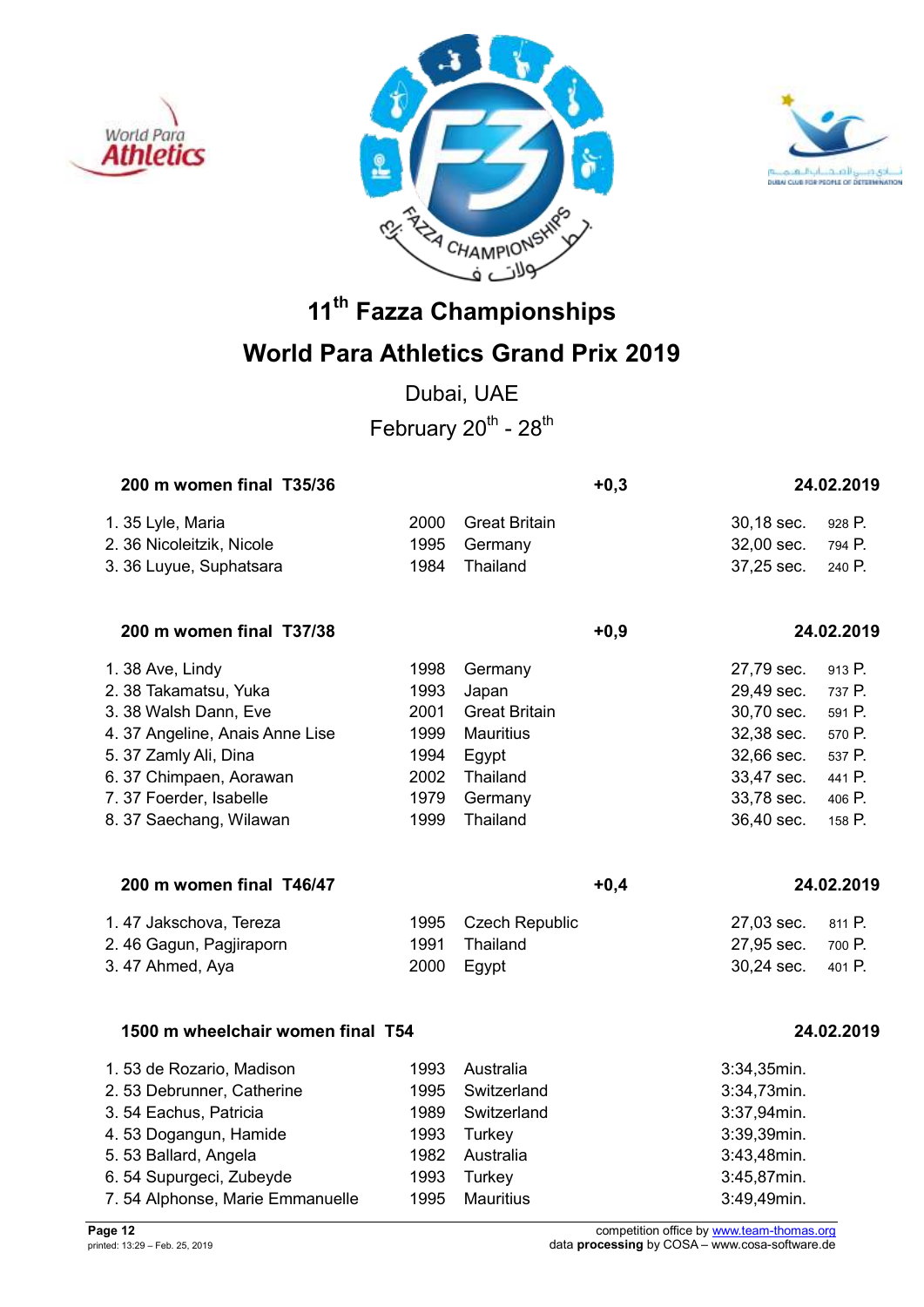





Dubai, UAE

February  $20^{th}$  -  $28^{th}$ 

| long jump women final T61/63/64 |                  |                                                                       |                             |                  |                           |                    | 24.02.2019    |
|---------------------------------|------------------|-----------------------------------------------------------------------|-----------------------------|------------------|---------------------------|--------------------|---------------|
| 1. 61 Low, Vanessa              |                  |                                                                       | 1990                        | Australia        |                           |                    | 5,05 m 1122 P |
| $\mathsf{x}$                    |                  | $5,05(-0,9)$ $4,95(-1,2)$                                             | $3,89$ (-0,6)               | 4,97<br>$(+0,2)$ | $4,50$ (-0,3)             |                    |               |
| 2. 63 Maegawa, Kaede            |                  |                                                                       | 1998                        | Japan            |                           | $4,07 \; m$        | 845 P         |
| 3,33<br>$(+0.3)$                |                  | $3,91(-0,6)$ $3,97(-0,8)$                                             | 4,07 $(-0,4)$ 4,04 $(-1,1)$ |                  | 3,87<br>$(+0,0)$          |                    |               |
| 3. 64 Walsh, Sarah              |                  |                                                                       | 1998                        | Australia        |                           | $5,20 \; m$        | 777 P         |
|                                 |                  | $x$ 5,05 (-0,4) 5,11 (-0,3)                                           | 5,20<br>$(+0,0)$            | X                | $\boldsymbol{\mathsf{x}}$ |                    |               |
| 4. 63 Tozawa, Tomomi            |                  |                                                                       | 1999 Japan                  |                  |                           | 3.87 <sub>m</sub>  | 734 P         |
| $3,82$ (-0,1) $3,87$ (-0,3)     |                  | $\mathsf{X}$                                                          | $\mathsf{x}$                | $\mathsf{x}$     | $3,71(-0,4)$              |                    |               |
| 5. 64 Takakuwa, Saki            |                  |                                                                       | 1992 Japan                  |                  |                           | 4,96 m             | 665 P         |
|                                 |                  | 4,55 $(-1,2)$ 4,61 $(-1,0)$ 4,87 $(-0,8)$ 4,93 $(-0,3)$ 4,96 $(-0,7)$ |                             |                  | 4.50<br>$(+0,3)$          |                    |               |
| 6. 63 Onishi, Hitomi            |                  |                                                                       | 1976                        | Japan            |                           | $3,47 \; m$        | 456 P         |
|                                 | $x = 3,38(-0,5)$ | X                                                                     | X                           | 3,38<br>$(+0.0)$ | $3,47$ (-0,5)             |                    |               |
| 7. 63 Gonzalez, Sofia           |                  |                                                                       | 2001                        | Switzerland      |                           | $3,10 \; \text{m}$ | 197 P         |
| $3,04$ (-0,1) $2,81$ (-2,0)     |                  | 2,61<br>$(+0,4)$                                                      | 2,74<br>$(+0,1)$            | $2,89(-0,2)$     | 3,10<br>$(+0,2)$          |                    |               |
|                                 |                  |                                                                       |                             |                  |                           |                    |               |

New World Record by Vanessa Low, AUS New Asian Record by Kaede Maegawa, JPN New Oceanean Record by Sarah Walsh, AUS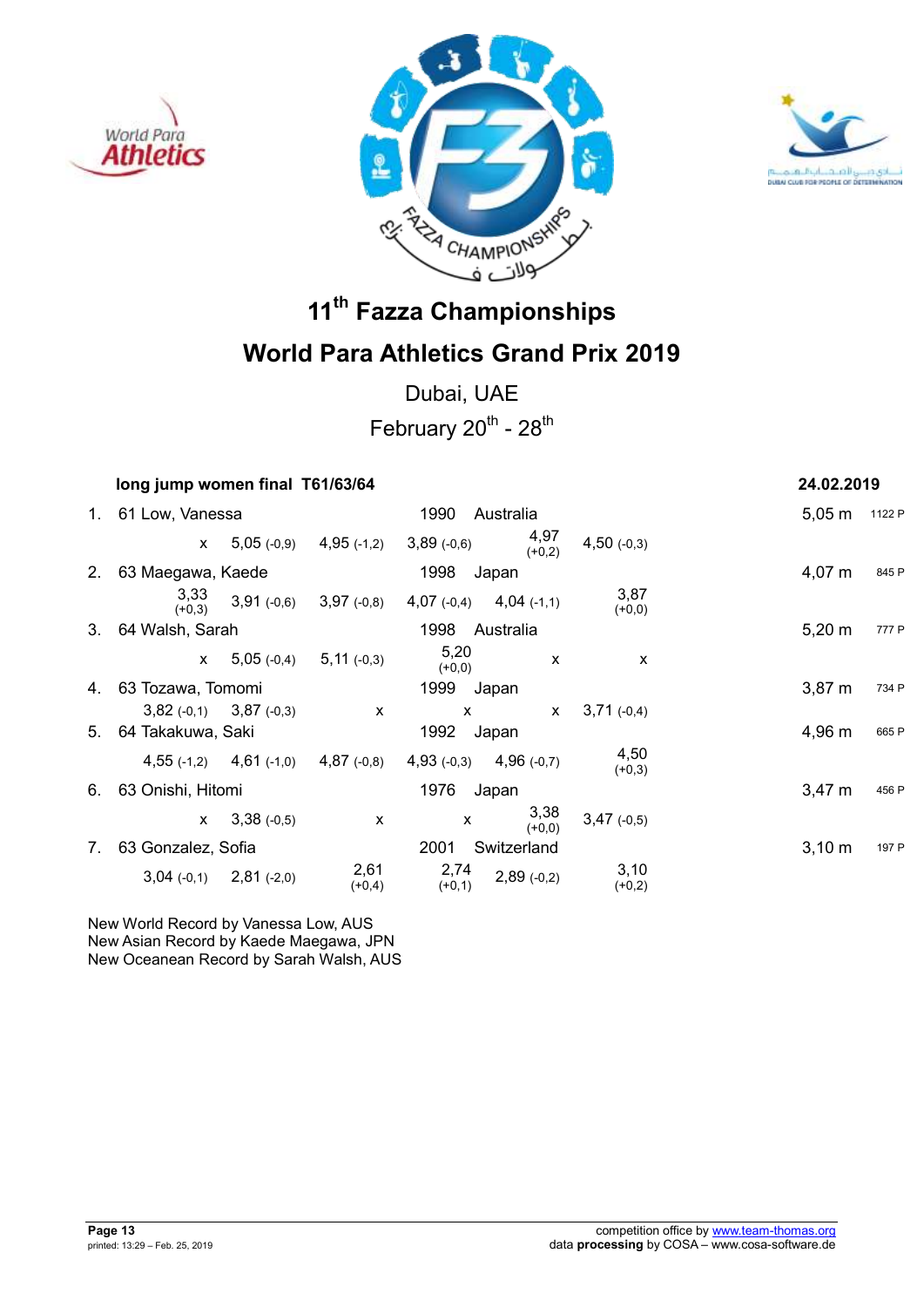





Dubai, UAE February  $20^{th}$  -  $28^{th}$ 

### **shot put wheelchair women final F32/33 24.02.2019**

1. 33 Boudiadar, Asmahane 1980 Algeria 1980 Algeria 1980 Boudianus 1941 P 6,00 6,02 5,82 x 5,91 x 2. 32 Gasmi, Mounia 1990 Algeria 6,13 m <sup>860</sup> <sup>P</sup> 5,89 6,08 x 6,13 x x 3. 32 Ibrahmi, Maroua 1988 Tunisia 1988 Tunisia 5,90 m 812 P 5,74 5,81 5,90 5,46 5,80 5,88 4. 33 Alsenani, Sara 1992 United Arab Emirates 4,87 m <sup>674</sup> <sup>P</sup> 4,49 4,61 x 4,87 x x 5. 33 Alkhaaldi, Aishah Salem 1975 United Arab Emirates 3,90 m 363 P x 3,82 3,81 x 3,84 3,90 6. 32 Wichmann, Hanna Laura Magda 1996 Germany 1998 1998 1998 1998 1908 1914 1922 P x 4,04 x 4,07 x 4,13 7. 33 Sultan, Shaikha 2001 United Arab Emirates 2,52 m <sup>41</sup> <sup>P</sup> 2,40 2,52 2,36 2,15 2,14 2,27 8. 33 Sultan, Shamma 2001 United Arab Emirates 1,90 m <sup>5</sup> <sup>P</sup> 1,76 1,80 1,83 1,90 1,78 1,80 32 Alkaabi, Thekra 2001 United Arab Emirates DNS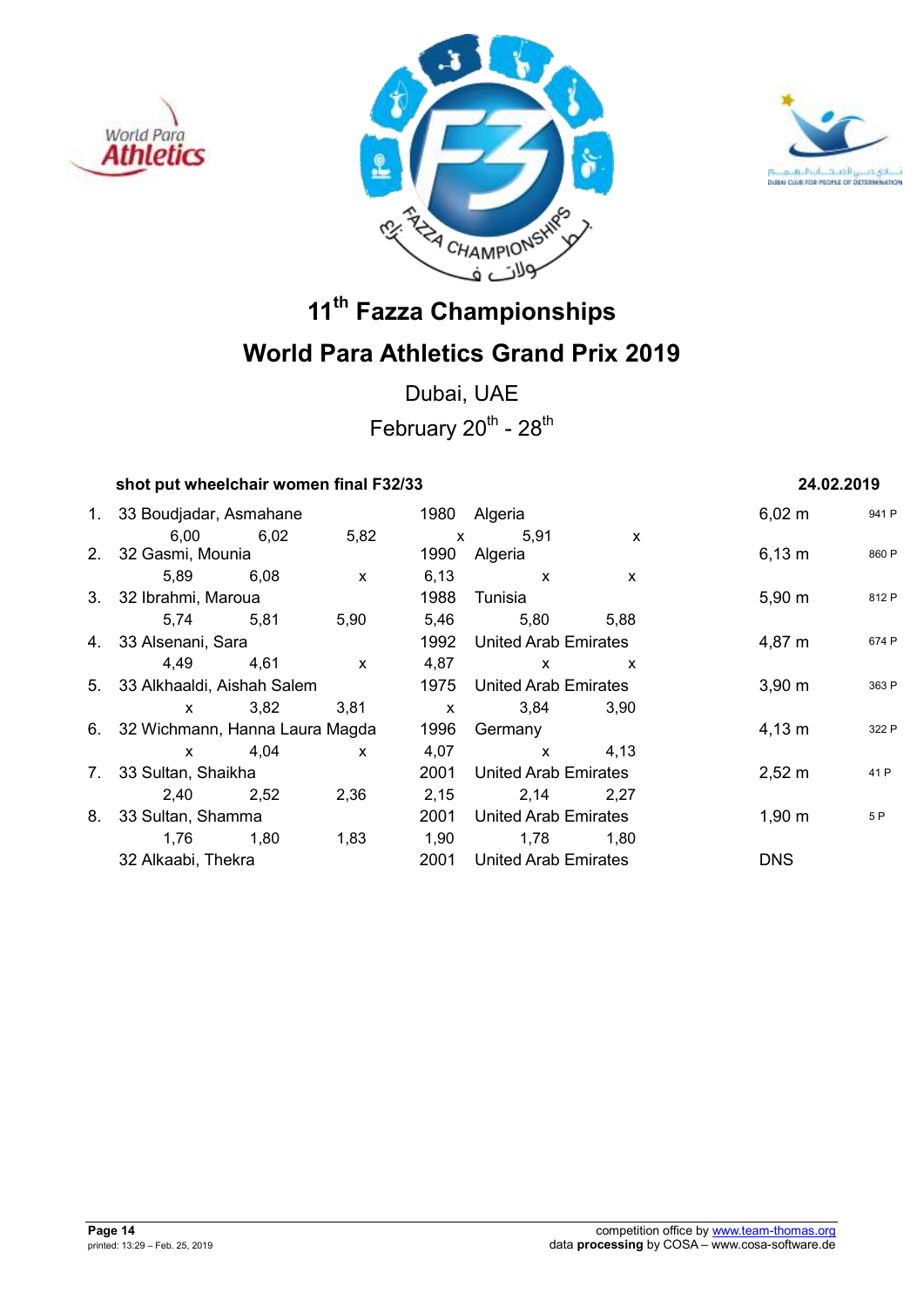





Dubai, UAE February  $20^{th}$  -  $28^{th}$ 

### **shot put wheelchair women final F34** 24.02.2019

## 1. 34 Wallace, Vanessa 1977 Great Britain 7,49 m <sup>856</sup> <sup>P</sup> 7,37 7,36 7,49 6,44 7,15 7,37 2. 34 Herrmann, Frances 1989 Germany 6,50 m 666 P 5,99 6,36 6,40 6,49 6,50 6,45 3. 34 Najim, Basimah 1967 Kuwait 5,75 m <sup>490</sup> <sup>P</sup> 5,15 5,53 5,75 5,36 x 5,63 4. 34 Alnuaimi, Ansaf 1980 United Arab Emirates 5,70 m <sup>478</sup> <sup>P</sup> 5,28 5,60 5,65 5,42 5,70 5,63 5. 34 Asharein, Reyhaneh 1996 Iran 3,39 m  $^{42}$  P 3,20 3,22 3,29 3,35 3,39 3,30 6. 34 Alhammadi, Suaad 1990 United Arab Emirates 1950 1990 1990 United Arab Emirates 1990 1990 1991 1990 1991 2,18 2,14 2,09 2,49 2,51 2,06 34 Alzaabi, Thuraya 1970 United Arab Emirates DNS 34 Bin Dhawi, Afraa 1997 United Arab Emirates DNS

### **shot put women final F40/41 24.02.2019**

### 1. 41 Tilli, Raoua 1989 - 1989 Tunisia 1989 - 1989 - 1998 Punisia 1998 - 1998 - 1998 Punisia 1998 Punisia 199 9,40 x x 8,62 8,84 x 2. 40 Abdelli, Rima 1988 Tunisia 7,47 m <sup>922</sup> <sup>P</sup> 6,99 6,69 7,10 7,02 7,08 7,47 3. 41 Mehdi, Fatiha 1976 Algeria 1976 Algeria 1976 Prosent 1976 at 1976 Prosent 1976 at 1976 Prosent 1976 Pros 6,89 7,53 7,39 6,89 7,15 x 4. 41 Merdas, Fatimah 1988 Iraq 1989 Iraq 6,50 m 564 P 6,05 5,89 5,98 6,09 6,26 6,50 5. 41 Cirit, Rabia 1998 Turkey 6,38 m <sup>538</sup> <sup>P</sup> 5,85 6,38 6,16 6,26 x x 6. 40 Alzeyoudi, Maryam 1995 United Arab Emirates 5,20 m 455 P 5,09 5,07 5,20 4,88 4,36 4,02 7. 40 Spataru, Oxana 1997 Moldova 5,16 m <sup>445</sup> <sup>P</sup> 5,10 5,08 4,91 4,60 5,16 4,90 8. 40 Al-Yawar, Murooj 1981 Iraq 5,16 m <sup>445</sup> <sup>P</sup> 5,04 5,16 4,95 4,84 x 4,92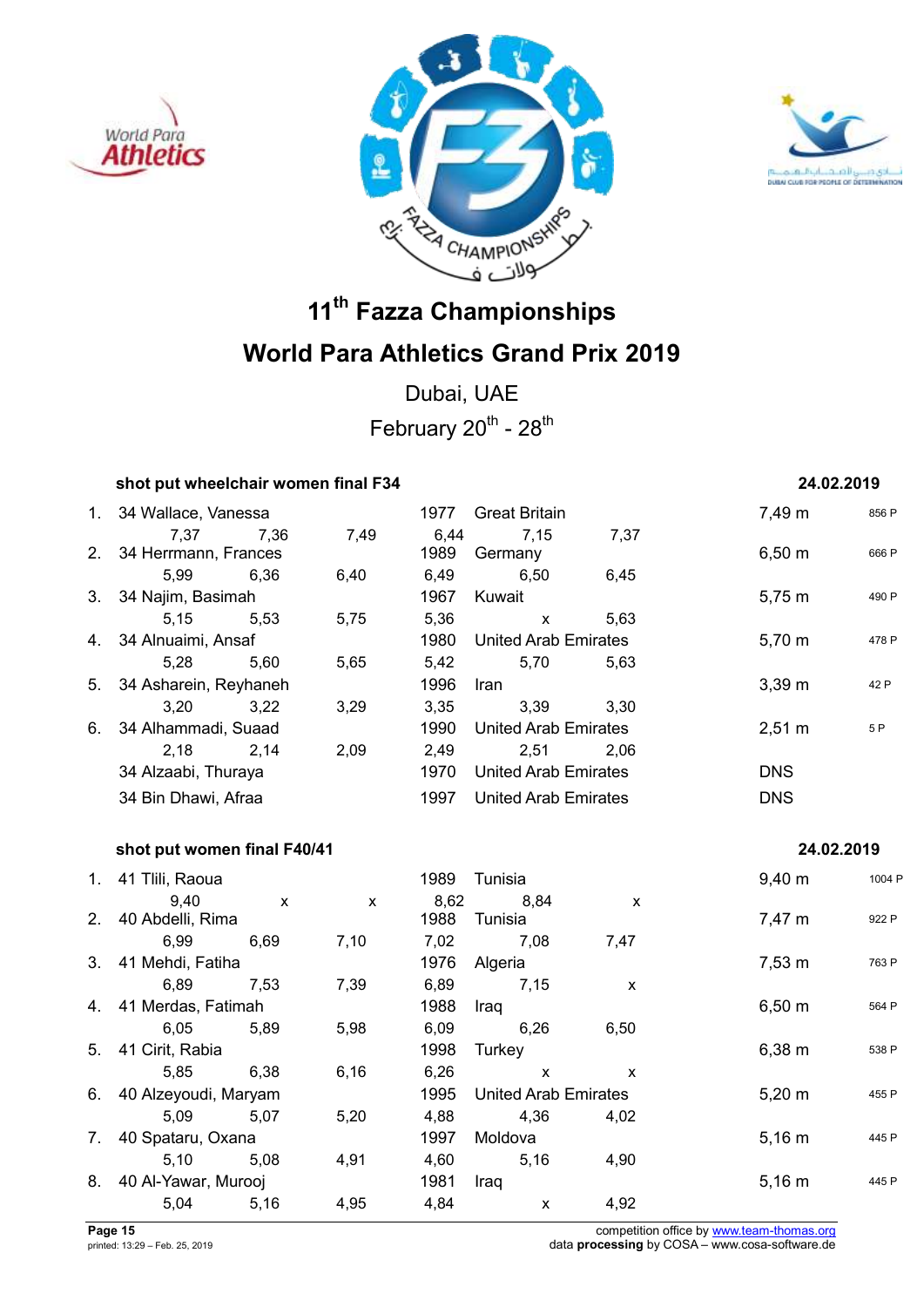





Dubai, UAE February  $20^{th}$  -  $28^{th}$ 

| discus wheelchair women final F52-54 | 24.02.2019 |
|--------------------------------------|------------|
|                                      |            |

| 1. | 54 Ali, Amal              |       |       | 1991  | <b>Bahrain</b> |      | $13,23 \; m$ | 651 F |
|----|---------------------------|-------|-------|-------|----------------|------|--------------|-------|
|    | 12,86                     | 13,13 | 12,48 | 13,23 | 12,56          | X    |              |       |
|    | 2. 53 Nedham, Fatema      |       |       | 1967  | Bahrain        |      | $9,45 \; m$  | 637 F |
|    | 9.35                      | 9.45  | 9,42  | 9.09  | 9.21           | 9,28 |              |       |
| 3. | 54, Pooja                 |       |       | 1988  | India          |      | 7,89 m       | 142 F |
|    | 7.19                      | 7.18  | 6.96  | 7.22  | 7.84           | 7,89 |              |       |
|    | 4. 52 Sran, Jaspreet Kaur |       |       | 1981  | India          |      | $4,33 \; m$  | 27 P  |
|    | 4.27                      | 4.01  | 4.24  | 4.33  | x              | 4.17 |              |       |
|    | 5. 53 Al Tala, Zahra      |       |       | 1986  | Saudi Arabia   |      | $3,10 \; m$  | 8 P   |
|    | x                         | 2.41  | 2.83  | 2.47  | 2,95           | 3,10 |              |       |

New Asian Record by Jasprret Kaur Sran, IND

### **discus wheelchair women final F55 24.02.2019**

| 1.                                | 55 Alomari, Rooba               |       |       | 1991           | <b>Bahrain</b>        |              | 22,40 m      |
|-----------------------------------|---------------------------------|-------|-------|----------------|-----------------------|--------------|--------------|
|                                   | 20,55                           | 22,20 | 22,40 | 22,32          | 22,07                 | 21,91        |              |
| 2.                                | 55 Guerrero Cazares, Rosa Maria |       |       | 1984           | Mexico                |              | 21,88 m      |
|                                   | 21,19                           | 21,75 | 21,88 | 20.94          | 19,95                 | 20,57        |              |
| 3.<br>55 Baranovskaya, Iryna      |                                 |       | 1982  | <b>Belarus</b> |                       | $17,04 \; m$ |              |
|                                   | 16.99                           | 17.04 | 15.75 | 16.95          | 16,71                 | 15.49        |              |
| 4.                                | 55 Novakova, Katerina           |       |       | 1997           | <b>Czech Republic</b> | $17,00 \; m$ |              |
|                                   | 17.00                           | 16,74 | 15.57 | 16,32          | 16,31                 | 16.36        |              |
| 5.                                | 55 Afshawi, Zahraa              |       |       | 1991           | Iraq                  |              | $15,63 \; m$ |
|                                   | 14.75                           | 15.63 | 15.19 | 15.63          | 15.09                 | 15.34        |              |
| 55 Vasoya, Sonalben Ratilal<br>6. |                                 |       |       | 1983           | India                 |              | $11,17 \; m$ |
|                                   | 9.90                            | X     | 10.68 | 10.62          | 11,17                 | 10,85        |              |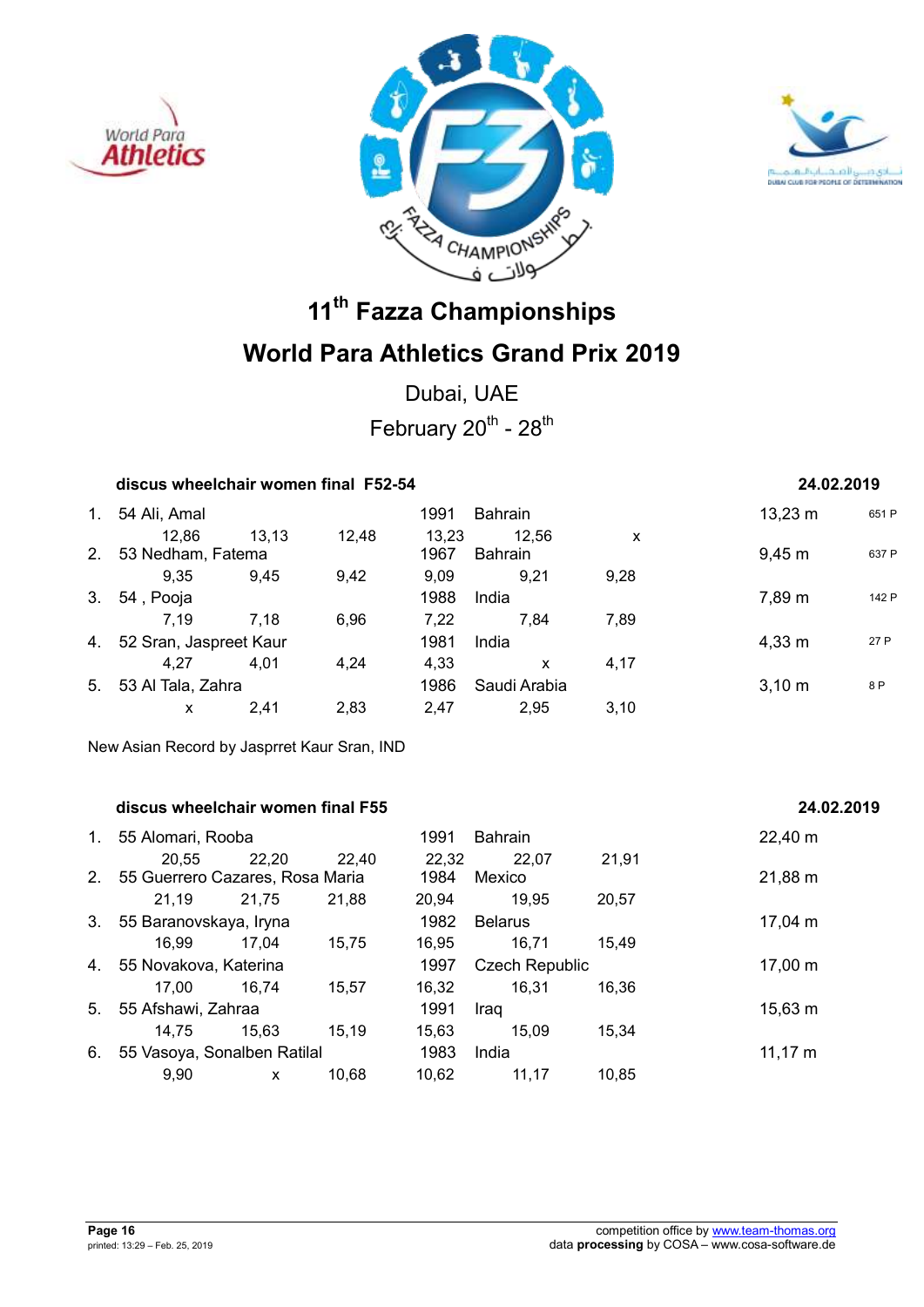





Dubai, UAE February  $20^{th}$  -  $28^{th}$ 

## **discus wheelchair women final F56/57 24.02.2019**

| 1. | 56 Medjmedj, Nadia        |       |                           | 1974         | Algeria                     |       | $25,02 \; m$ | 1042 F |
|----|---------------------------|-------|---------------------------|--------------|-----------------------------|-------|--------------|--------|
|    | 24,85                     | 23,70 | 25,02                     | $\mathsf{x}$ | 24,50                       | 24,58 |              |        |
|    | 2. 56 Dibaei, Faezeh      |       |                           | 1978         | <b>Iran</b>                 |       | 23,44 m      | 994 P  |
|    | 21.34                     | 20.60 | 21,45                     | 23,44        | 22,06                       | 22,49 |              |        |
|    | 3. 57 Saifi, Nassima      |       |                           | 1988         | Algeria                     |       | $30,86 \; m$ | 967 P  |
|    | 29,07                     | 30,84 | $\boldsymbol{\mathsf{x}}$ | 29,95        | $\mathsf{x}$                | 30,86 |              |        |
|    | 4. 56 Willing, Martina    |       |                           | 1959         | Germany                     |       | $20,28 \; m$ | 859 P  |
|    | 19,79                     | 20.01 | 20,28                     | 19,16        | 19,71                       | 20,12 |              |        |
| 5. | 57 Djelal, Safia          |       |                           | 1983         | Algeria                     |       | 26,39 m      | 810 P  |
|    | 24.09                     | 26.39 | X                         | X            | $\mathsf{x}$                | 26,36 |              |        |
| 6. | 56 Saad, Nafissa          |       |                           | 1970         | Algeria                     |       | 17,30 m      | 674 P  |
|    | X                         | 17,30 | $\mathsf{x}$              | 16,94        | $\mathsf{x}$                | X     |              |        |
| 7. | 57 Alrasheedy, Siham      |       |                           | 1982         | <b>United Arab Emirates</b> |       | 23,28 m      | 661 P  |
|    | 22,75                     | 23,28 | 22,75                     | 22,46        | 22,20                       | 21,53 |              |        |
| 8. | 56 Chaithongrat, Puangpet |       |                           | 1980         | Thailand                    |       | $16,30 \; m$ | 601 P  |
|    | X                         | 16,17 | 14,94                     | 15,06        | 16,30                       | X     |              |        |

New Asian Record by Faezeh Dibaei, IRI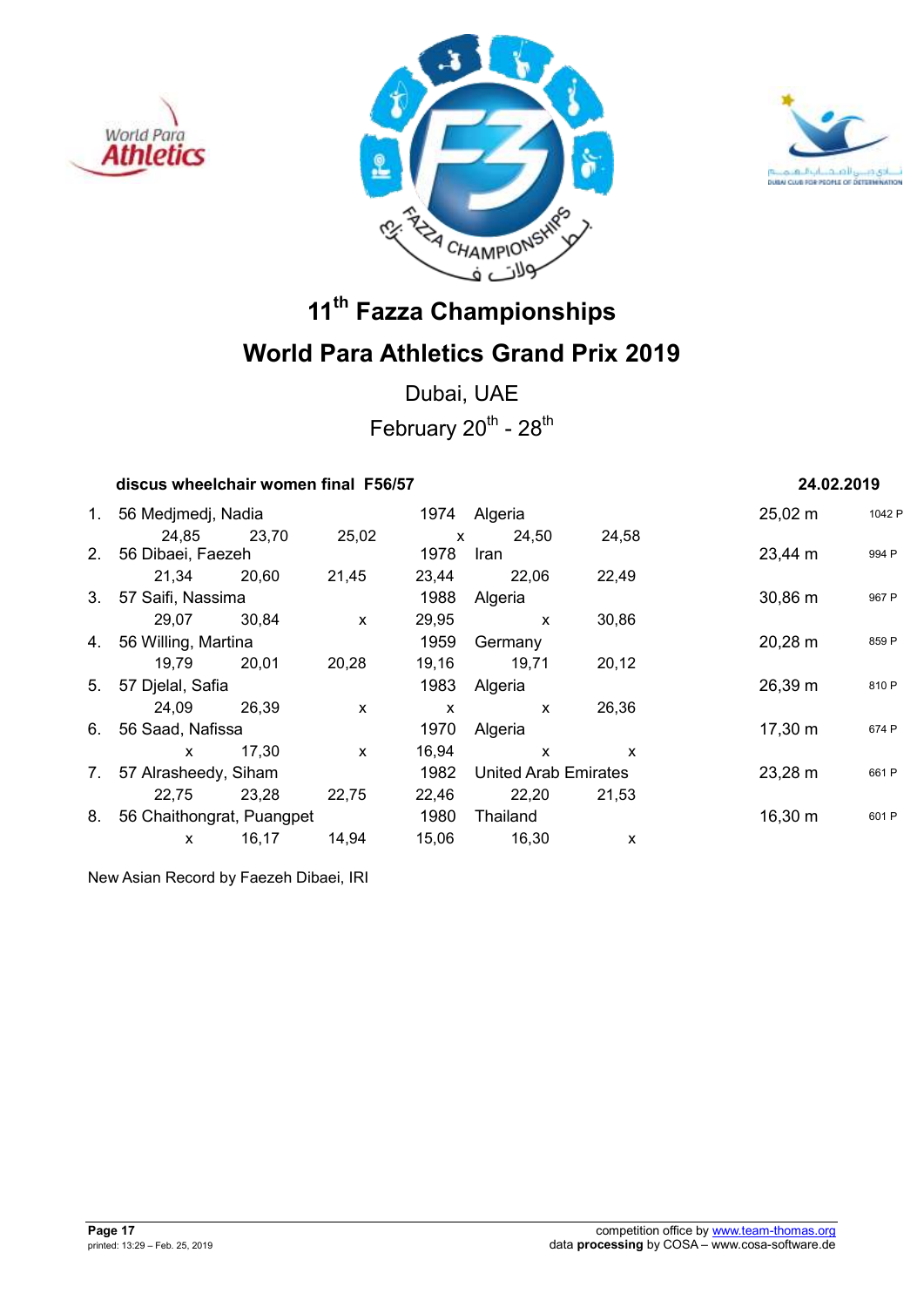





Dubai, UAE February  $20^{th}$  -  $28^{th}$ 

|    | javelin women final F12/13/44-46 | 24.02.2019   |       |              |                             |              |              |        |
|----|----------------------------------|--------------|-------|--------------|-----------------------------|--------------|--------------|--------|
| 1. | 46 Robinson, Holly               |              |       | 1994         | New Zealand                 |              | 43,64 m      | 1020 F |
|    | 43.64                            | 41.86        | 40,00 | $\mathsf{x}$ | 35,92                       | 40,76        |              |        |
|    | 2. 12 Eder, Natalija             |              |       | 1980         | Austria                     |              | 34,43 m      | 752 P  |
|    | 30,40                            | 32,28        | 33,44 | 34,43        | 32,83                       | 33.42        |              |        |
|    | 3. 46 Almatrooshi, Mariam        |              |       | 1986         | <b>United Arab Emirates</b> |              | 27,81 m      | 578 P  |
|    | $\mathsf{x}$                     | 26,34        | 27,81 | X            | 25,82                       | $\mathsf{x}$ |              |        |
| 4. | 13 Piatrenka, Lizaveta           |              |       | 2002         | <b>Belarus</b>              |              | 27,90 m      | 535 P  |
|    | 25,35                            | $\mathsf{x}$ | 26,22 | 26,44        | 26,15                       | 27,90        |              |        |
| 5. | 45 Tychshenko, Irina             |              |       | 1974         | Kazakhstan                  |              | $21,65 \, m$ | 323 P  |
|    | 20,04                            | 19,59        | 19,33 | 21,65        | 21,14                       | 19,54        |              |        |
| 6. | 46 Alhamidi, Maryam              |              |       | 2004         | Bahrain                     |              | 19,72 m      | 248 P  |
|    | 14,72                            | 16,51        | 15,36 | 17,69        | 19,72                       | X            |              |        |
|    | Out of ranking                   |              |       |              |                             |              |              |        |
|    | 44 Nesse, Ida                    |              |       | 1992         | Norway                      |              | $34,25 \; m$ | 853 P  |
|    | 31,72                            | 34,25        | 33,72 | 33,92        | X                           | 31,36        |              |        |
|    |                                  |              |       |              |                             |              |              |        |

New World Record by Irina Tychshenko, KAZ New World Record by Holly Robinson, NZL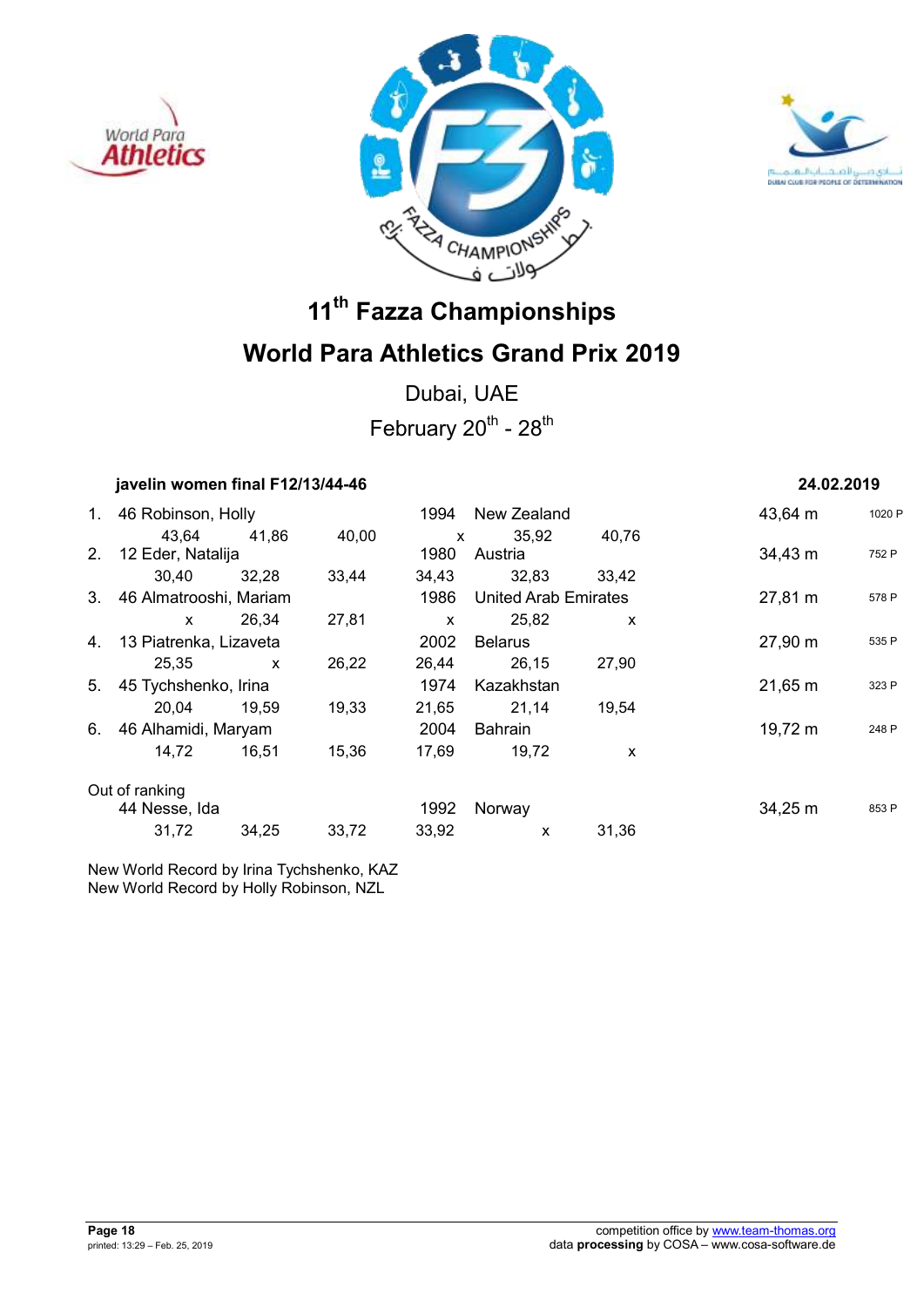





## **World Para Athletics Grand Prix 2019**

Dubai, UAE February  $20^{th}$  -  $28^{th}$ 

## **RESULTS DAY 2**

| 100 m men time-race 1 T11/12       |      |            | $+0,2$ |            | 25.02.2019 |
|------------------------------------|------|------------|--------|------------|------------|
| 1. 12 Goncalves, Luis              | 1987 | Portugal   |        | 11,73 sec. | 750 P.     |
| 2. 11 Watbok, Peerapon             | 1995 | Thailand   |        | 12,32 sec. | 596 P.     |
| 3. 12 Nasser, Djamil               | 1991 | Algeria    |        | 12,50 sec. | 455 P.     |
| 100 m men time-race 2 T11/12       |      |            | $-3,0$ |            | 25.02.2019 |
| 1. 12 Mohamad Ali Hanafiah, Muhama | 1994 | Malaysia   |        | 11,48 sec. | 834 P.     |
| 2. 12 Yamaji, Shunya               | 1995 | Japan      |        | 11,63 sec. | 785 P.     |
| 3. 12 Jonsson, Tobias              | 1996 | Sweden     |        | 12,00 sec. | 650 P.     |
| 100 m men ranking time races       |      |            | $-3,0$ |            | 25.02.2019 |
| 1. 12 Mohamad Ali Hanafiah, Muhama | 1994 | Malaysia   |        | 11,48 sec. | 834 P.     |
| 2. 12 Yamaji, Shunya               | 1995 | Japan      |        | 11,63 sec. | 785 P.     |
| 3. 12 Goncalves, Luis              | 1987 | Portugal   |        | 11,73 sec. | 750 P.     |
| 4. 12 Jonsson, Tobias              | 1996 | Sweden     |        | 12,00 sec. | 650 P.     |
| 5. 11 Watbok, Peerapon             | 1995 | Thailand   |        | 12,32 sec. | 596 P.     |
| 6. 12 Nasser, Djamil               | 1991 | Algeria    |        | 12,50 sec. | 455 P.     |
| 100 m men final T13                |      |            | $-3,4$ |            | 25.02.2019 |
| 1. 13 Perris, Chad                 | 1992 | Australia  |        | 11,35 sec. |            |
| 2. 13 Lamsan, Songwut              | 1990 | Thailand   |        | 12,18 sec. |            |
| 3. 13 Salimov, Islam               | 1989 | Kazakhstan |        | 12,26 sec. |            |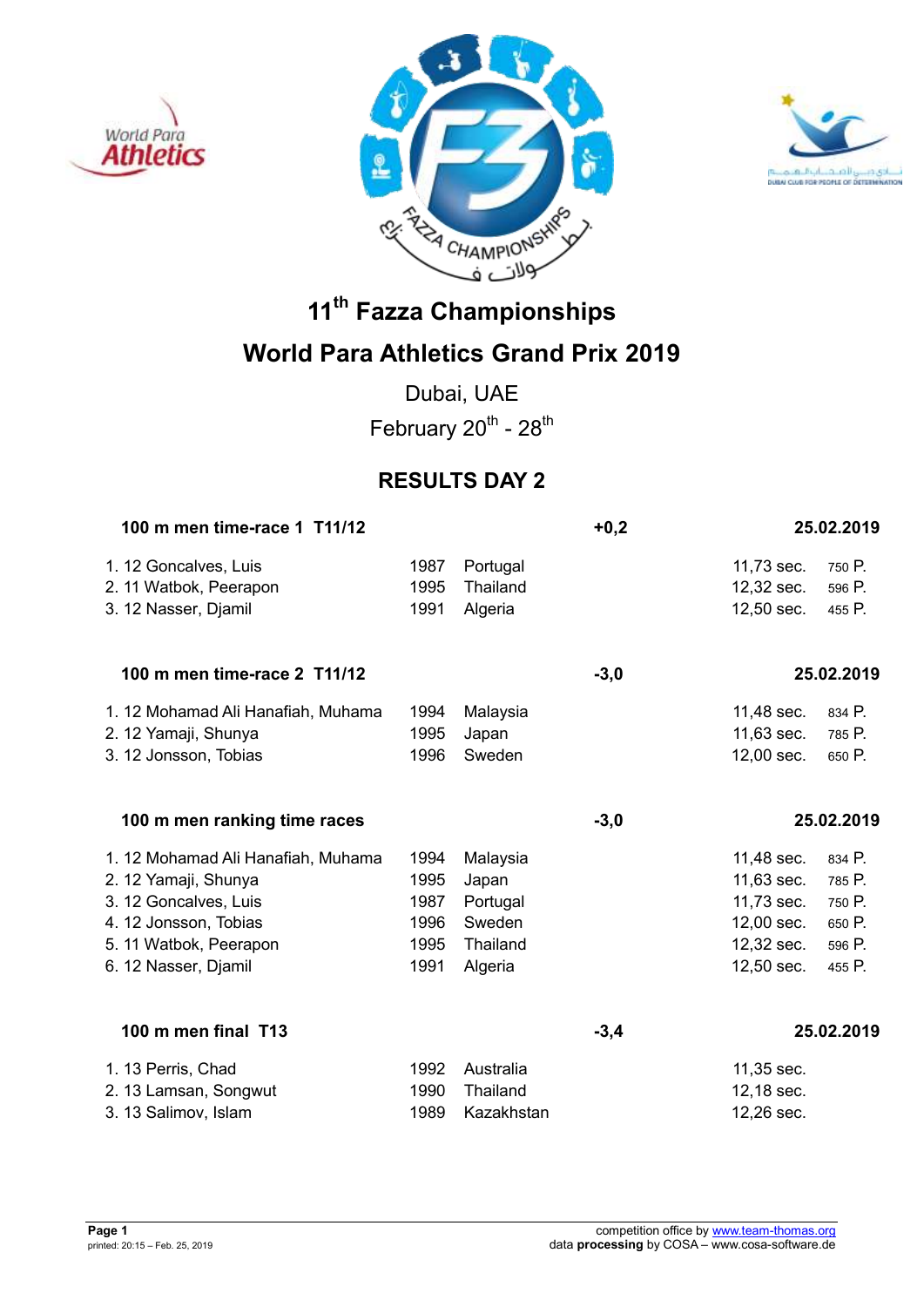





## **World Para Athletics Grand Prix 2019**

Dubai, UAE February  $20^{th}$  -  $28^{th}$ 

| 100 m men final T35/36             |              |              | $-3,6$ |            | 25.02.2019 |
|------------------------------------|--------------|--------------|--------|------------|------------|
| 1. 36 Bouzourine, Sid Ali          | 1992         | Algeria      |        | 13,54 sec. | 518 P.     |
| 2. 36 Protonotarios, Loukas Ioanni | 1991         | Greece       |        | 13,92 sec. | 384 P.     |
| 3. 36 Chan, Wing Sum               | 1995         | Hong Kong    |        | 14,42 sec. | 227 P.     |
| 4.35 Adawi, Ahmed                  | 1998         | Saudi Arabia |        | 14,88 sec. | 191 P.     |
| 5. 36 Kharlamov, Sergey            | 1970         | Kazakhstan   |        | 14,57 sec. | 188 P.     |
| 6. 36 Yuen, Ka Kin                 | 1993         | Hong Kong    |        | 14,59 sec. | 183 P.     |
| 7. 35 Bao, Chui Yiu                | 1999         | Hong Kong    |        | 15,40 sec. | 88 P.      |
| 8. 36 Kalikanov, Maksat            | 1991         | Kazakhstan   |        | 15,19 sec. | 70 P.      |
| 100 m men final T37                |              |              | $+2,5$ |            | 25.02.2019 |
|                                    |              |              |        |            |            |
| 1. 37 Alnakhli, Ali                | 2000         | Saudi Arabia |        | 12,11 sec. |            |
| 2.37 Mohamed, Mostafa Fathalla     | 1987         | Egypt        |        | 12,13 sec. |            |
| 3.37 Meesap, Chatchawal            | 2001<br>1989 | Thailand     |        | 12,78 sec. |            |
| 4.37 Persoons, Ruben               |              | Belgium      |        | 13,69 sec. |            |
| 100 m men final T38                |              |              | $-2,2$ |            | 25.02.2019 |
| 1.38 O'Hanlon, Evan                | 1988         | Australia    |        | 11,56 sec. |            |
| 2. 38 Al-Darraji, Abbas            | 1991         | Iraq         |        | 12,18 sec. |            |
| 3. 38 Chida, Mohamed Farhat        | 1982         | Tunisia      |        | 12,27 sec. |            |
| 4. 38 Al-Rikabi, Ali               | 1993         | Iraq         |        | 12,31 sec. |            |
| 5. 38 Chaikhan, Nathayod           | 1996         | Thailand     |        | 12,41 sec. |            |
| 6. 38 El Sayed, Shahin             | 1996         | Egypt        |        | 12,42 sec. |            |
| 7.38 Damchoom, Surasak             | 1997         | Thailand     |        | 13,25 sec. |            |
| 8. 38 Pitcher, Keegan              | 1998         | New Zealand  |        | 13,29 sec. |            |
| 9. 38 Soltangaliuly, Yerassyl      | 2000         | Kazakhstan   |        | 13,47 sec. |            |
|                                    |              |              |        |            |            |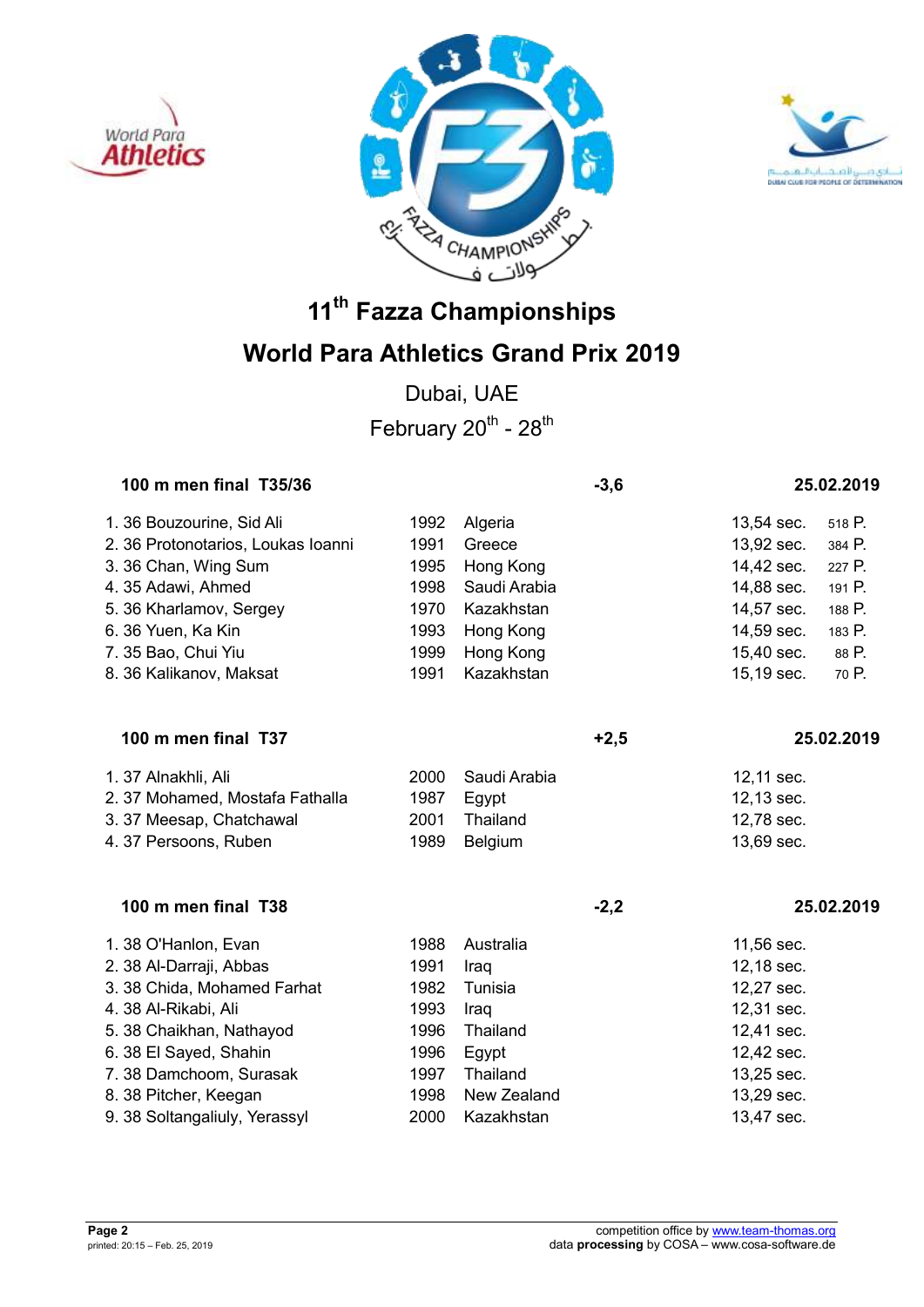





Dubai, UAE February  $20^{th}$  -  $28^{th}$ 

| 100 m men final T44/62       |      |                             | $-1,2$ |            | 25.02.2019 |
|------------------------------|------|-----------------------------|--------|------------|------------|
| 1.44 Kotcharang, Denpoom     | 2000 | Thailand                    |        | 12,35 sec. | 551 P.     |
| 2.44 Ramadan, Karim          | 2000 | Egypt                       |        | 12,73 sec. | 404 P.     |
| 3.62 Du Plessis, Daniel      | 1993 | South Africa                |        | 12,47 sec. | 397 P.     |
| 4.62 Malakopoulos, Stylianos | 1996 | Greece                      |        | 12,64 sec. | 333 P.     |
| 5. 62 Sevdikalis, Ioannis    | 1991 | Greece                      |        | 13,85 sec. | 45 P.      |
| 6.62 Delespesse, David       | 1976 | Belgium                     |        | 15,52 sec. | 0 P.       |
| 100 m men final T46          |      |                             | $-1,4$ |            | 25.02.2019 |
| 1.46 Sodaitis, Danas         | 1989 | Lithuania                   |        | 11,52 sec. |            |
| 2.46 Mohd Nor, Ahmad Solihim | 1990 | Malaysia                    |        | 11,88 sec. |            |
| 3.46 Al-Duhaimi, Karrar      | 1999 | Iraq                        |        | 12,05 sec. |            |
| 4.46 Mohamed, Khaled         | 2002 | Egypt                       |        | 12,65 sec. |            |
| 5.46 Abdelrahman, Anas       | 2002 | Egypt                       |        | 13,59 sec. |            |
| . 46 Alblooshi, Yahya        | 1994 | <b>United Arab Emirates</b> |        | <b>DNS</b> |            |
| 100 m men final T47          |      |                             | $-2,4$ |            | 25.02.2019 |
| 1.47 Alyasi, Elyas           | 2000 | <b>Bahrain</b>              |        | 11,86 sec. |            |
| 2.47 Shinato, Kenta          | 1999 | Japan                       |        | 11,93 sec. |            |
| 3.47 Tagawa, Tomoki          | 1986 | Japan                       |        | 11,94 sec. |            |
| 4.47 Pototschnig, Alexander  | 1998 | Austria                     |        | 12,14 sec. |            |
| 100 m men final T63/64       |      |                             | $-2,2$ |            | 25.02.2019 |
| 1.64 Itani, Shunsuke         | 1995 | Japan                       |        | 12,12 sec. | 640 P.     |
| 2.63 Reardon, Scott          | 1990 | Australia                   |        | 13,22 sec. | 637 P.     |
| 3.63 Khumphong, Kantinan     | 2000 | Thailand                    |        | 13,87 sec. | 406 P.     |
| 4.63 Yoshida, Kazushige      | 2000 | Japan                       |        | 14,66 sec. | 170 P.     |
| 5. 63 Kart, Nurullah         | 1981 | Turkey                      |        | 15,74 sec. | 22 P.      |
| 6.63 Ali, Ali                | 1987 | Syria                       |        | 21,94 sec. | 0 P.       |

**Page 3** competition office by www.team-thomas.org printed: 20:15 – Feb. 25, 2019 data **processing** by COSA – www.cosa-software.de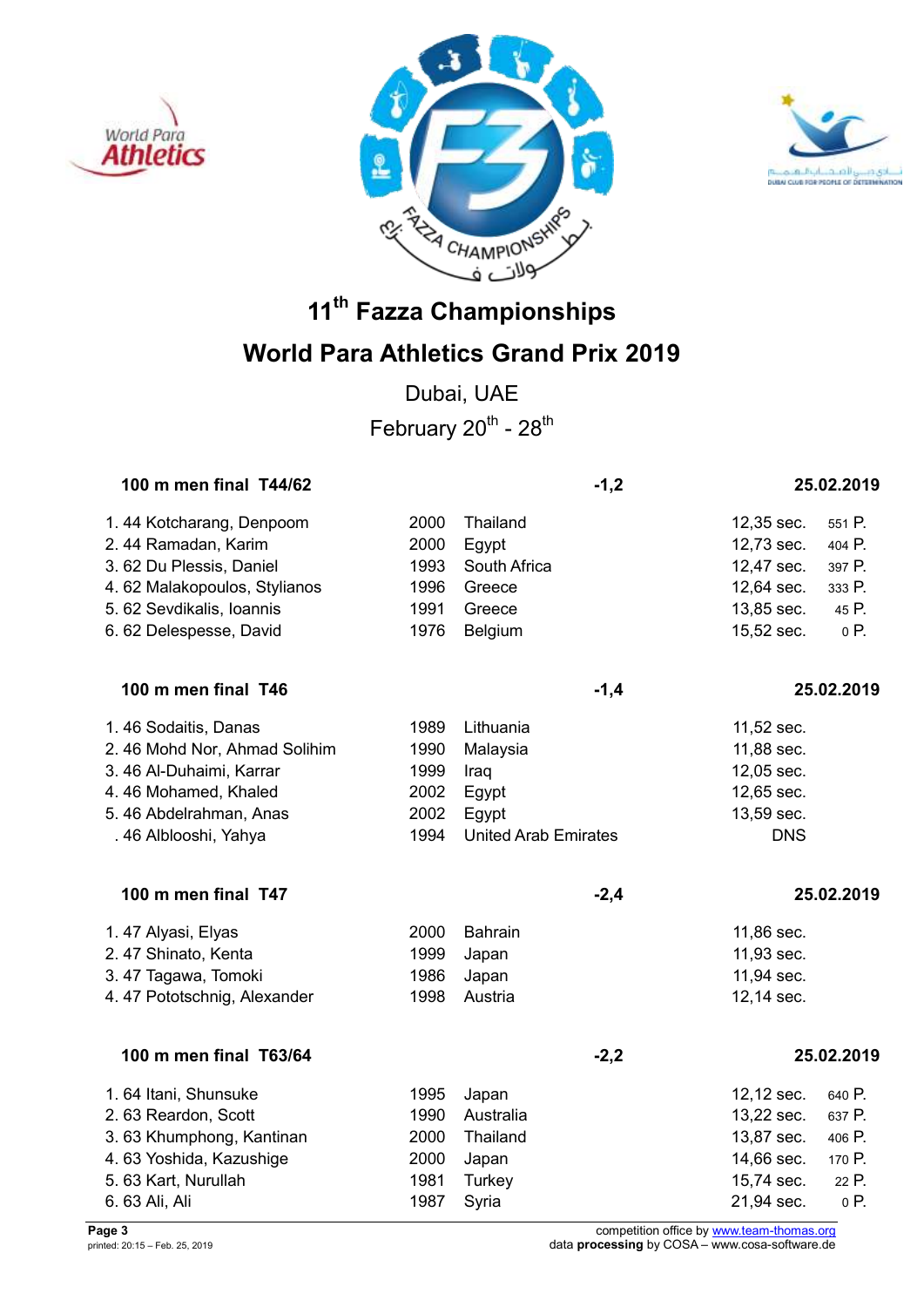





## **World Para Athletics Grand Prix 2019**

Dubai, UAE February  $20^{th}$  -  $28^{th}$ 

| 200 m wheelchair men final T51 |      |              | $-2,0$ | 25.02.2019 |
|--------------------------------|------|--------------|--------|------------|
| 1.51 Genyn, Peter              |      | 1976 Belgium |        | 44,16 sec. |
| 2.51 Piispanen, Toni           | 1976 | Finland      |        | 44,71 sec. |
| 3.51 Berrahal, Mohamed         | 1979 | Algeria      |        | 46,75 sec. |
| 4.51 Mestre, Helder            | 1967 | Portugal     |        | 51,48 sec. |
|                                |      |              |        |            |

### **800 m wheelchair men final T33 25.02.2019**

| 1. 33 Small, Andrew   | 1993 Great Britain | 2:21,68min. |
|-----------------------|--------------------|-------------|
| 2. 33 Schmitz, Denis  | 1991 Germany       | 2:40.44min. |
| . 33 Almutairi, Ahmad | 1994 Kuwait        | <b>DNS</b>  |

### **800 m wheelchair men final T34 25.02.2019**

| 1.34 Ktila, Walid      | 1985 | Tunisia                     | $1:53,55$ min. |
|------------------------|------|-----------------------------|----------------|
| 2.34 McCracken, Rheed  | 1997 | Australia                   | 1:54,37min.    |
| 3. 34 Mitic, Bojan     | 1985 | Switzerland                 | 1:56,47min.    |
| 4.34 Kobata, Atsuro    | 1993 | Japan                       | 2:05,80min.    |
| 5. 34 Nawad, Ahmed     | 2003 | <b>United Arab Emirates</b> | 2:06,21min.    |
| 6. 34 Rattana, Chaiwat | 1996 | Thailand                    | 2:09,04min.    |
| 7.34 Hirooka, Masaki   | 1995 | Japan                       | 2:19,65min.    |
| 8. 34 Kishita, Daisuke | 1994 | Japan                       | 2:20,82min.    |

### **800 m men final T36 25.02.2019**

| 1. 36 Blake, Paul         | 1990 Great Britain | 2:10.71 min. |
|---------------------------|--------------------|--------------|
| 2. 36 Bouzourine, Sid Ali | 1992 Algeria       | 2:17.29min.  |
| 3. 36 Yelibayev, Bagdat   | 1990 Kazakhstan    | 2:40,28min.  |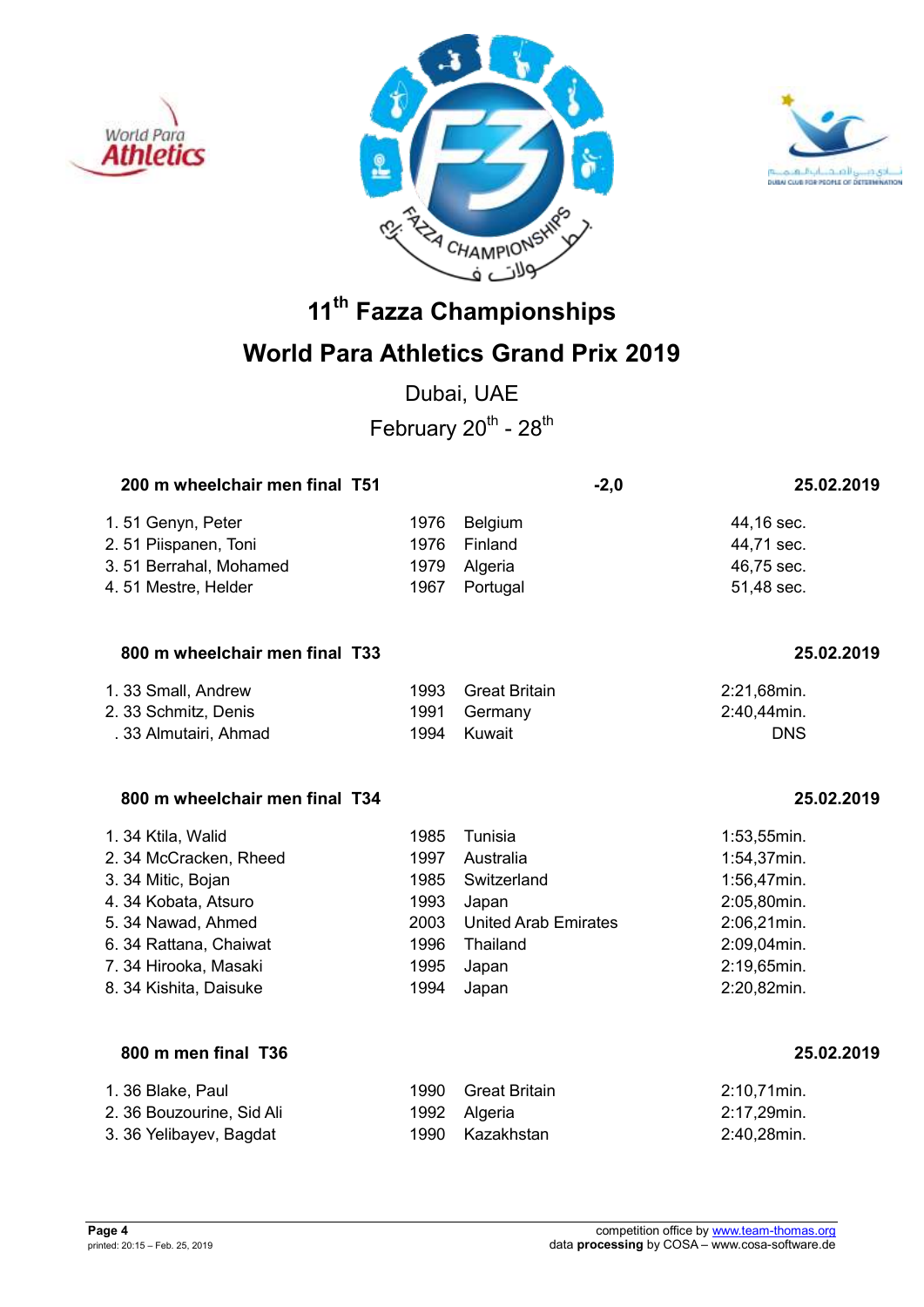





## **World Para Athletics Grand Prix 2019**

Dubai, UAE February  $20^{th}$  -  $28^{th}$ 

## **800 m wheelchair men final T53 25.02.2019**

| 1.53 Fairbank, Pierre       | 1971       | France            | $1:45,32$ min. |
|-----------------------------|------------|-------------------|----------------|
| 2. 53 Brignone, Nicolas     |            | 1989 France       | 1:48,87min.    |
| 3.53 Matsunaga, Hitoshi     | 1972 Japan |                   | 1:49,32min.    |
| . 53 Alqurashi, Adbulrahmen |            | 1997 Saudi Arabia | <b>DNF</b>     |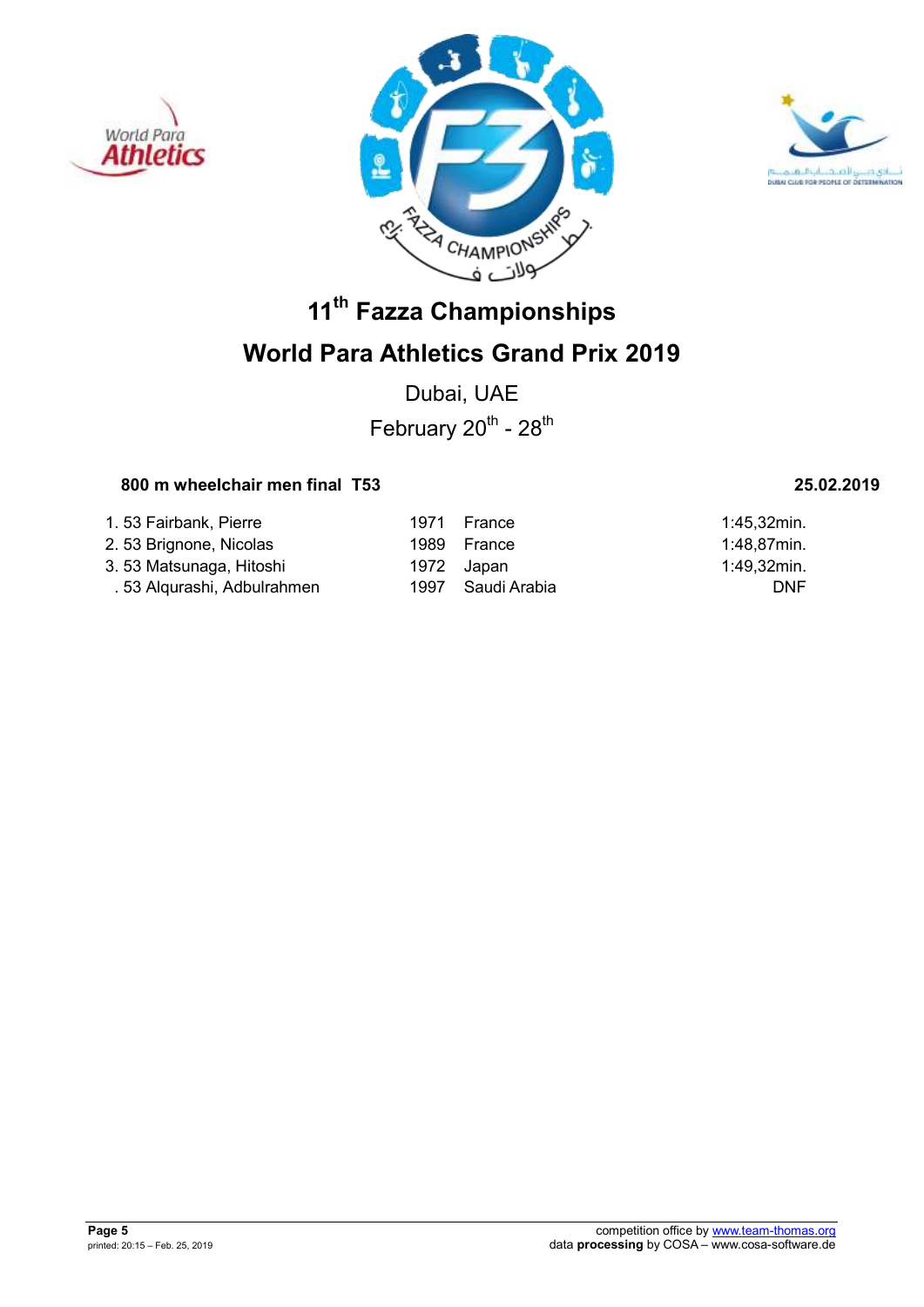





## **World Para Athletics Grand Prix 2019**

Dubai, UAE February  $20^{th}$  -  $28^{th}$ 

### **800 m wheelchair men time-race 1 T54 25.02.2019**

| 1.54 Nishi, Yuki           |      | 1994 Japan                | 1:44,42min.    |
|----------------------------|------|---------------------------|----------------|
| 2.54 Alhosani, Badir Abbas |      | 1985 United Arab Emirates | 1:45,93min.    |
| 3.54 Malter, Ludwig        | 2000 | Austria                   | 1:50,58min.    |
| 4.54 Willimann, Lukas      |      | 1993 Switzerland          | $1:57,71$ min. |
| 5.54 Oozeer, Mehfooz       | 1995 | Mauritius                 | 2:08,89min.    |

### **800 m wheelchair men time-race 2 T54 25.02.2019**

| 1.54 Hug, Marcel      | 1986 | Switzerland | 1:39,29min. |
|-----------------------|------|-------------|-------------|
| 2.54 Gharbi, Yassine  | 1990 | Tunisia     | 1:39,46min. |
| 3.54 Casoli, Julien   | 1982 | France      | 1:39,59min. |
| 4.54 Balde, Alhassane | 1985 | Germany     | 1:40,22min. |
| 5.54 Lappin, Jake     | 1992 | Australia   | 1:40,36min. |
| 6.54 Suzuki, Tomoki   | 1994 | Japan       | 1:40,39min. |
| 7.54 Watanabe, Sho    | 1991 | Japan       | 1:40,82min. |
| 8.54 Alrajehi, Faisal | 1998 | Kuwait      | 1:40,89min. |

### **800 m wheelchair men ranking time races T54 25.02.2019**

| 1.54 Hug, Marcel             | 1986 | Switzerland                 | 1:39,29min. |
|------------------------------|------|-----------------------------|-------------|
| 2.54 Gharbi, Yassine         | 1990 | Tunisia                     | 1:39,46min. |
| 3.54 Casoli, Julien          | 1982 | France                      | 1:39,59min. |
| 4.54 Balde, Alhassane        | 1985 | Germany                     | 1:40,22min. |
| 5.54 Lappin, Jake            | 1992 | Australia                   | 1:40,36min. |
| 6.54 Suzuki, Tomoki          | 1994 | Japan                       | 1:40,39min. |
| 7.54 Watanabe, Sho           | 1991 | Japan                       | 1:40,82min. |
| 8.54 Alrajehi, Faisal        | 1998 | Kuwait                      | 1:40,89min. |
| 9.54 Nishi, Yuki             | 1994 | Japan                       | 1:44,42min. |
| 10. 54 Alhosani, Badir Abbas | 1985 | <b>United Arab Emirates</b> | 1:45,93min. |
| 11.54 Malter, Ludwig         | 2000 | Austria                     | 1:50,58min. |
| 12.54 Willimann, Lukas       | 1993 | Switzerland                 | 1:57,71min. |
| 13.54 Oozeer, Mehfooz        | 1995 | Mauritius                   | 2:08,89min. |
|                              |      |                             |             |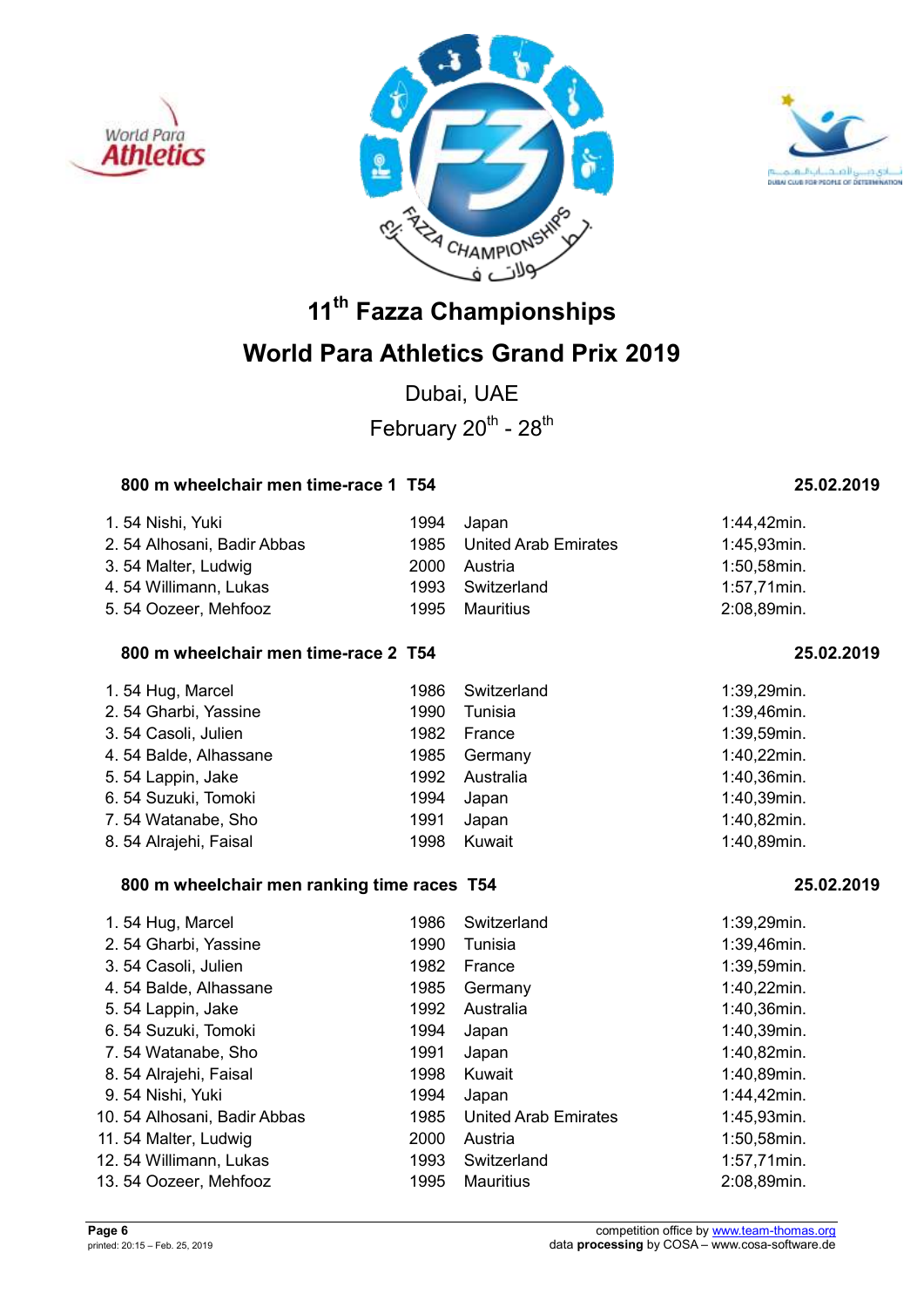





Dubai, UAE February  $20^{th}$  -  $28^{th}$ 

|             | high jump men final T42/44/46/47/64             |                                                | 25.02.2019           |
|-------------|-------------------------------------------------|------------------------------------------------|----------------------|
| $1_{\cdot}$ | 47, Nishad Kumar                                | 1999<br>India                                  | $1,92 \; m$<br>860 P |
| 2.          | 46 Chanaboon, Angkarn                           | 1983<br>Thailand                               | $1,85 \; m$<br>754 P |
| 3.          | 42 Hassan, Hamada                               | 1984<br>Egypt                                  | $1,72 \; m$<br>742 P |
|             | 4. 64 Suzuki, Toru                              | 1980<br>Japan                                  | 1,89 m<br>535 P      |
|             | 5. 47 Ilgaz, Abdullah                           | 1998<br>Turkey                                 | $1,72 \; m$<br>508 P |
| 6.          | 44 Narita, Gurimu                               | 1994<br>Japan                                  | $1,81 \; m$<br>383 P |
| 7.          | 64 Buyrukoglu, Tarik Taha                       | 1998<br>Turkey                                 | $1,77 \; m$<br>308 P |
|             |                                                 |                                                |                      |
|             | long jump men final T13/20                      |                                                | 25.02.2019           |
| 1.          | 13 Salimov, Islam                               | 1989<br>Kazakhstan                             | 6,48 m<br>830 P      |
|             | $6,06(-2,7)$ $6,29(-1,6)$<br>6,26(0,0)          | $6,48$ (-2,6)<br>6,02(0,0)<br>$6,39$ $(-0,8)$  |                      |
| 2.          | 20 Yamaguchi, Mitsuo                            | 1988 Japan                                     | $6,53 \; m$<br>813 P |
|             | 6,53<br>$6,20$ (-2,6) $6,38$ (-0,5)<br>$(+0,3)$ | $6,30(-2,6)$<br>$\boldsymbol{\mathsf{x}}$      | X                    |
|             | 3. 20 Tang, Nikki                               | 1998 Hong Kong                                 | 6,47 m<br>793 P      |
|             | 6,47<br>$5,81(-2,4)$<br>X<br>$(+0,3)$           | $6,12$ (-0,3)<br>$\mathsf{X}$<br>$5,70$ (-1,4) |                      |
|             | 4. 20 Kokubo, Kanta                             | 1999<br>Japan                                  | $6,45 \; m$<br>786 P |
|             | $6,32$ (-3,6) $6,01$ (-1,0)<br>$6,29$ (-2,3)    | $6,27$ (-1,1) $6,38$ (-0,4)<br>$6,45$ (-1,2)   |                      |
| 5.          | 20 Rabaye, Louis Denovan Jas                    | 1998<br><b>Mauritius</b>                       | 5,94 m<br>589 P      |
|             | $4,33$ (-1,6) $5,91$ (-0,8) $5,69$ (-1,3)       | $5,49$ $(-3,0)$<br>5,94(0,0)<br>X              |                      |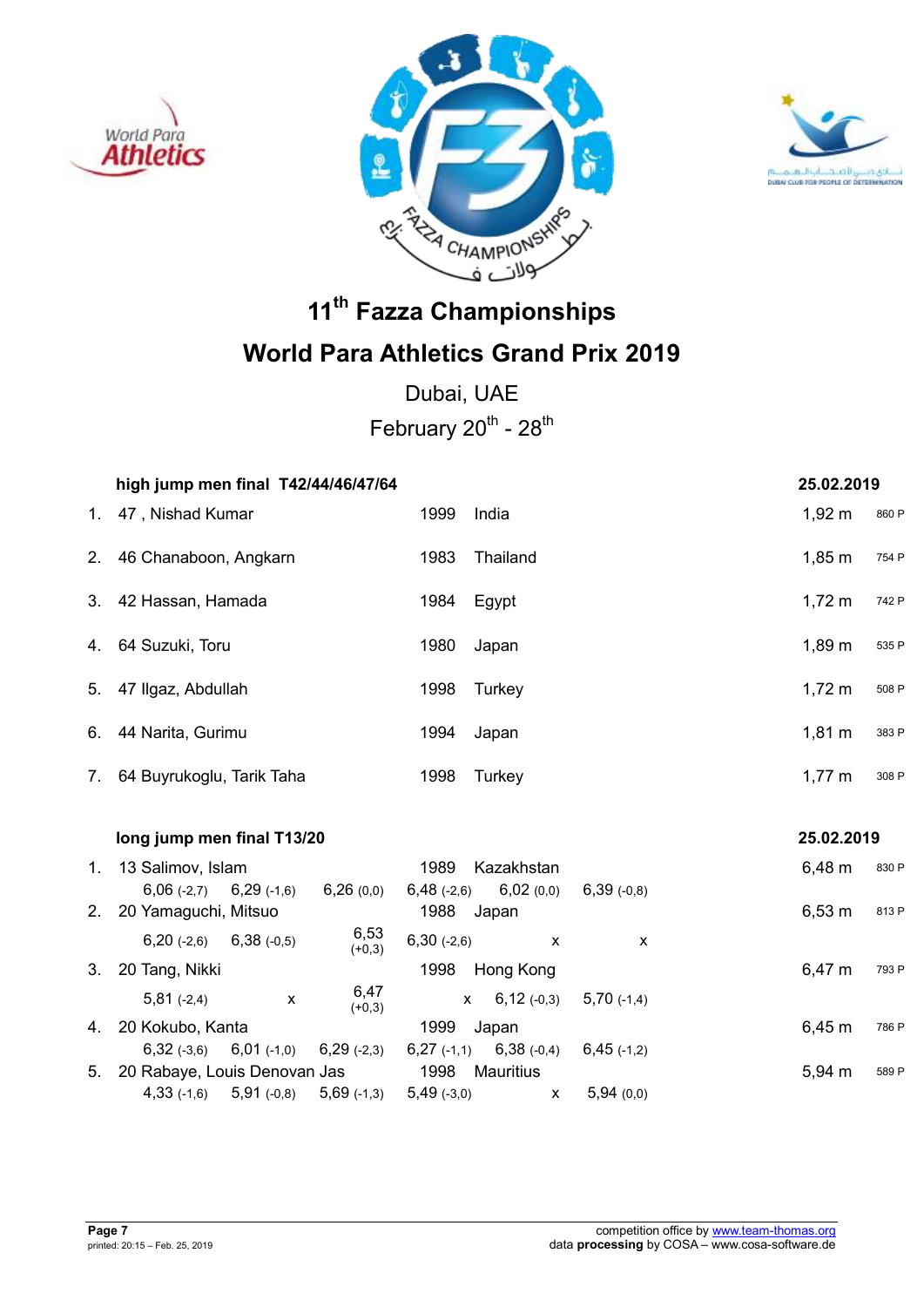





Dubai, UAE February  $20^{th}$  -  $28^{th}$ 

|         | shot put men final F11/20     |              |              | 25.02.2019   |                             |              |                   |       |
|---------|-------------------------------|--------------|--------------|--------------|-----------------------------|--------------|-------------------|-------|
|         | 1. 20 Ige, Jeffrey            |              |              | 1983         | Sweden                      |              | $15,41 \text{ m}$ | 914 P |
|         | 14,50                         | 14,78        | 15,26        | 15,41        | X                           | 15,35        |                   |       |
| $2_{-}$ | 11 Asaad, Ali                 |              |              | 1998         | Syria                       |              | $10,97 \; m$      | 749 P |
|         | 10,57                         |              | 10,97        | 9,81         | 10,65                       | 10,83        |                   |       |
| 3.      | 20 Sanepoot, Boonkong         |              |              | 1993         | Thailand                    |              | $12,15 \; m$      | 527 P |
|         | 11,70                         | 12,00        | 11,86        | 11,69        | 12,15                       | 12,12        |                   |       |
| 4.      | 11 Sharif, Ali                |              |              | 2003         | United Arab Emirates        |              | $3,90 \; m$       | 0     |
|         | 3,90                          |              | $\mathsf{x}$ | 3,11         | $\mathsf{x}$                | X            |                   |       |
|         |                               |              |              |              |                             |              |                   |       |
|         |                               |              |              |              |                             |              |                   |       |
|         | shot put men final F35/36     |              |              |              |                             |              | 25.02.2019        |       |
| 1.      | 35 Hosseinipanah, Seyedmohsen |              |              | 1979         | <b>Iran</b>                 |              | 13,49 m           | 792 P |
|         | X                             | $\mathsf{x}$ | 13,10        | 13,37        | 13,49                       | $\mathsf{x}$ |                   |       |
| 2.      | 36 Al Kaabi, Mohammed         |              |              | 1996         | <b>United Arab Emirates</b> |              | $11,94 \; m$      | 700 P |
|         | $\mathsf{x}$                  | 11,93        | $\mathsf{x}$ | $\mathsf{x}$ | 11,94                       | 11,77        |                   |       |
| 3.      | 36 Zaleznyak, Ivan            |              |              | 1980         | Kazakhstan                  |              | $11,25 \; m$      | 595 P |
|         | 10,65                         | 10,98        | 11,22        | 11,25        | 10,80                       | 9,40         |                   |       |
| 4.      | 36 Mubarak, Saeed             |              |              | 1983         | <b>United Arab Emirates</b> |              | $10,42 \; m$      | 459 P |

5. 35 O'Hare, Conor 2000 Great Britain 7,90 m <sup>57</sup> <sup>P</sup>

6. 35 Valentir, Andrei 1987 Moldova 1987 Moldova 7,88 m 56 P

7,55 x 7,84 x 7,90 7,58

6,97 6,85 7,58 7,03 7,88 7,70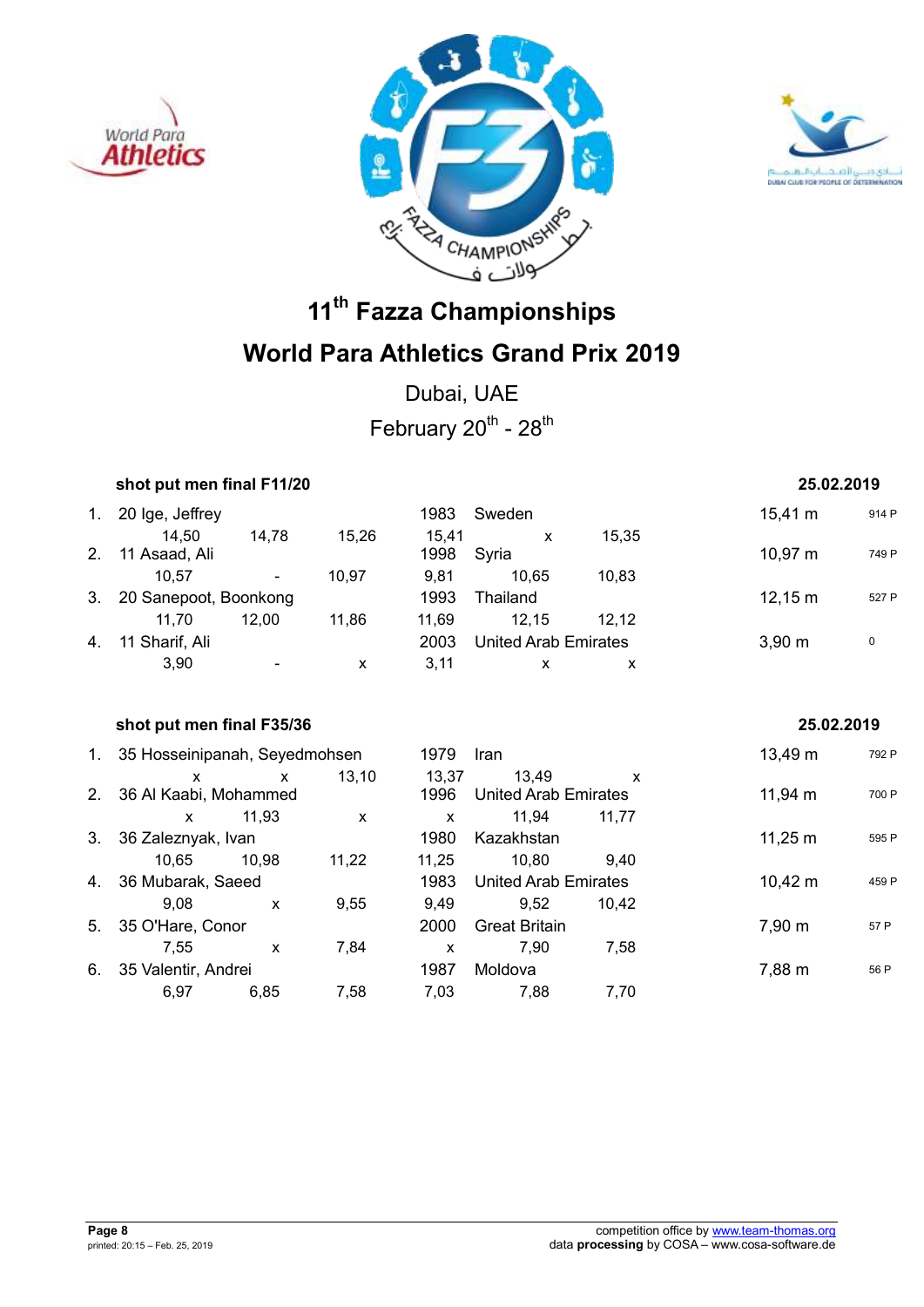





Dubai, UAE February  $20^{th}$  -  $28^{th}$ 

## *shot put men final F37/38* **25.02.2019**

|     | 1. 37 Charitonidis, Apostolos  |       |              | 1982         | Greece                      |              | $12,31 \; m$        | 741 P |
|-----|--------------------------------|-------|--------------|--------------|-----------------------------|--------------|---------------------|-------|
|     | 11,45                          | 11,43 | 11,48        | 12,11        | 11,89                       | 12,31        |                     |       |
|     | 2. 37 Buti, Dhari              |       |              | 1998         | Kuwait                      |              | $12,30 \; \text{m}$ | 739 P |
|     | 11,61 11,66                    |       | 11,55        | 11,99        | 12,30                       | 11,32        |                     |       |
|     | 3. 38 Meshaima, Ahmed          |       |              | 1983         | Bahrain                     |              | $12,52 \; m$        | 717 P |
|     | 11,59 11,91                    |       | 11,36        | 12,52        | $\mathsf{x}$                | 11,82        |                     |       |
|     | 4. 37 Ramadan, Mohamed Mohamed |       |              | 1984         | Egypt                       |              | $12,04 \; m$        | 703 P |
|     | 11,08                          | 11,40 | 11,48        | 11,20        | 12,04                       | 11,73        |                     |       |
|     | 5. 37 Pallag, Michal           |       |              | 1989         | <b>Czech Republic</b>       |              | $11,57 \; m$        | 634 P |
|     | 11, 13                         | 11,23 | 10,94        | 11,40        | 11,48                       | 11,57        |                     |       |
|     | 6. 37 Ali, Hamed               |       |              | 1989         | Kuwait                      |              | $11,25 \; m$        | 584 P |
|     | 11,25 10,80                    |       | $\mathsf{x}$ | 9,91         | 9,94                        | $\mathsf{x}$ |                     |       |
|     | 7. 38 Vratil, Petr             |       |              | 1983         | <b>Czech Republic</b>       |              | $10,88 \; m$        | 470 P |
|     | 10,30 10,74                    |       | 10,88        | $\mathsf{X}$ | 10,33                       | 10,45        |                     |       |
|     | 8. 37 Abbad Ali, Abbad         |       |              | 1992         | <b>United Arab Emirates</b> |              | $10,52 \; m$        | 465 P |
|     | 10,52                          | 9,64  | 9,60         | 9,81         | $\mathsf{X}$                | 9,78         |                     |       |
|     | 9. 38 Majidijamalabadi, Mohsen |       |              | 1989         | Iran                        |              | $10,66 \, m$        | 434 P |
|     | 10,66 10,44                    |       | $\mathsf{x}$ |              |                             |              |                     |       |
|     | 10. 37 Zholaman, Yelaman       |       |              | 1995         | Kazakhstan                  |              | $8,32 \; m$         | 136 P |
|     | 8,32                           | 8,03  | 8,30         |              |                             |              |                     |       |
|     | 11. 38 Kongsao, Thanaphon      |       |              | 1998         | Thailand                    |              | $8,56 \; m$         | 133 P |
|     | 8,56                           | 8,42  | 8,50         |              |                             |              |                     |       |
| 12. | 37 Shihepo, Simon              |       |              | 1990         | Namibia                     |              | $8,10 \; m$         | 112 P |
|     | 7,83                           | 8,10  | $\mathsf{x}$ |              |                             |              |                     |       |
|     | 38 Chida, Mohamed Farhat       |       |              | 1982         | Tunisia                     |              | nm                  |       |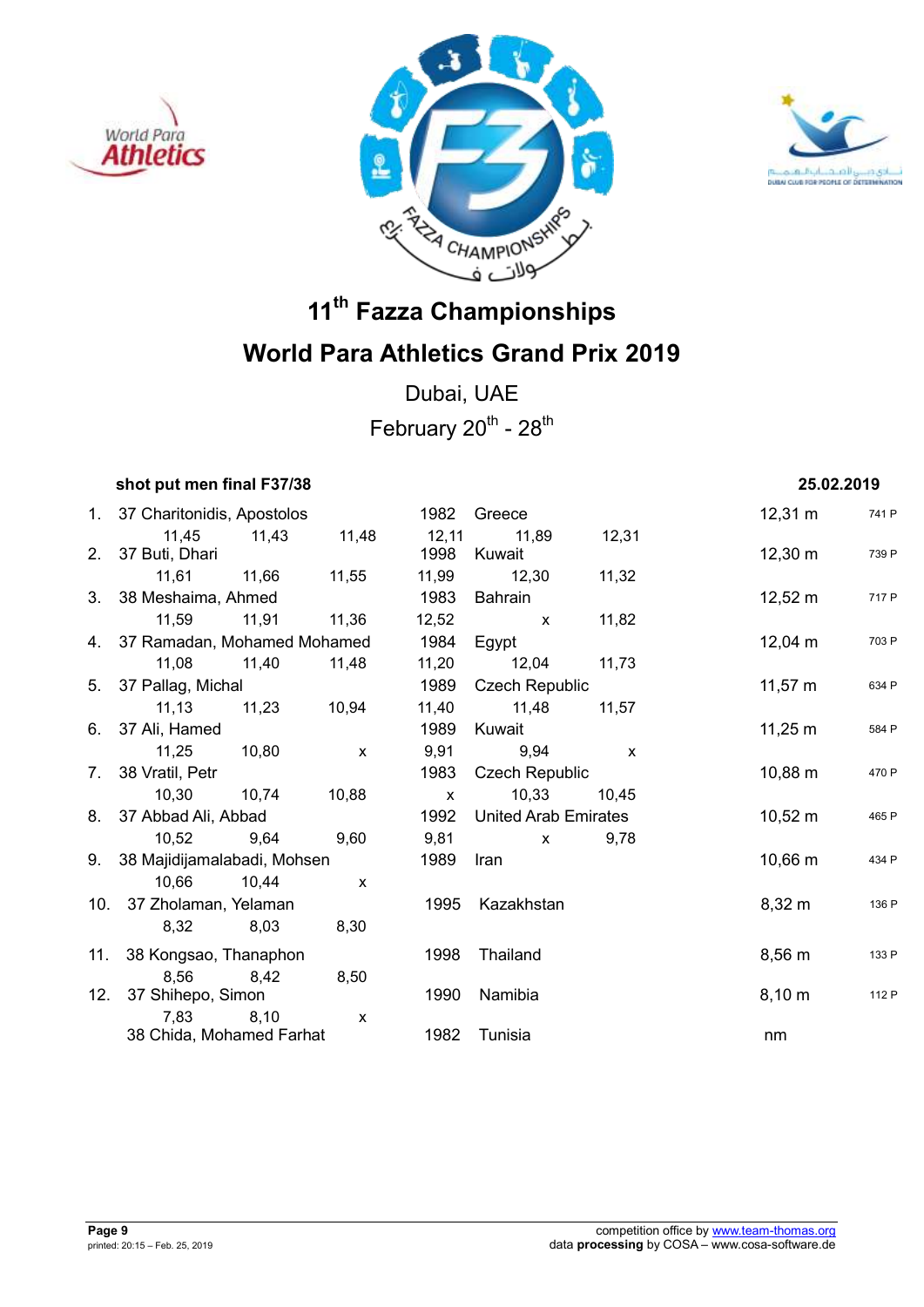





Dubai, UAE February  $20^{th}$  -  $28^{th}$ 

### **shot put wheelchair men final F53/54 25.02.2019**

| 1. 54 Amiri, Hamed             |              |              | 1982         | Iran                  |              | $10,87 \; m$       | 1053 F |
|--------------------------------|--------------|--------------|--------------|-----------------------|--------------|--------------------|--------|
| 9.94                           | 10,81        | 10,87        |              |                       |              |                    |        |
| 2. 54 Maitre, Jean-Francois    |              |              | 1973         | France                |              | $9,65 \, \text{m}$ | 951 P  |
| 9,03                           | 9,15         | 9,36         | 9,65         | 9,47                  | 9,31         |                    |        |
| 3. 53 Mokhtari Hemami, Alireza |              |              | 1977         | Iran                  |              | $7,91 \; m$        | 865 P  |
| $\mathsf{x}$                   | $\mathsf{x}$ | $\mathsf{x}$ | $\mathsf{x}$ | 7,91                  | $\mathsf{x}$ |                    |        |
| 4. 53 Kisy, Ales               |              |              | 1980         | <b>Czech Republic</b> |              | $7,62 \; m$        | 819 P  |
| 7,29                           | 7,48         | $\mathsf{x}$ | 7,33         | 7,62                  | 7,59         |                    |        |
| 5. 54 Stefanoudakis, Manolis   |              | 1983         | Greece       |                       | 8,15 m       | 746 P              |        |
| 7,88                           | 8,09         | 8,06         | 8,00         | 8,15                  | 7,71         |                    |        |
| 6. 53 Abdulsalam, Alaa         |              |              | 1993         | Syria                 |              | $7,20 \; \text{m}$ | 744 P  |
| 6,96                           | 7,19         | $\mathsf{x}$ | 7,20         | 7,15                  | 7,01         |                    |        |
| 7. 53 Jaber, Yaser             |              |              | 1967         | Kuwait                |              | 6,96 m             | 696 P  |
| 5,96                           | $\mathbf{x}$ | 6,35         | $\mathsf{x}$ | 6,96                  | X            |                    |        |
| 8. 54 Tabarsa, Amin            |              |              | 1985         | Iran                  |              | $7,10 \; m$        | 549 P  |
| 6,66                           | 6,52         | 6,84         | 6,85         | 7,01                  | 7,10         |                    |        |
| 9. 54 Nacin, Stanislav         |              |              | 1960         | <b>Czech Republic</b> |              | $6,01 \; m$        | 322 P  |
| 4,92                           | 5,73         | 5,53         | 6,01         | 4,26                  | 5,77         |                    |        |
| 10. 54 Kumar, Pradeep          |              |              | 1981         | India                 |              | $4,71 \; m$        | 104 P  |
| 4,27                           | 4,17         | 4,27         | 4,25         | 4,26                  | 4,71         |                    |        |
|                                |              |              |              |                       |              |                    |        |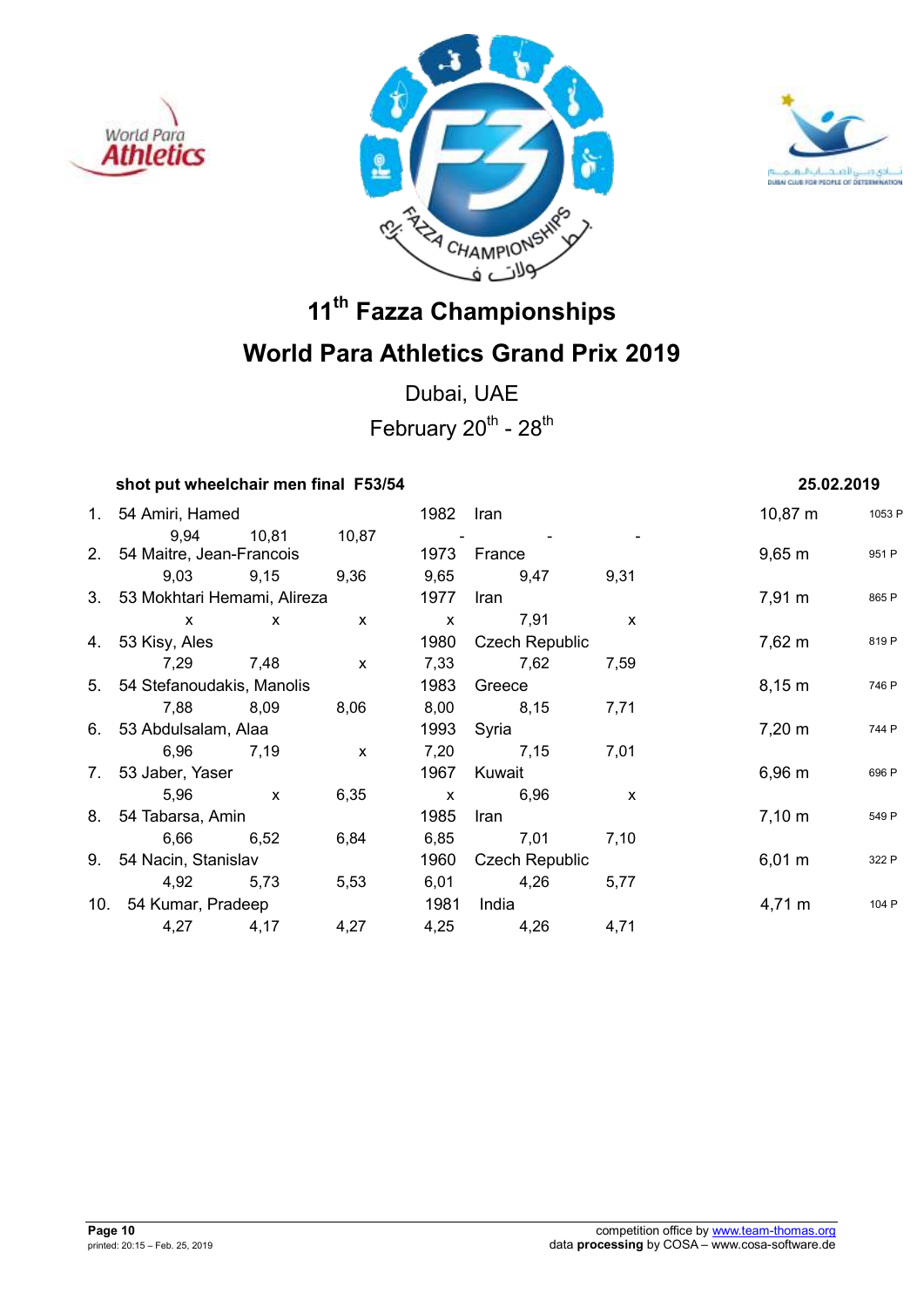





Dubai, UAE February  $20^{th}$  -  $28^{th}$ 

### **shot put wheelchair men final F55/56 25.02.2019**

### 1. 55 Bachir, Mourad 1983 Algeria 10,49 m <sup>845</sup> <sup>P</sup> 9,90 10,49 x x x x 2. 56 Bouam, Mustapha 1984 Algeria 1984 Algeria 1984 Bouane 1989 1989 1989 1988 P 8,93 9,26 9,80 x x 8,48 3. 56 Albakur, Abd Allhakem 1993 Syria 1993 Syria 8,40 m 527 P 8,27 8,18 x 8,17 8,30 8,40 4. 55 Alrezk, Wasim **1980** Syria **1980** Syria 8,10 m 483 P x 7,58 8,10 7,69 7,96 x 5. 55 Hosseinpoorzarouni, Saeid 1989 Iran 1989 1ran 1989 17,09 m 308 P 7,09 x 6,99 6,53 6,73 6,76 6. 55 Younas, Omair 1996 United Arab Emirates 6,61 m <sup>231</sup> <sup>P</sup> 5,94 6,31 x x 6,27 6,61 7. 55 Papadakis, Filippos 1991 Greece 6,08 m 156 P 6,06 5,98 x 6,04 6,08 5,84 8. 56 Kamzari, Abdulazeiz 1988 United Arab Emirates 5,96 m 138 P 5,23 5,43 5,74 5,96 x 5,53 55 Barker, Mike 1984 Great Britain DNS

### **shot put wheelchair men final F57** 25.02.2019

|    | 1. 57 Mohamad, Mohamad        |              |       | 1984  | Syria                       |       | $13,62 \; m$ |
|----|-------------------------------|--------------|-------|-------|-----------------------------|-------|--------------|
|    | 13,03                         | $\mathsf{x}$ | 13,37 | 13,38 | 13.62                       | 12,94 |              |
| 2. | 57 Rajab, Mahmoud             |              |       | 1985  | Libya                       |       | $11,80 \; m$ |
|    | 11.24                         | 11,44        | 11.80 | 11,33 | X                           | 11,78 |              |
| 3. | 57 Aldhanhani, Abdulla Ahmed  |              |       | 1979  | United Arab Emirates        |       | $9,87 \; m$  |
|    | 9.75                          | 9.87         | 9,43  | 9,69  | X                           | 9.68  |              |
| 4. | 57 Albureshaid, Rashed        |              |       | 1987  | <b>Bahrain</b>              |       | 7,85 m       |
|    | 7.85                          | $\mathsf{x}$ | 7.06  | 7.27  | 7,66                        | 7.38  |              |
| 5. | 57 Abdulaziz Rahmatalla, Saud |              |       | 2001  | <b>United Arab Emirates</b> |       | 4,89 m       |
|    | 4.25                          | 4.76         | 4,64  | 4,46  | 4,57                        | 4,89  |              |
|    | 57 Davulcu, Musa              |              |       | 1984  | Turkev                      |       | <b>DNS</b>   |

New African Record by Mohamad Mohamad, SYR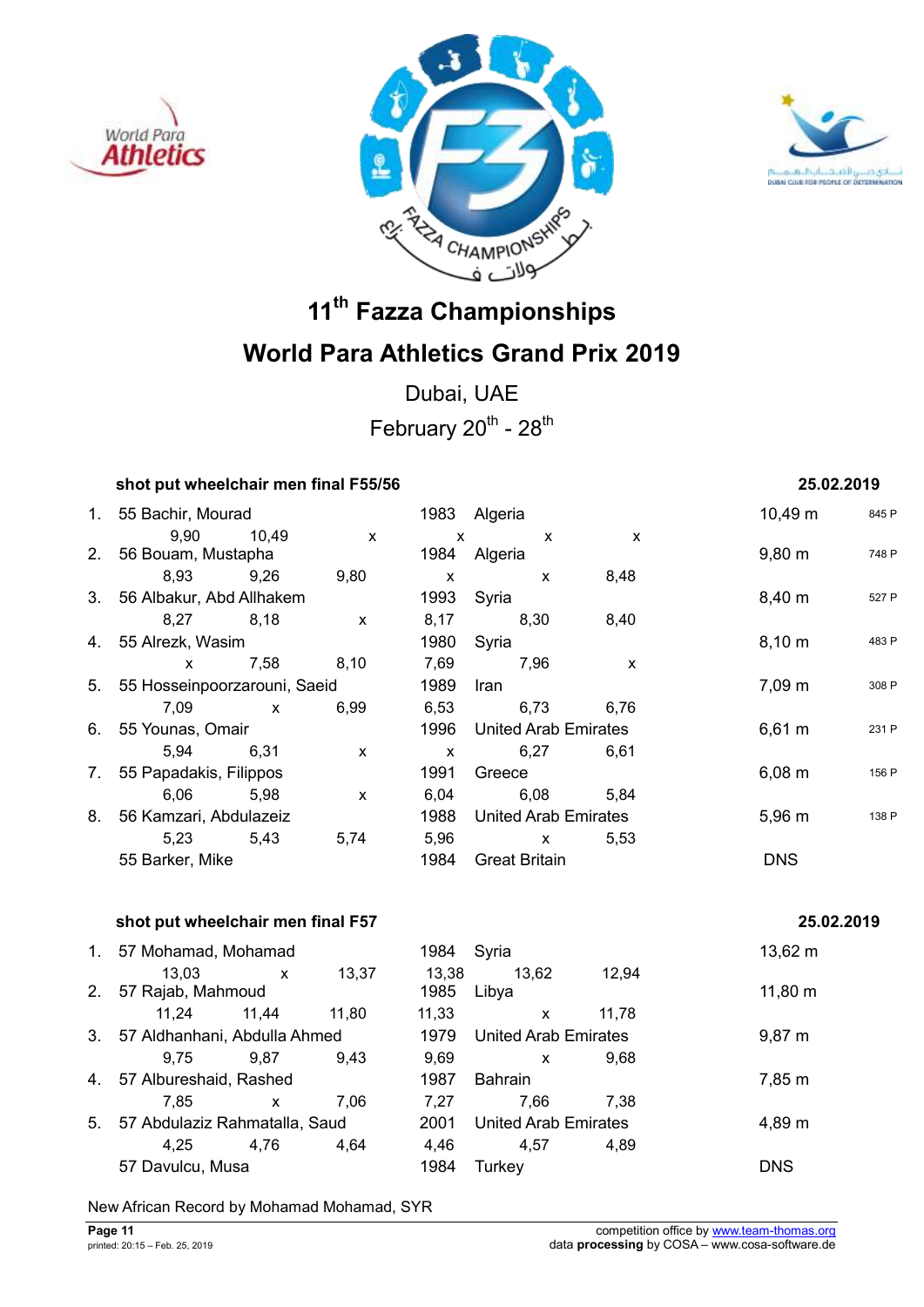





Dubai, UAE February  $20^{th}$  -  $28^{th}$ 

|    | javelin men final F40/41      |              |                           |               |               |       | 25.02.2019        |       |
|----|-------------------------------|--------------|---------------------------|---------------|---------------|-------|-------------------|-------|
| 1. | 40 Naas, Ahmed                |              |                           | 1992          | Iraq          |       | $33,09 \text{ m}$ | 887 P |
|    | X<br>2. 41 Nukhailawi, Wildan | 31,08        | 31,56                     | 33,09<br>1986 | 32,36<br>Iraq | X     | 39,01 m           | 851 P |
|    | 39,01                         | 37,90        | X                         | X             | X             | 35,16 |                   |       |
|    | 3. 41 Abdulraheem, Kovan      |              |                           | 1988          | Iraq          |       | 38,37 m           | 832 P |
|    | 37,58                         | 35,56        | 36,89                     | 37,74         | 38.37         | 38,23 |                   |       |
| 4. | 40 Alsaif, Abdullah           |              |                           | 1994          | Kuwait        |       | 24,31 m           | 495 P |
|    | 22,27                         | $\mathsf{x}$ | 23,56                     | X             | 24,31         | 23,90 |                   |       |
| 5. | 41 Ayyildiz, Hakan            |              |                           | 1994          | Turkey        |       | 25,56 m           | 317 P |
|    | $\mathsf{x}$                  | 23,42        | 22,46                     | X             | 25,56         | 23,63 |                   |       |
|    | 6. 40 Shaikh Abdulla, Ahmed   |              |                           | 1988          | Bahrain       |       | $20,35 \; m$      | 284 P |
|    | 19,92                         | $\mathsf{x}$ | 20,35                     | 17,97         | 19,93         | X     |                   |       |
| 7. | 40 Rakrouk, Ahmed             |              |                           | 2001          | Libya         |       | $13,14 \; m$      | 36 P  |
|    | X                             | 10,15        | $\boldsymbol{\mathsf{x}}$ | X             | 13,14         | X     |                   |       |

|          |                            |                                                                                                                                                                  |       |                |       | 25.02.2019   |
|----------|----------------------------|------------------------------------------------------------------------------------------------------------------------------------------------------------------|-------|----------------|-------|--------------|
|          |                            |                                                                                                                                                                  | 1987  | Egypt          |       | 46,77 m      |
| 46.72    | 46,77                      | 46,06                                                                                                                                                            | 44,10 | 41,21          | 46,49 |              |
|          |                            |                                                                                                                                                                  | 1998  | Japan          |       | 45,85 m      |
| 44,32    | 45,29                      | 45,51                                                                                                                                                            | 45,85 | 44,02          | 40,37 |              |
|          |                            |                                                                                                                                                                  | 1998  | <b>Belarus</b> |       | 43,56 m      |
| 41,21    | 43.56                      | 41,76                                                                                                                                                            | X     | 35.97          | 40,94 |              |
|          |                            |                                                                                                                                                                  | 1996  | Kazakhstan     |       | 37,89 m      |
| 37,89    | $\mathsf{x}$               | 34,09                                                                                                                                                            | X     | X              | 32,95 |              |
|          |                            |                                                                                                                                                                  | 1987  | Turkey         |       | 33,35 m      |
| 33.35    | 32,49                      |                                                                                                                                                                  |       |                |       |              |
|          |                            |                                                                                                                                                                  | 1990  | Japan          |       | $31,03 \; m$ |
| 29,88    | X                          | 31,03                                                                                                                                                            | X     | x              | X     |              |
| 1.<br>4. | 2 <sub>1</sub><br>3.<br>6. | javelin men final F46<br>46 Ismail, Mahmoud<br>46 Takahashi, Shunya<br>46 Vasilevich, Dzmitry<br>46 Bakbergen, Kolganat<br>46 Dogan, Hamza<br>46 Kamishita, Tomu |       |                |       |              |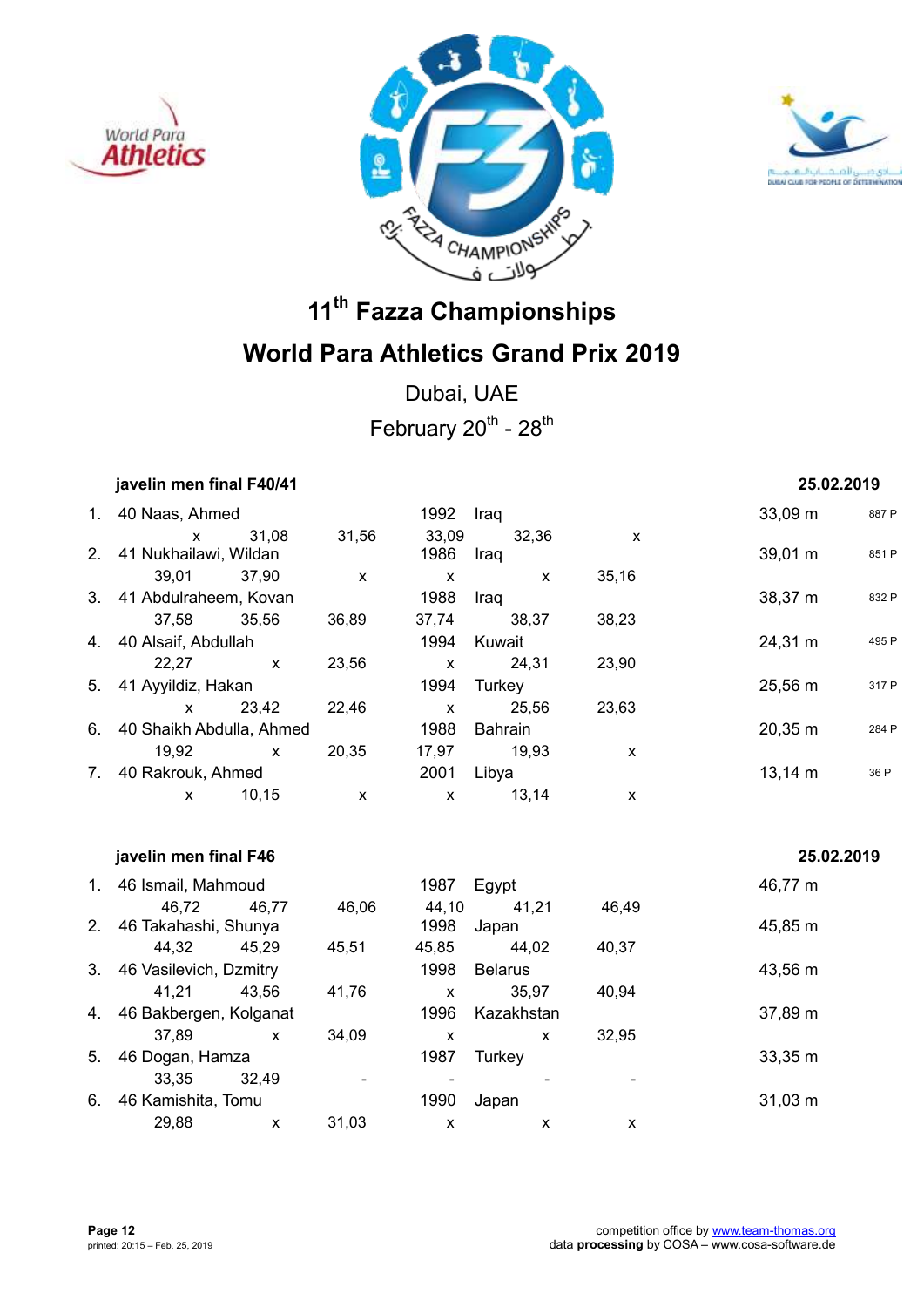





Dubai, UAE February  $20^{th}$  -  $28^{th}$ 

## **club 397g men final F32 25.02.2019**

| 1. 32 Bahlaz, Lahouari        |              |              |              | 1979 Algeria          |                           | $34,17 \; m$        | 951 F |
|-------------------------------|--------------|--------------|--------------|-----------------------|---------------------------|---------------------|-------|
|                               | 33,98 32,19  | 34,17        | 33,59        | 34,06                 | 33,01                     |                     |       |
| 2. 32 Miller, Stephen         |              |              | 1980         | <b>Great Britain</b>  |                           | $30,69 \; m$        | 832 F |
| 27,29                         | 28,98        | 28,37        | 30,69        | $\mathsf{x}$          | 30,29                     |                     |       |
| 3. 32 Serbus, Frantisek       |              |              | 1985         | <b>Czech Republic</b> |                           | $30,52 \; m$        | 825 F |
| 28,49                         | 27,95        | 29,29        |              | 30,52 29,54           | $\mathsf{x}$              |                     |       |
| 4. 32 Missouni, Abdelhak      |              |              |              | 1992 Algeria          |                           | $27,16 \; m$        | 672 F |
| 27,16 26,15                   |              | 24,97        | $\mathsf{X}$ | $\mathsf{X}$          | 6,79                      |                     |       |
| 5. 32 Amchi, Mohamed Nadjib   |              | 1991         | Algeria      |                       | $23,64 \, m$              | 479 F               |       |
| $\mathsf{x}$                  | $\mathsf{X}$ | $\mathsf{x}$ |              | 22,64 23,64           | $\mathsf{x}$              |                     |       |
| 6. 32 Alharthi, Zeyad         |              |              | 1995         | United Arab Emirates  |                           | $23,52 \text{ m}$   | 472 F |
| 23,52 21,58                   |              | $\mathsf{X}$ | 20,78        | $\mathsf{X}$          | 22,71                     |                     |       |
| 7. 32 Betina, Karim           |              |              | 1978         | Algeria               |                           | $22,20 \; \text{m}$ | 397 F |
| 17,07 16,36                   |              | 16,98        |              | 21,57 22,20           | 20,50                     |                     |       |
| 8. 32 Almansoori, Nasir       |              |              | 1997         | United Arab Emirates  |                           | $9,93 \; m$         | 5 P   |
| 8,72 8,82                     |              | 9,36         | 9,93         | $\mathsf{x}$          | $\boldsymbol{\mathsf{x}}$ |                     |       |
| 9. 32 Alali, Faisal           |              |              | 1989         | United Arab Emirates  |                           | $9,03 \; m$         | 2P    |
| $\mathsf{x}$                  | $\mathsf{X}$ | 9,03         | $\mathsf{X}$ | 6,63                  | $\mathsf{x}$              |                     |       |
| 32 Konstantinidis, Athanasios |              |              | 1970         | Greece                |                           | <b>DNS</b>          |       |
|                               |              |              |              |                       |                           |                     |       |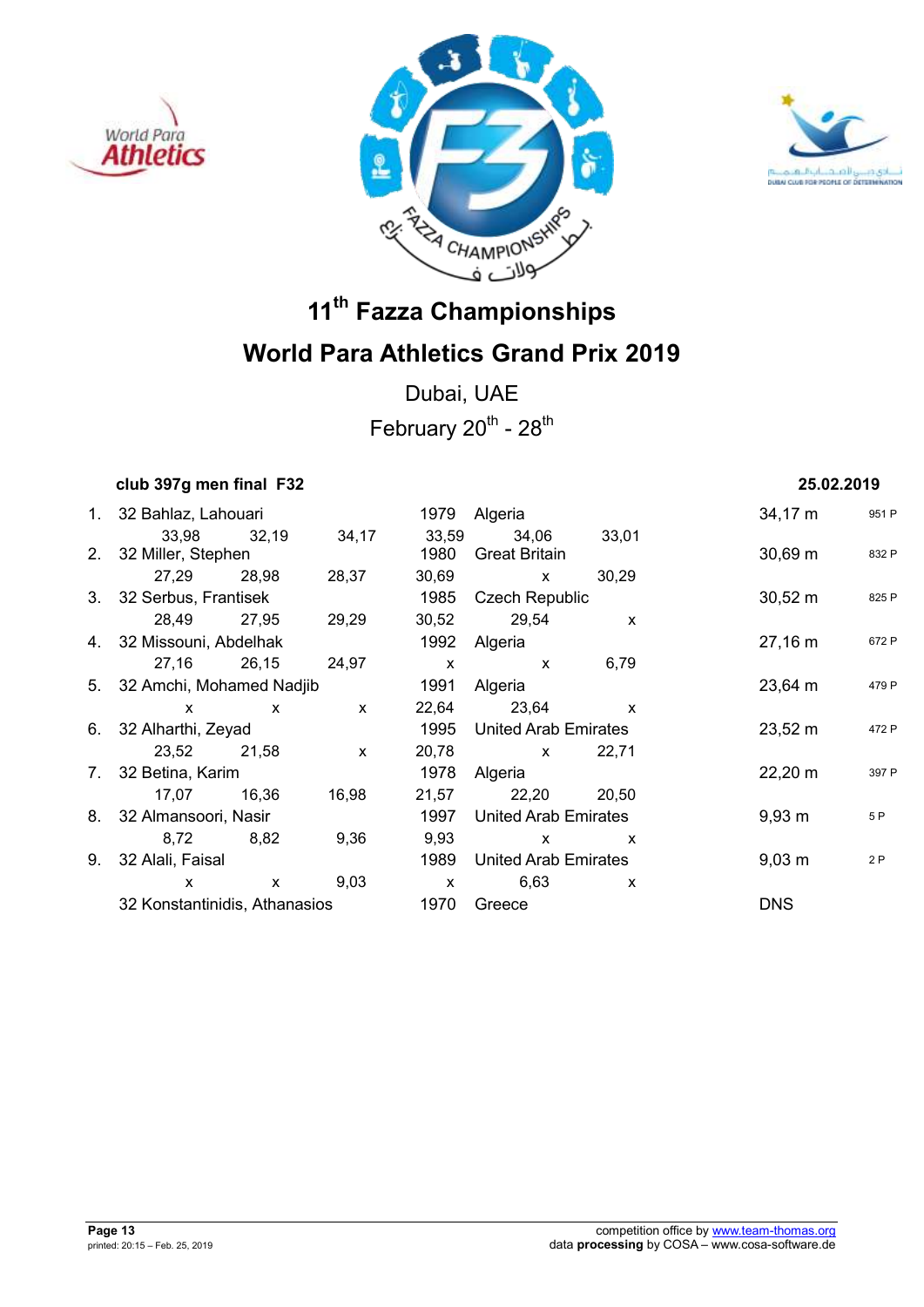





Dubai, UAE February  $20^{th}$  -  $28^{th}$ 

| 100 m women final T11/13           |      |                       | $-3,2$ |            | 25.02.2019 |
|------------------------------------|------|-----------------------|--------|------------|------------|
| 1. 13 Engeleiter, Janne Sophie     | 1995 | Germany               |        | 13,44 sec. | 602 P.     |
| 2. 11 Panyatib, Janjira            | 1996 | Thailand              |        | 14,64 sec. | 273 P.     |
| 3. 11 Riangraiwilatkheeree, Sirira | 1996 | Thailand              |        | 14,74 sec. | 248 P.     |
| 100 m women final T35/36           |      |                       | $-2,6$ |            | 25.02.2019 |
| 1. 35 Lyle, Maria                  | 2000 | <b>Great Britain</b>  |        | 14,98 sec. | 908 P.     |
| 2. 36 Nicoleitzik, Nicole          | 1995 | Germany               |        | 15,69 sec. | 711 P.     |
| 3. 36 Luyue, Suphatsara            | 1984 | Thailand              |        | 17,51 sec. | 272 P.     |
| 4.35 Luxova, Anna                  | 1997 | <b>Czech Republic</b> |        | 18,00 sec. | 227 P.     |
| . 36 Aljumaah, Sarah               | 1979 | Saudi Arabia          |        | <b>DNS</b> |            |
| 100 m women final T37/38           |      |                       | $-3,3$ |            | 25.02.2019 |
| 1. 38 Hahn, Sophie                 | 1997 | <b>Great Britain</b>  |        | 13,52 sec. | 886 P.     |
| 2.38 Ave, Lindy                    | 1998 | Germany               |        | 13,98 sec. | 781 P.     |
| 3. 38 Takamatsu, Yuka              | 1993 | Japan                 |        | 14,89 sec. | 537 P.     |
| 4.38 Walsh Dann, Eve               | 2001 | <b>Great Britain</b>  |        | 15,30 sec. | 424 P.     |
| 5. 37 Angeline, Anais Anne Lise    | 1999 | <b>Mauritius</b>      |        | 16,47 sec. | 283 P.     |
| 6. 37 Foerder, Isabelle            | 1979 | Germany               |        | 16,54 sec. | 267 P.     |
| 7.37 Chimpaen, Aorawan             | 2002 | Thailand              |        | 16,62 sec. | 250 P.     |
| 8. 37 Saechang, Wilawan            | 1999 | Thailand              |        | 18,26 sec. | 36 P.      |
| 100 m women final T46/47           |      |                       | $-1,4$ |            | 25.02.2019 |
| 1.47 Jakschova, Tereza             | 1995 | <b>Czech Republic</b> |        | 13,34 sec. | 764 P.     |
| 2.46 Gagun, Pagjiraporn            | 1991 | Thailand              |        | 13,88 sec. | 613 P.     |
| 3.47 Overland, Ida-Louise          | 2003 | Norway                |        | 14,26 sec. | 502 P.     |
| 4.47 Ahmed, Aya                    | 2000 | Egypt                 |        | 14,98 sec. | 303 P.     |
| 5.47 Fu, Long Kei                  | 1998 | Hong Kong             |        | 15,74 sec. | 142 P.     |

**Page 14** competition office by www.team-thomas.org printed: 20:15 – Feb. 25, 2019 data **processing** by COSA – www.cosa-software.de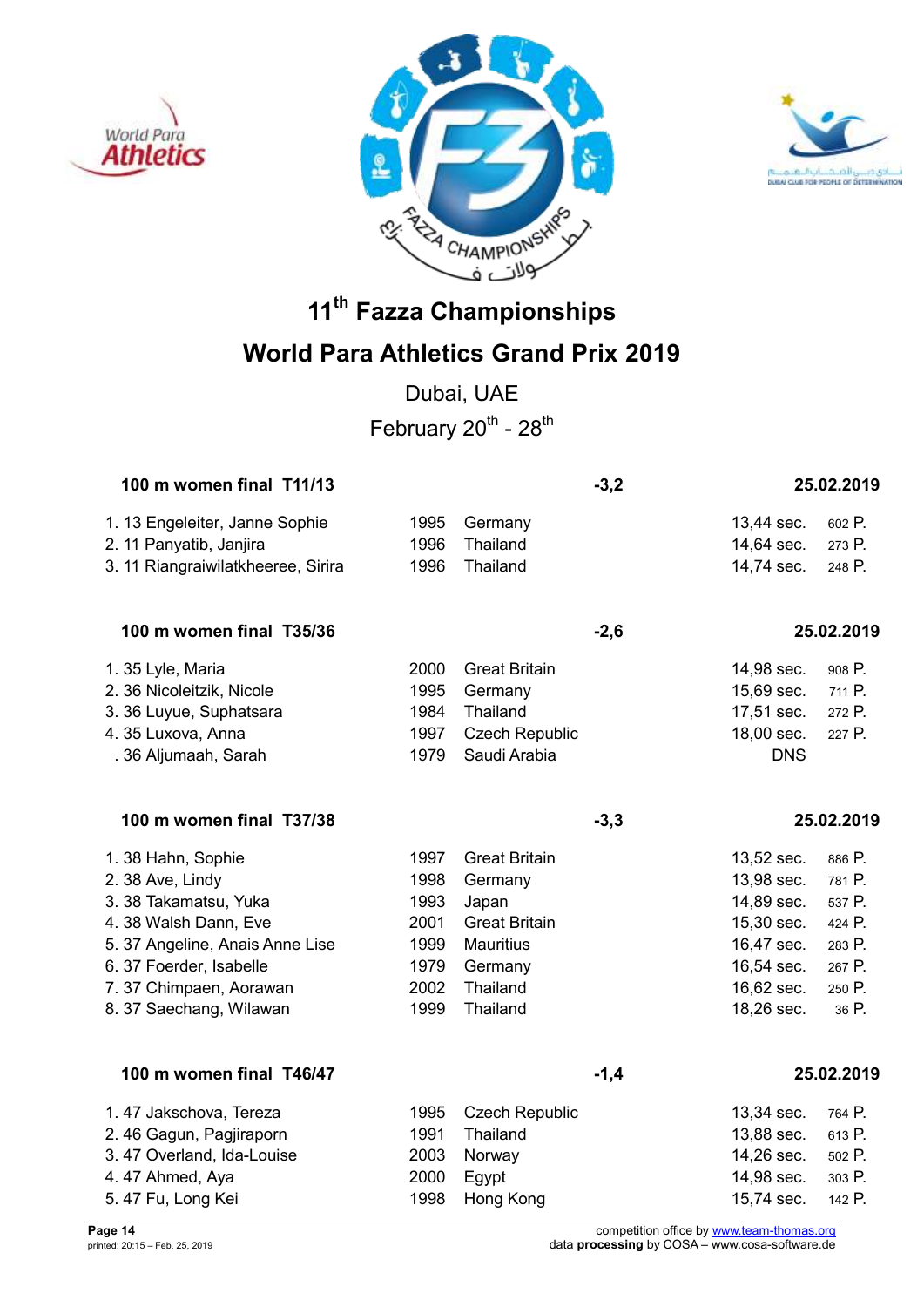





## **World Para Athletics Grand Prix 2019**

Dubai, UAE February  $20^{th}$  -  $28^{th}$ 

### 100 m women final T63/64  $-2.5$  25.02.2019

1. 63 Haenen, Gitte 1986 Belgium 16,80 sec. 686 P. 2. 63 Gonzalez, Sofia 2001 Switzerland 17,59 sec. 500 P. 3. 64 Takakuwa, Saki 1992 Japan 14,90 sec. 487 P. 4. 63 Tozawa, Tomomi 1999 Japan 17,79 sec. 453 P. 5. 63 Maegawa, Kaede 1998 Japan 18,02 sec. 400 P. 6. 63 Dalhaug, Anna 1999 Norway 19,09 sec. 189 P. 7. 63 Onishi, Hitomi 1976 Japan 19,97 sec. 79 P. 8. 63 Yasuda, Asumi 1991 Japan 20,90 sec. 23 P.

### **800 m wheelchair women final T53 25.02.2019**

| 1.53 de Rozario, Madison  | 1993 | Australia   | 1:58,78min. |
|---------------------------|------|-------------|-------------|
| 2.53 Debrunner, Catherine | 1995 | Switzerland | 2:02,54min. |
| 3.53 Ballard, Angela      | 1982 | Australia   | 2:04,13min. |
| 4.53 Dogangun, Hamide     | 1993 | Turkey      | 2:05,95min. |
| 5.53 Acet, Zeynep         | 1995 | Turkey      | 2:29,10min. |
| 6.53 Henseler, Tanja      | 1997 | Switzerland | 2:30,12min. |
| 7.53 Scherrer, Anita      | 1989 | Switzerland | 2:42,56min. |

### **800 m wheelchair women final T54 25.02.2019**

| 1.54 Helbling, Alexandra        |      | 1993 Switzerland | 2:01,07min. |
|---------------------------------|------|------------------|-------------|
| 2.54 Supurgeci, Zubeyde         |      | 1993 Turkey      | 2:02,00min. |
| 3.54 Eachus, Patricia           |      | 1989 Switzerland | 2:04,24min. |
| 4.54 Alphonse, Marie Emmanuelle | 1995 | Mauritius        | 2:11,57min. |
| 5.54 Schultis, Lisa             |      | 1997 Switzerland | 2:29,34min. |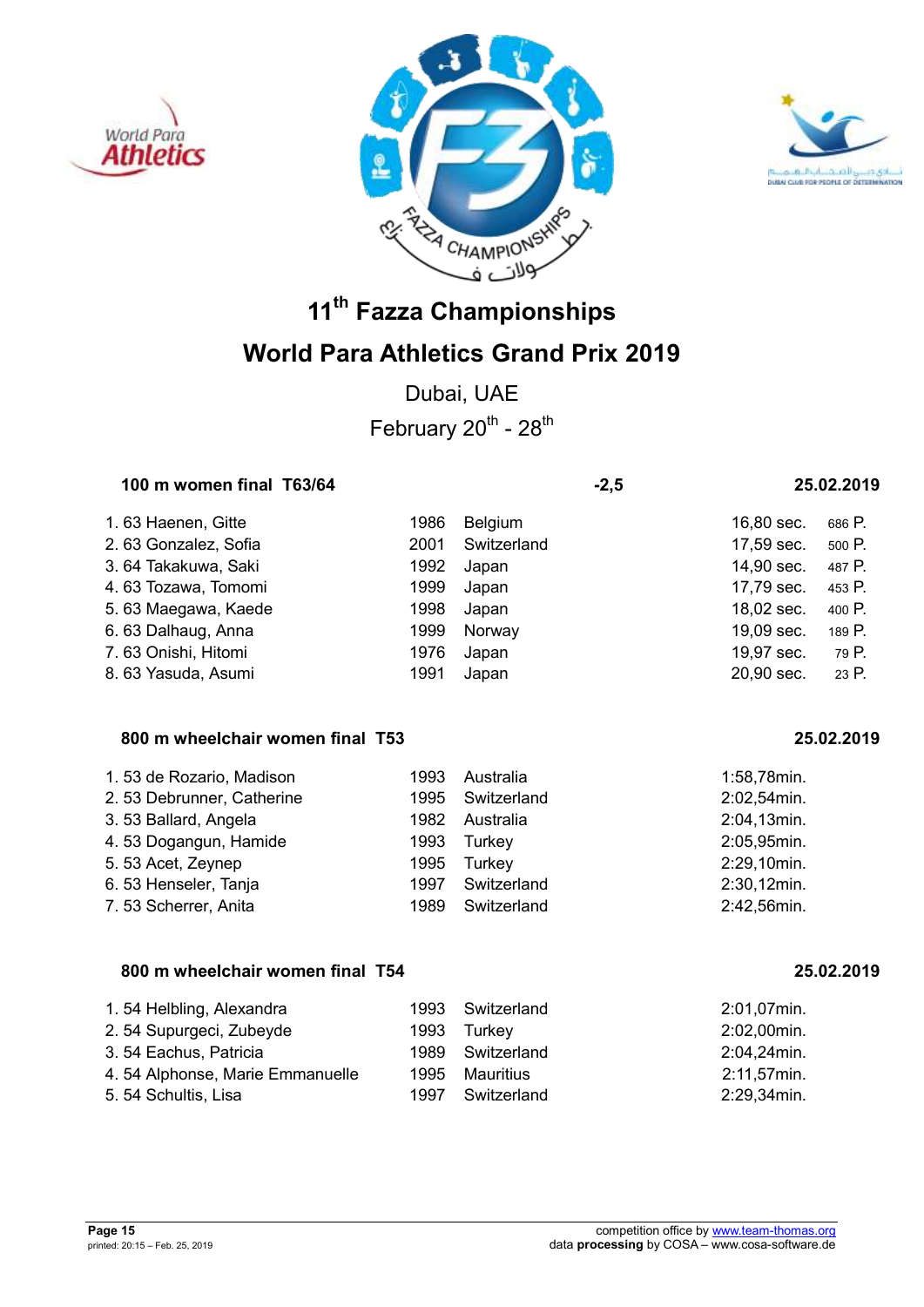





Dubai, UAE February  $20^{th}$  -  $28^{th}$ 

### **shot put wheelchair women final F54/56/57 25.02.2019**

| 1. 56 Medjmedj, Nadia          |                   |      | 1974 Algeria      |              | 9,64 m                | 1075 F |
|--------------------------------|-------------------|------|-------------------|--------------|-----------------------|--------|
|                                | 9,21 9,58 9,33    |      | 9,56 x            | 9,64         |                       |        |
| 2. 57 Djelal, Safia            |                   |      | 1983 Algeria      |              | 10,49 m               | 975 P  |
|                                | 10,02 x 10,48     |      | 10,49 10,17 10,31 |              |                       |        |
| 3. 57 Ortiz Hernandez, Angeles |                   |      | 1973 Mexico       |              | $10,44 \; \mathrm{m}$ | 970 P  |
|                                | 10,36 10,04 10,37 |      | x 10,44           | $\mathsf{X}$ |                       |        |
| 4. 56 Dibaei, Faezeh           |                   | 1978 | Iran              |              | 7,35 m                | 815 P  |
| 6,60 6,94 7,30                 |                   |      | 6,87 7,35         | 7,13         |                       |        |
| 5. 56 Willing, Martina         |                   | 1959 | Germany           |              | 7,34 m                | 813 P  |
|                                | 7,05 7,17 7,34    |      | 7,07 7,31         | 7,14         |                       |        |
| 6. 54 Aidi, Hania              |                   | 1977 | Tunisia           |              | 6,60 m                | 803 P  |
| 6,36 6,50                      | $\mathsf{X}$      |      | 6,36 6,48         | 6,60         |                       |        |
| 7. 56 Chaithongrat, Puangpet   |                   | 1980 | Thailand          |              | 6,80 m                | 711 P  |
| 6,31 6,43                      | 6,80              |      | 6,77 x            | 6,71         |                       |        |
| 8. 54 Nezhura, Yuliya          |                   | 1975 | Belarus           |              | 6,10 m                | 696 P  |
| 5,96 5,98                      | 6,10              |      | 5,92 5,96         | 6,01         |                       |        |
| 9. 56 Saad, Nafissa            |                   | 1970 | Algeria           |              | $6,62 \; m$           | 673 P  |
| $6,11 \quad x$                 | 6,46              |      | $6,28$ x          | 6,62         |                       |        |
| 10. 54 Ali, Amal               |                   | 1991 | Bahrain           |              | $5,22 \; \text{m}$    | 473 P  |
| 5,07 5,02                      | 4,85              |      | 4,94 5,02         | 5,22         |                       |        |
| 57 Saifi, Nassima              |                   |      | 1988 Algeria      |              | <b>DNS</b>            |        |

New Asian Record by Faezeh Dibaei, IRI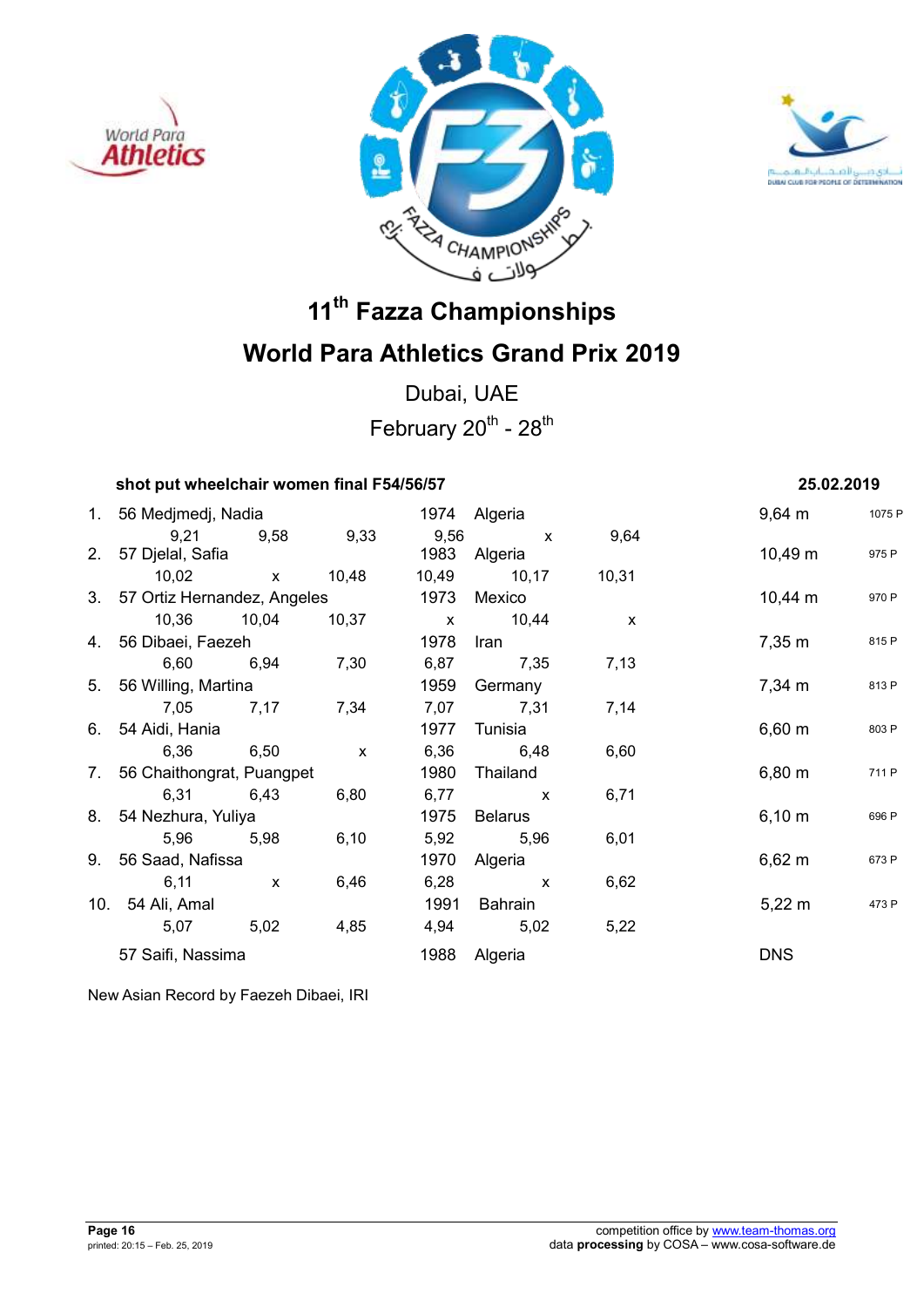

. ,





## **11th Fazza Championships World Para Athletics Grand Prix 2019**

Dubai, UAE February  $20^{th}$  -  $28^{th}$ 

## **RESULTS DAY 3**

### **400 m wheelchair men final T33/51 26.02.2019**

| 1. 33 Bramall, Daniel | 1985 Great Britain | 1:01,57 $min.$ 792 P. |        |
|-----------------------|--------------------|-----------------------|--------|
| 2. 33 Small, Andrew   | 1993 Great Britain | $1:02,67$ min.        | 736 P. |
| 3.51 Genyn, Peter     | 1976 Belgium       | 1:24,82min.           | 708 P. |
| 4.51 Mestre, Helder   | 1967 Portugal      | 1:29,16min.           | 529 P. |
| 5. 33 Schmitz, Denis  | 1991 Germany       | 1:12,58min. 219 P.    |        |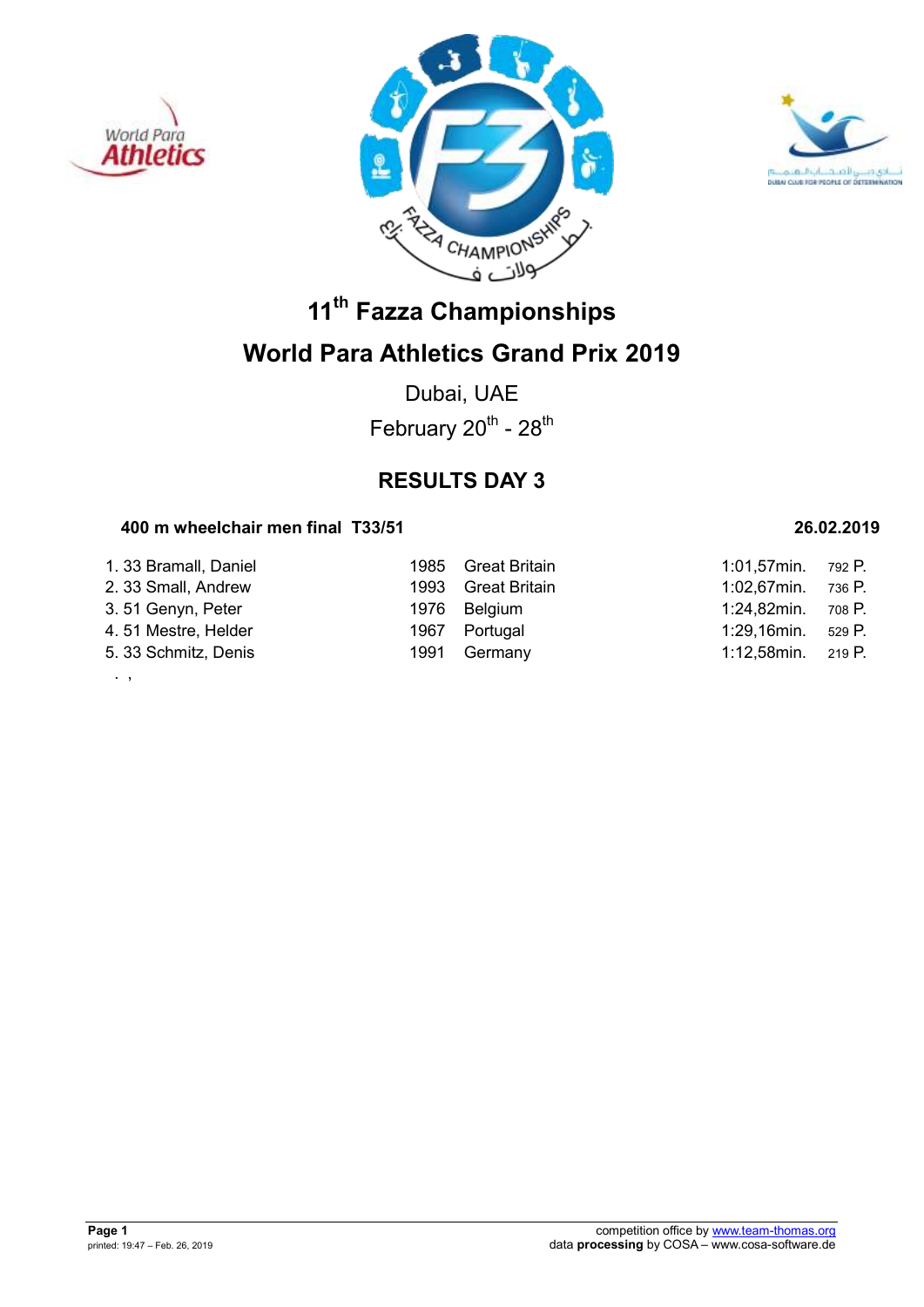





Dubai, UAE February  $20^{th}$  -  $28^{th}$ 

### **400 m wheelchair men time-race 1 T34 26.02.2019**

| 1.34 Othman, Mohamed Yousef | 1999 | <b>United Arab Emirates</b> | 1:04,84min.    |
|-----------------------------|------|-----------------------------|----------------|
| 2. 34 Hirooka, Masaki       |      | 1995 Japan                  | 1:05,78min.    |
| 3. 34 Alkindi, Abdulaziez   |      | 2002 United Arab Emirates   | 1:05,93min.    |
| 4. 34 Alblooshi, Humaid     | 2002 | <b>United Arab Emirates</b> | 1:08,94min.    |
| 5. 34 Abdah, Khalid         | 1999 | <b>United Arab Emirates</b> | $1:14,02$ min. |

### **400 m wheelchair men time-race 2 T34 26.02.2019**

| 1.34 Ktila, Walid       |      | 1985 Tunisia              | $50,33$ sec.   |
|-------------------------|------|---------------------------|----------------|
| 2.34 Alhammadi, Mohamed |      | 1985 United Arab Emirates | 51,73 sec.     |
| 3. 34 Mitic, Bojan      |      | 1985 Switzerland          | 56,53 sec.     |
| 4.34 Kobata, Atsuro     |      | 1993 Japan                | 59,12 sec.     |
| 5. 34 Rattana, Chaiwat  | 1996 | Thailand                  | 59,32 sec.     |
| 6.34 Nawad, Ahmed       |      | 2003 United Arab Emirates | $1:00,44$ min. |

### **400 m wheelchair men ranking time races T34 26.02.2019**

| 1.34 Ktila, Walid           | 1985 | Tunisia                     | 50,33 sec.     |
|-----------------------------|------|-----------------------------|----------------|
| 2. 34 Alhammadi, Mohamed    | 1985 | <b>United Arab Emirates</b> | 51,73 sec.     |
| 3. 34 Mitic, Bojan          | 1985 | Switzerland                 | 56,53 sec.     |
| 4.34 Kobata, Atsuro         | 1993 | Japan                       | 59,12 sec.     |
| 5. 34 Rattana, Chaiwat      | 1996 | Thailand                    | 59,32 sec.     |
| 6.34 Nawad, Ahmed           | 2003 | United Arab Emirates        | $1:00,44$ min. |
| 7.34 Othman, Mohamed Yousef | 1999 | <b>United Arab Emirates</b> | 1:04,84min.    |
| 8. 34 Hirooka, Masaki       | 1995 | Japan                       | 1:05,78min.    |
| 9. 34 Alkindi, Abdulaziez   | 2002 | <b>United Arab Emirates</b> | 1:05,93min.    |
| 10. 34 Alblooshi, Humaid    | 2002 | <b>United Arab Emirates</b> | 1:08,94min.    |
| 11. 34 Abdah, Khalid        | 1999 | United Arab Emirates        | 1:14,02min.    |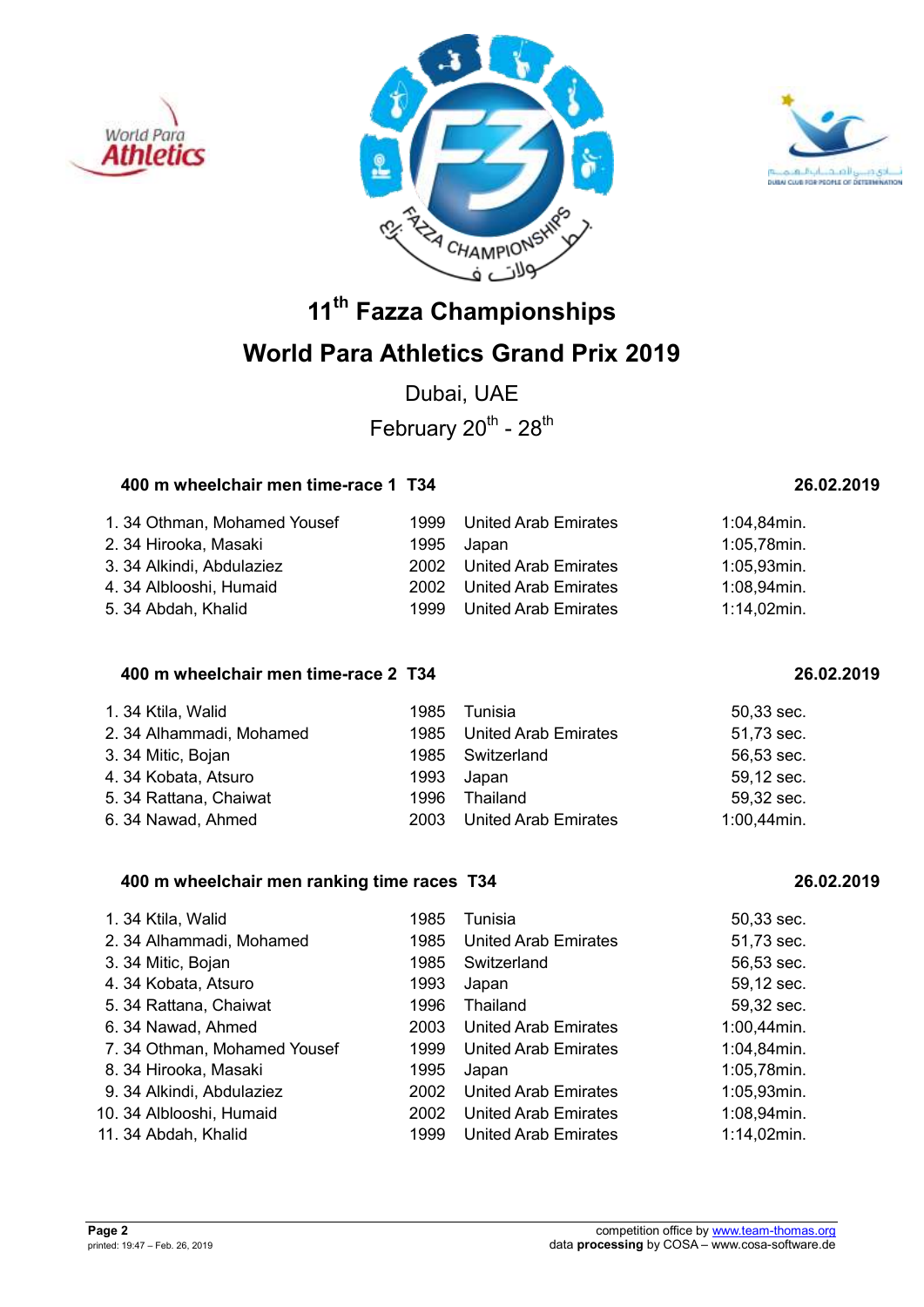





## **World Para Athletics Grand Prix 2019**

Dubai, UAE February  $20^{th}$  -  $28^{th}$ 

### **400 m wheelchair men final T52 26.02.2019**

| 1.52 Skucas, Kestutis | 1967 | Lithuania        | $1:09.01$ min. |
|-----------------------|------|------------------|----------------|
| 2.52 Trindade, Mario  |      | 1975 Portugal    | $1:11,85$ min. |
| 3.52 Ito, Tatsuya     |      | 1986 Japan       | 1:12,39min.    |
| 4.52 Blum, Fabian     |      | 1995 Switzerland | .1:13.48min    |

### **400 m wheelchair men final T53 26.02.2019**

| 1.53 Fairbank, Pierre        | 1971       | France            | 50.90 sec. |
|------------------------------|------------|-------------------|------------|
| 2. 53 Brignone, Nicolas      |            | 1989 France       | 51,79 sec. |
| 3. 53 Algurashi, Adbulrahmen |            | 1997 Saudi Arabia | 53,59 sec. |
| 4. 53 Matsunaga, Hitoshi     | 1972 Japan |                   | 54,36 sec. |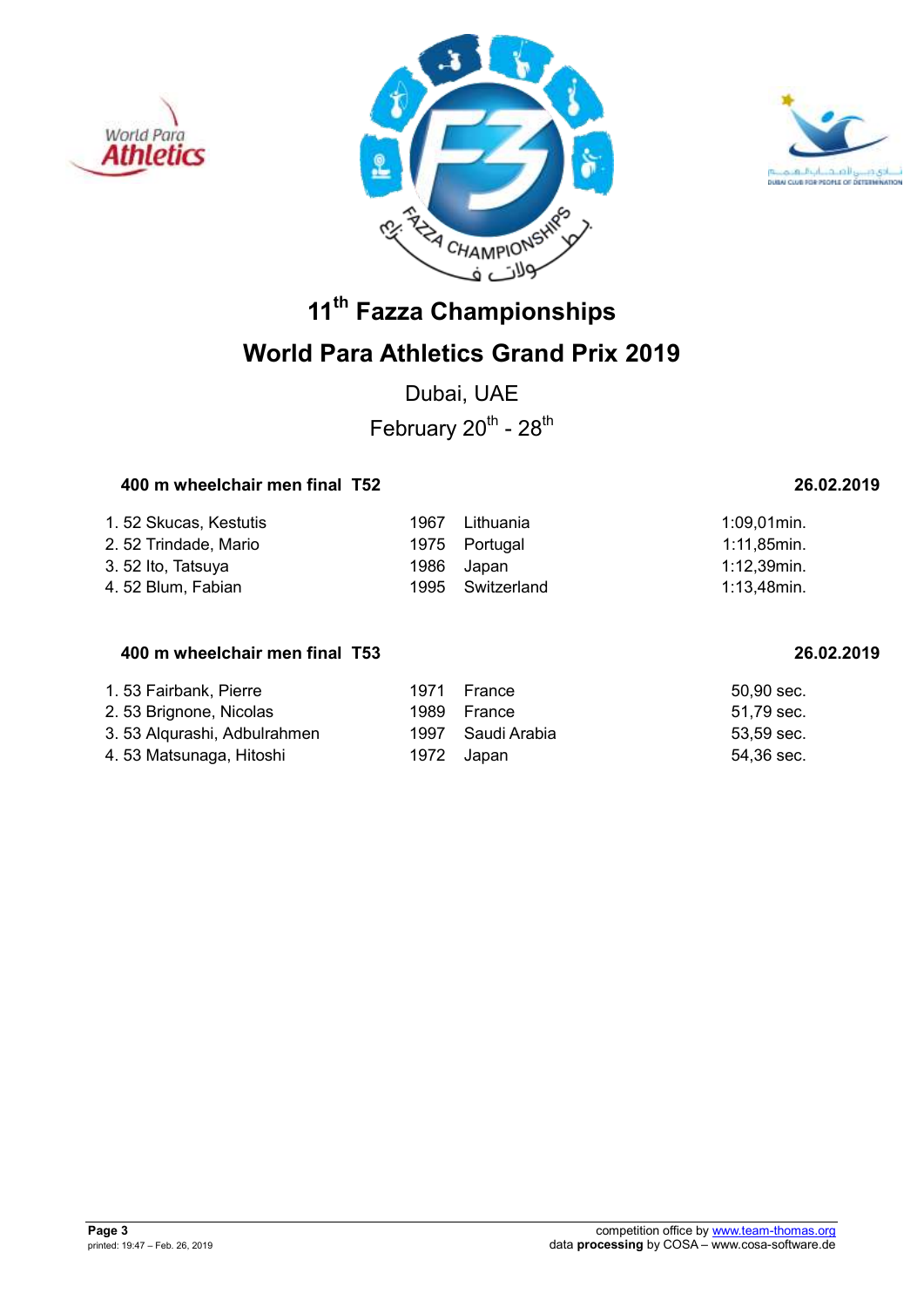





Dubai, UAE February  $20^{th}$  -  $28^{th}$ 

### **400 m wheelchair men time-race 1 T54 26.02.2019**

| 1.54 Watanabe, Sho         | 1991 | Japan                       | 52,05 sec.     |
|----------------------------|------|-----------------------------|----------------|
| 2.54 Alhosani, Badir Abbas | 1985 | <b>United Arab Emirates</b> | 54,80 sec.     |
| 3.54 Malter, Ludwig        | 2000 | Austria                     | 55,70 sec.     |
| 4.54 Willimann, Lukas      | 1993 | Switzerland                 | $1:00,23$ min. |
| 5.54 Oozeer, Mehfooz       | 1995 | Mauritius                   | 1:00,46min.    |
| 6.54 Albalooshi, Mahmood   | 1994 | <b>United Arab Emirates</b> | $1:02,23$ min. |
| 7.54 Alwaqza, Nassar       | 2002 | <b>Bahrain</b>              | $1:05,34$ min. |
| 8.54 Tamba, Malang         | 1989 | Gambia                      | 1:14,45min.    |
| 9.54 Jarju, Demba          | 1989 | Gambia                      | $1:33,29$ min. |

### **400 m wheelchair men time-race 2 T54 26.02.2019**

| 1.54 Gharbi, Yassine   | 1990 | Tunisia                   | 46,02 sec. |
|------------------------|------|---------------------------|------------|
| 2.54 Suzuki, Tomoki    | 1994 | Japan                     | 48,60 sec. |
| 3.54 Lappin, Jake      |      | 1992 Australia            | 48,61 sec. |
| 4.54 Alrajehi, Faisal  |      | 1998 Kuwait               | 49,26 sec. |
| 5.54 Casoli, Julien    |      | 1982 France               | 49,84 sec. |
| 6.54 Vahdani, Mohammad |      | 1979 United Arab Emirates | 49,91 sec. |
| 7.54 Ikoma, Tomoki     |      | 1992 Japan                | 50,08 sec. |
| 8.54 Nishi, Yuki       | 1994 | Japan                     | 50,95 sec. |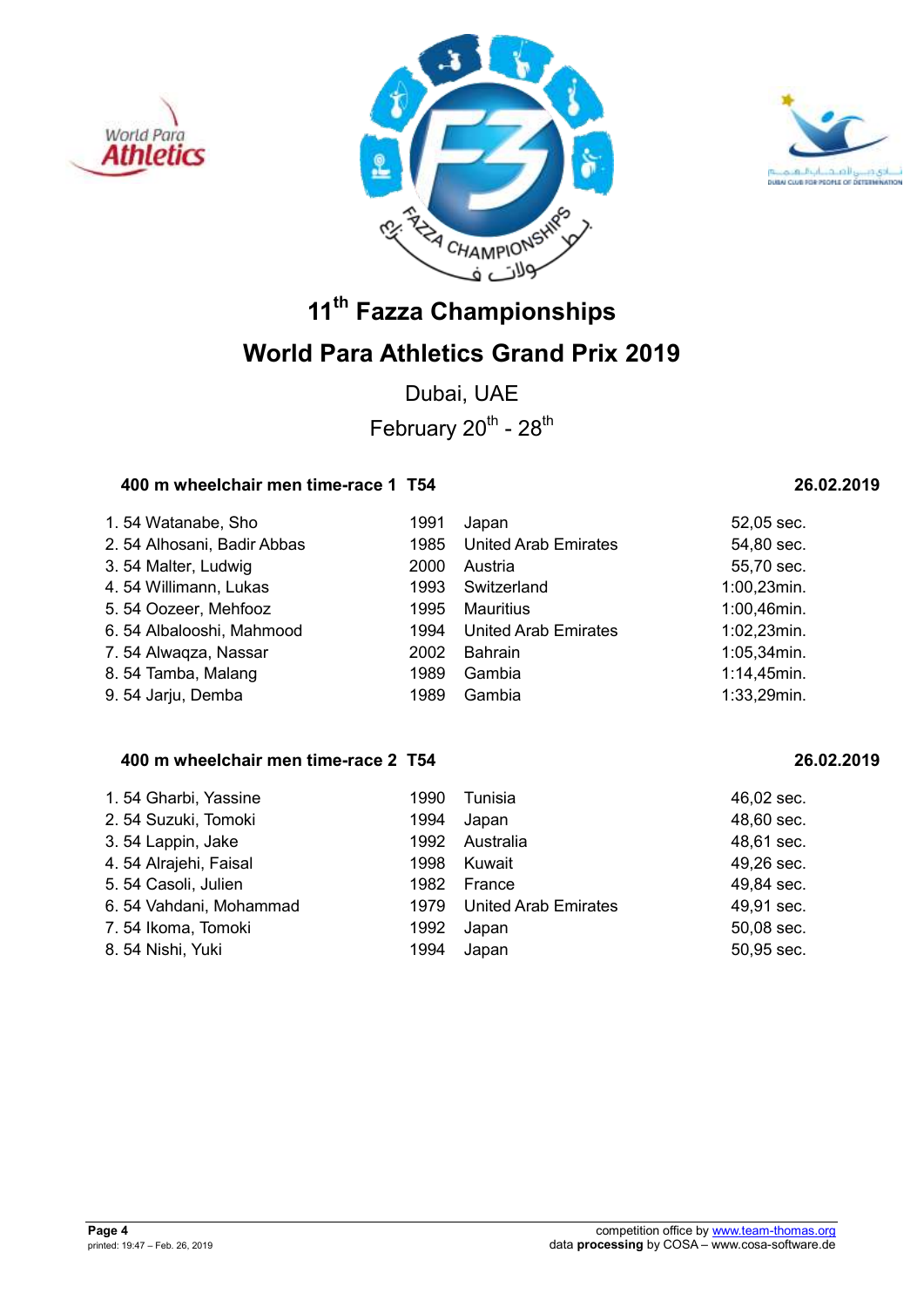





Dubai, UAE February  $20^{th}$  -  $28^{th}$ 

### **400 m wheelchair men ranking time races T54 26.02.2019**

| 1.54 Gharbi, Yassine        | 1990 | Tunisia                     | 46,02 sec.     |
|-----------------------------|------|-----------------------------|----------------|
| 2.54 Suzuki, Tomoki         | 1994 | Japan                       | 48,60 sec.     |
| 3.54 Lappin, Jake           | 1992 | Australia                   | 48,61 sec.     |
| 4.54 Alrajehi, Faisal       | 1998 | Kuwait                      | 49,26 sec.     |
| 5.54 Casoli, Julien         | 1982 | France                      | 49,84 sec.     |
| 6.54 Vahdani, Mohammad      | 1979 | <b>United Arab Emirates</b> | 49,91 sec.     |
| 7.54 Ikoma, Tomoki          | 1992 | Japan                       | 50,08 sec.     |
| 8.54 Nishi, Yuki            | 1994 | Japan                       | 50,95 sec.     |
| 9.54 Watanabe, Sho          | 1991 | Japan                       | 52,05 sec.     |
| 10.54 Alhosani, Badir Abbas | 1985 | United Arab Emirates        | 54,80 sec.     |
| 11.54 Malter, Ludwig        | 2000 | Austria                     | 55,70 sec.     |
| 12. 54 Willimann, Lukas     | 1993 | Switzerland                 | $1:00,23$ min. |
| 13. 54 Oozeer, Mehfooz      | 1995 | <b>Mauritius</b>            | 1:00,46min.    |
| 14.54 Albalooshi, Mahmood   | 1994 | <b>United Arab Emirates</b> | $1:02,23$ min. |
| 15. 54 Alwaqza, Nassar      | 2002 | <b>Bahrain</b>              | $1:05,34$ min. |
| 16.54 Tamba, Malang         | 1989 | Gambia                      | $1:14,45$ min. |
| 17.54 Jarju, Demba          | 1989 | Gambia                      | 1:33,29min.    |

### **1500 m men final T11/12/13 26.02.2019**

| 1.13 Lukashevich, Ivan       | 2000 | <b>Belarus</b> | 4:02,27min. | 790 P.   |
|------------------------------|------|----------------|-------------|----------|
| 2. 13 Baka, Abdellatif       | 1994 | Algeria        | 4:03,98min. | 762 P.   |
| 3. 13 Aloui, Bilel           | 1990 | Tunisia        | 4:16,93min. | 527 P.   |
| 4. 11 Songphinit, Suphachai  | 1984 | Thailand       | 5:04,08min. | 101 $P.$ |
| 4.11 Songphinit, Suphachai   | 1984 | Thailand       | 5:04,08min. | 101 $P.$ |
| . 13 Matutu, Stanley Katlego | 1997 | Botswana       | <b>DNF</b>  |          |
| . 13 Alinafe, Puwa           | 1998 | Malawi         | <b>DNS</b>  |          |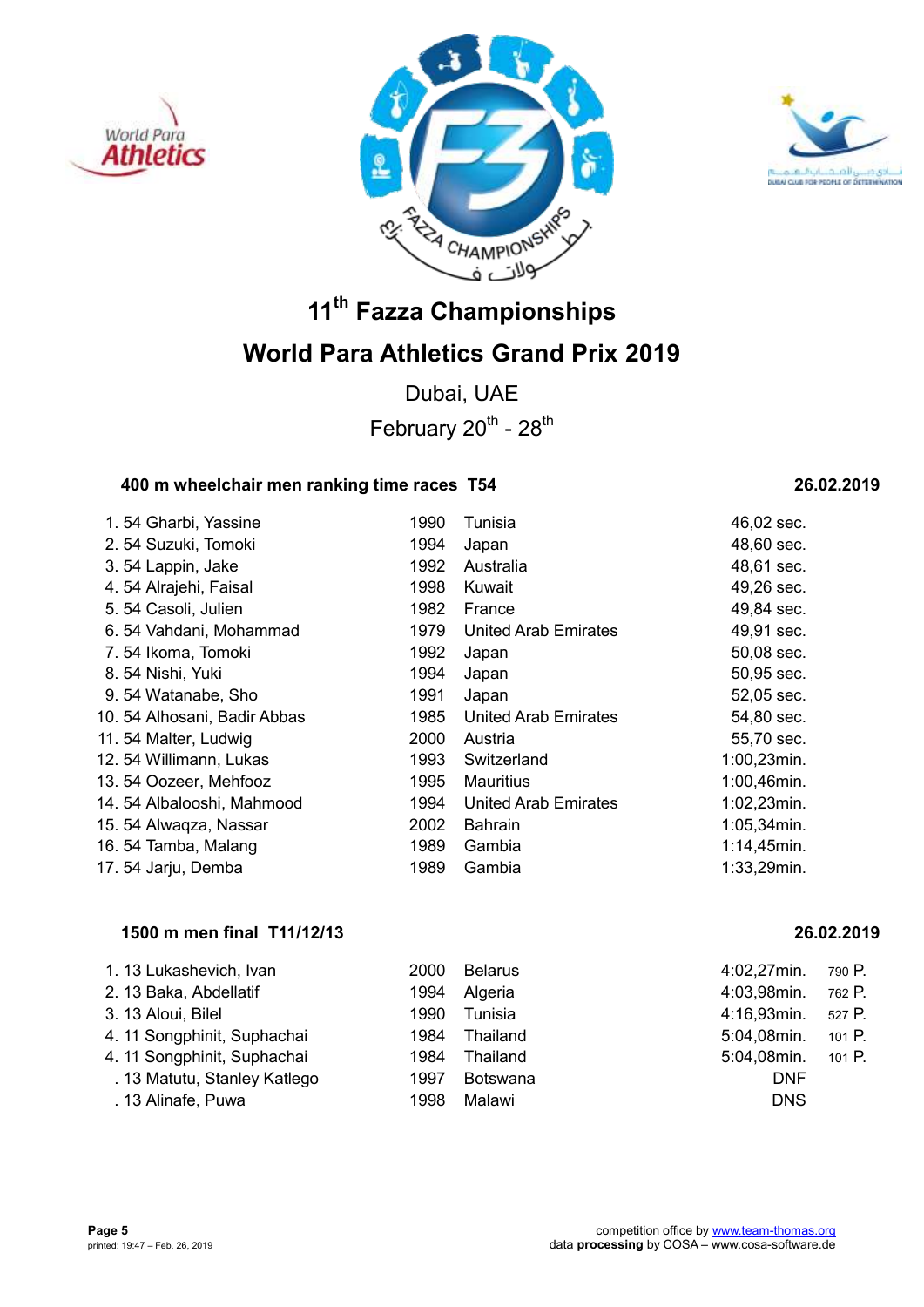





Dubai, UAE February  $20^{th}$  -  $28^{th}$ 

### **1500 m men final T20 26.02.2019**

| 1. 20 Kobayashi, Keiya         |      | 1992 Japan | 4:13,70min. |
|--------------------------------|------|------------|-------------|
| 2. 20 Terajima, Yuki           |      | 1999 Japan | 4:23,68min. |
| 3. 20 Uemura, Yuki             | 1994 | Japan      | 4:33,97min. |
| 4. 20 Thuntirabhut, Chonnakorn | 1997 | Thailand   | 4:43,19min. |
| 4. 20 Thuntirabhut, Chonnakorn | 1997 | Thailand   | 4:43,19min. |

### **1500 m men final T37/38 26.02.2019**

| 1. 38 Krai, Abdelkrim       |      | 1997 Algeria | 4:15,37min. | 837 P. |
|-----------------------------|------|--------------|-------------|--------|
| 2. 37 Djemai, Madjid        |      | 1983 Algeria | 4:27,77min. | 700 P. |
| 3. 38 Chida, Mohamed Farhat | 1982 | Tunisia      | 4:45,57min. | 333 P. |
| 4.38 Taprom, Apisit         | 1998 | Thailand     | 4:48,80min. | 283 P. |
| 4.38 Taprom, Apisit         | 1998 | Thailand     | 4:48,80min. | 283 P. |
| 5. 38 Damchoom, Surasak     | 1997 | Thailand     | 5:01,42min. | 126 P. |

### **1500 m men final T46 26.02.2019**

| 1.46 Nouioua, Samir    |           | 1985 Algeria  | 4:05.57min. |
|------------------------|-----------|---------------|-------------|
| 2.46 Juft, Nader       | 2002 Iraq |               | 4:19.03min. |
| 3.46 Muhammad Haisham, |           | 1996 Malaysia | 4:25,57min. |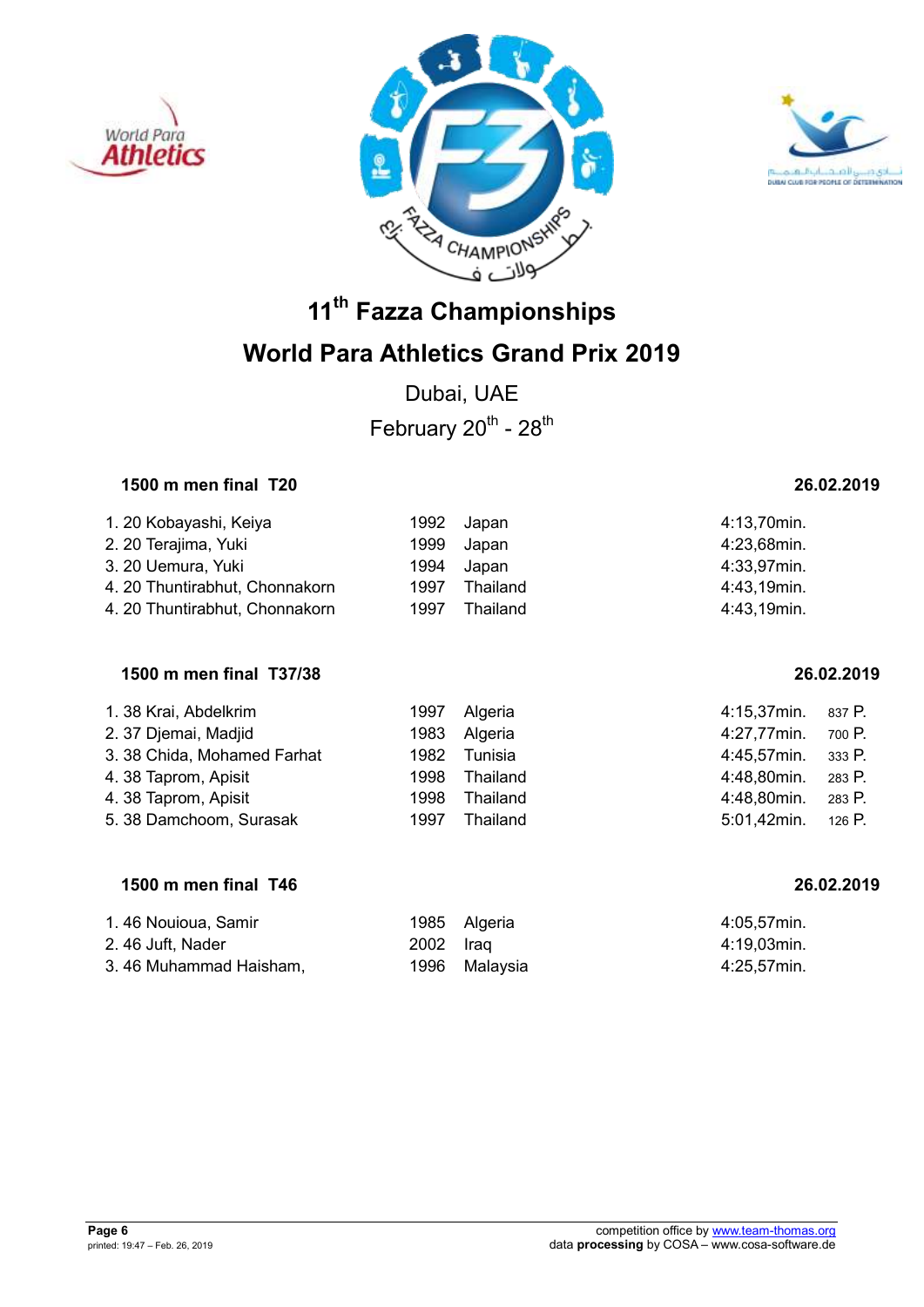





Dubai, UAE February  $20^{th}$  -  $28^{th}$ 

| long jump men final T36-38/46/47 |              |              |      |              |              | 26.02.2019  |       |
|----------------------------------|--------------|--------------|------|--------------|--------------|-------------|-------|
| 1. 38 Chida, Mohamed Farhat      |              |              | 1982 | Tunisia      |              | $6,01 \; m$ | 785 F |
| 5,62 5,76                        |              | 5,79         | 5,95 | 6,01         | $\mathsf{x}$ |             |       |
| 2. 46 Al-Duhaimi, Karrar         |              |              | 1999 | Iraq         |              | 5,66 m      | 510 F |
| X                                | $\mathsf{x}$ | $\mathsf{x}$ | 5,26 | $\mathsf{x}$ | 5,66         |             |       |
| 3. 36 Kharlamov, Sergey          |              |              | 1970 | Kazakhstan   |              | $4,32 \; m$ | 366 F |
| 4.07                             | 4.32         | 4,25         | 3,92 | 4,25         | 4,08         |             |       |
| 4. 46 Abdelrahman, Anas          |              |              |      | 2002 Egypt   |              | $5,25 \; m$ | 324 F |
| 5.03                             | 4.97         | 5,23         | 5,05 | 4,82         | 5,25         |             |       |
| 5. 37 Persoons, Ruben            |              |              | 1989 | Belgium      |              | 4,74 m      | 308 F |
| 4.42                             | $\mathsf{x}$ | 3,89         | 4,65 | 4,42         | 4,74         |             |       |
| 6. 46 Bakbergen, Kolganat        |              |              | 1996 | Kazakhstan   |              | $5,07 \; m$ | 248 F |
| 4.42                             | 4,85         | 4,72         | 4,79 | 4,81         | 5,07         |             |       |
| 7. 38 Soltangaliuly, Yerassyl    |              |              | 2000 | Kazakhstan   |              | 4,66 m      | 187 F |
| 4,46                             | 4,65         | 4,66         | 4,39 | 4,35         | X            |             |       |
| 47 Alyasi, Elyas                 |              |              | 2000 | Bahrain      |              | <b>DNS</b>  |       |
|                                  |              |              |      |              |              |             |       |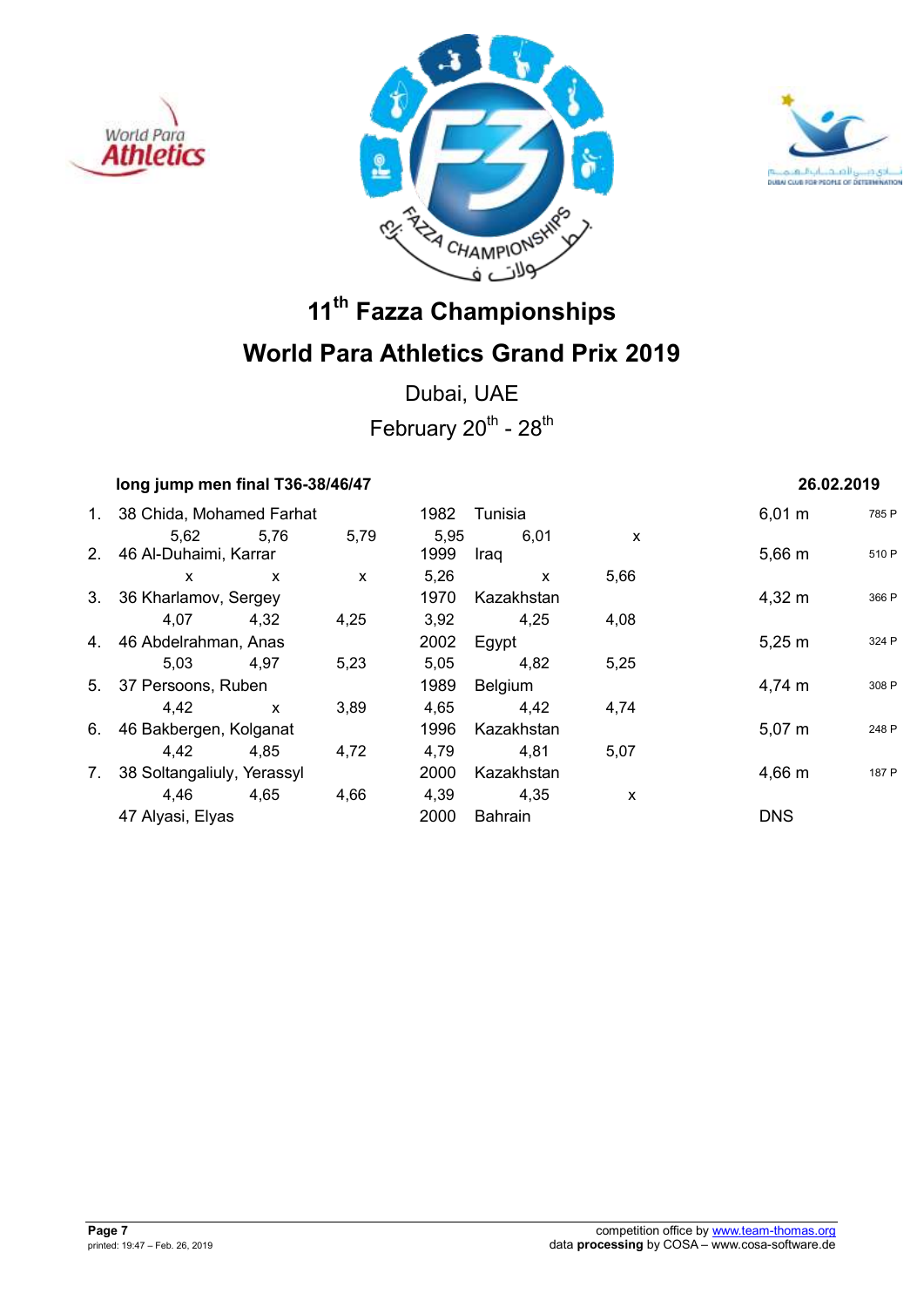





Dubai, UAE February  $20^{th}$  -  $28^{th}$ 

| shot put men final F42/46/63 |       |              |              |                   |              | 26.02.2019          |       |
|------------------------------|-------|--------------|--------------|-------------------|--------------|---------------------|-------|
| 1. 63 Habscheid, Tom         |       |              |              | 1986 Luxembourg   |              | 14,97 m             | 981 F |
| 14,55                        | 14,97 | $\mathsf{x}$ | $\mathsf{x}$ | 14,16             | $\mathsf{x}$ |                     |       |
| 2. 46 Alsaleh, Abdullah      |       |              | 1981         | Kuwait            |              | $13,80 \; \text{m}$ | 813 F |
| 13,32 13,80                  |       | 13,56        | 13,17        | 13,39             | $\mathsf{x}$ |                     |       |
| 3. 42 Sawsak, Bassam         |       |              | 1977 Syria   |                   |              | $12,33 \; \text{m}$ | 703 F |
| 11,72 12,33                  |       | 12,07        | 11,60        | 11,84             | 12,25        |                     |       |
| 4. 63 Pillay, Tyrone         |       |              | 1980         | South Africa      |              | $12,23 \; \text{m}$ | 689 F |
| 12,12 12,23                  |       | $\mathsf{x}$ | 11,75        | 11,92             | $\mathsf{x}$ |                     |       |
| 5. 46 Dogan, Hamza           |       |              | 1987         | Turkey            |              | $12,53 \; m$        | 653 F |
| 12,21 11,41                  |       | 12,05        | 12,53        | 12,44             | 11,65        |                     |       |
| 6. 46 Ismail, Mahmoud        |       |              | 1987         | Egypt             |              | $12,07 \; \text{m}$ | 587 F |
| 11,99                        | 11,69 | 11,43        | 12,07        | 11,15             | 11,16        |                     |       |
| 7. 46 Alzahrani, Sultan      |       |              |              | 2000 Saudi Arabia |              | $8,98 \; m$         | 143 F |
| 7,36                         | 8,02  | 8,98         | 8,71         | 8,21              | 8,28         |                     |       |
| 8. 46 Abdelrahman, Ahmed     |       |              | 2003         | Egypt             |              | 7,82 m              | 48 P  |
| 7,46                         | 7,41  | 7,51         | 7,82         | 7,46              | 7,30         |                     |       |
| 46 Kamishita, Tomu           |       |              | 1990         | Japan             |              | <b>DNS</b>          |       |
|                              |       |              |              |                   |              |                     |       |

New World record by Tom Habscheid, LUX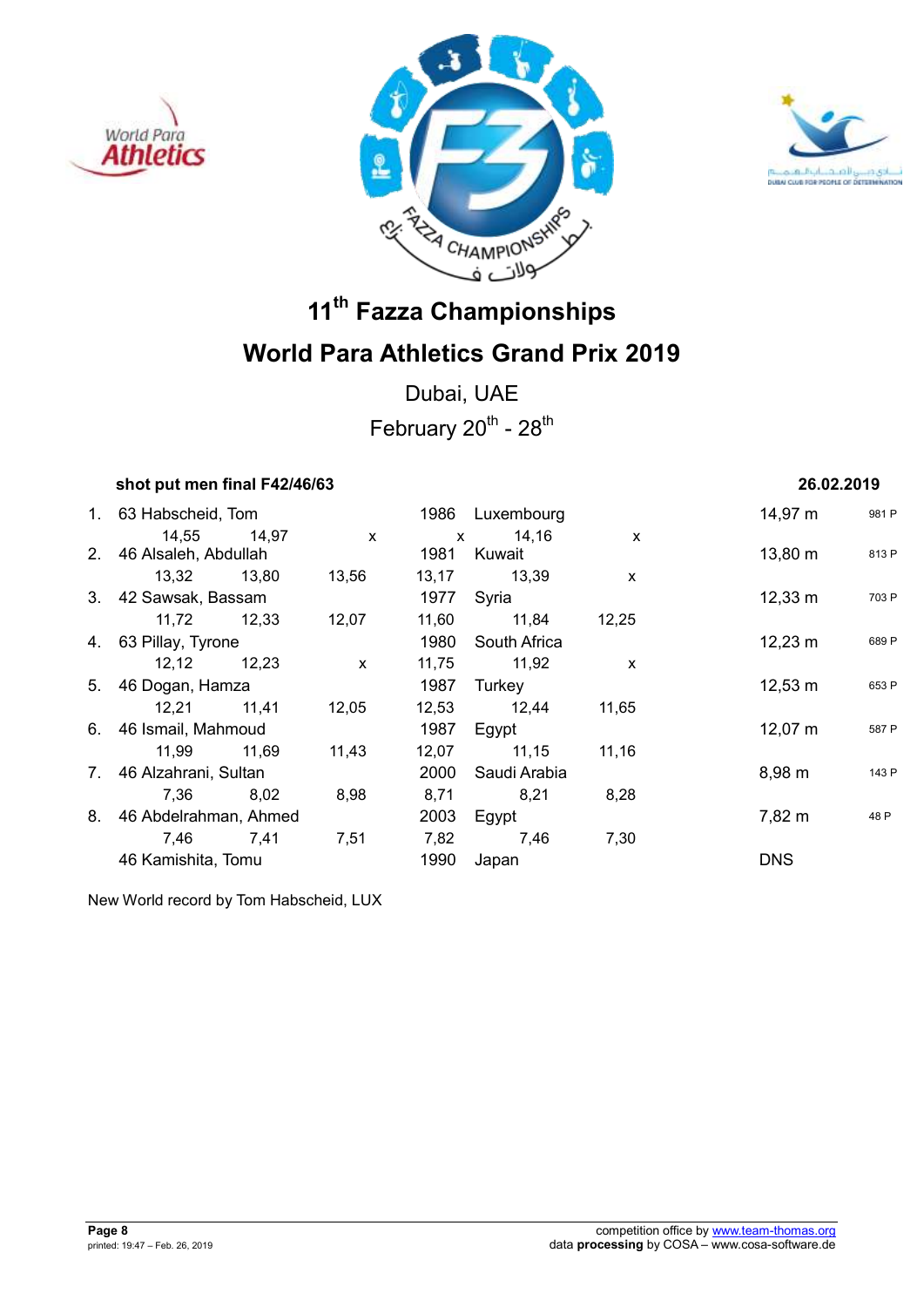





Dubai, UAE February  $20^{th}$  -  $28^{th}$ 

### **discus wheelchair men final F51/52 26.02.2019**

## 1. 51 Berrahal, Mohamed 1979 Algeria 1979 Algeria 12,02 m 982 P 11,14 12,02 11,65 x x 11,84 2. 51 Kureja, Marian 1980 Slovakia 1980 Slovakia 11,23 m x 9,89 10,57 10,35 10,91 11,23 3. 52 Skucas, Kestutis 1967 Lithuania 16,63 m <sup>715 P</sup> 15,83 15,83 16,31 16,30 16,18 16,63 4. 51 Alharthi, Radhi 1992 Saudi Arabia 9,30 m <sup>715</sup> <sup>P</sup> 8,91 7,66 8,70 9,15 9,30 9,19 5. 51 Alzuwehri, Abdullah 2000 Saudi Arabia 4,57 m <sup>81</sup> <sup>P</sup> 3,44 3,68 3,53 3,73 4,57 3,87 6. 52 Aldhaban, Abdulrahman 1996 Saudi Arabia 1996 Saudi Arabia 19 2,99 3,44 3,33 3,20 3,16 x Rezouani, Walid **1989** Algeria nm  $x$  x  $x$  x  $x$  x 52 , Baljinder Singh 1984 India DNS

### **discus wheelchair men final F54 26.02.2019**

| $1_{\cdot}$    | 54 Amiri, Hamed          |       |       | 1982  | Iran                        |       | 27,67 m             |
|----------------|--------------------------|-------|-------|-------|-----------------------------|-------|---------------------|
|                | 23.60                    | 25.27 | X     | X     | 26.48                       | 27,67 |                     |
| 2 <sub>1</sub> | 54 Maitre, Jean-Francois |       |       | 1973  | France                      |       | 22,47 m             |
|                | 21.09                    | 21.32 | 21,69 | 22.47 | X                           | 21,62 |                     |
| 3.             | 54 Mesbahi, Abdulla      |       |       | 1985  | <b>United Arab Emirates</b> |       | $20,94 \, \text{m}$ |
|                | 20,66                    | x     | X     | 17,69 | X                           | 20.94 |                     |
| 4.             | 54 Tabarsa, Amin         |       |       | 1985  | <b>Iran</b>                 |       | $17,14 \; m$        |
|                | 16.82                    | x     | X     | X     | 17.14                       | 16.56 |                     |
| 5.             | 54 Nacin, Stanislav      |       |       | 1960  | <b>Czech Republic</b>       |       | $16,43 \; m$        |
|                | 15,53                    | 15.49 | 16.43 | 16.04 | x                           | 16.14 |                     |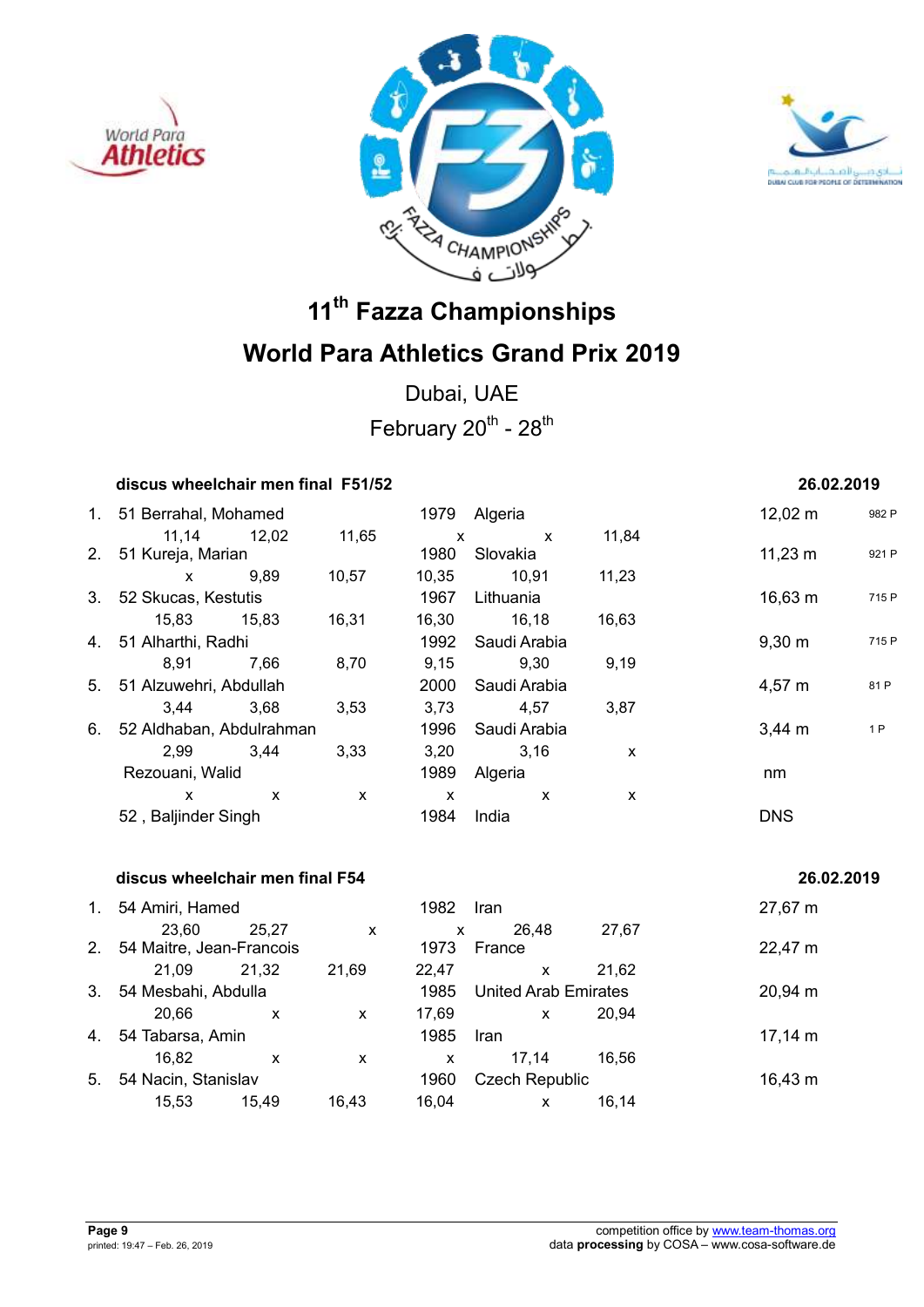





Dubai, UAE February  $20^{th}$  -  $28^{th}$ 

### **javelin wheelchair men final F56/57 26.02.2019**

|    | 1. 57 Mohamad, Mohamad           |              |              | 1984 Syria   |                             |       | 43,81 m            | 986 F |
|----|----------------------------------|--------------|--------------|--------------|-----------------------------|-------|--------------------|-------|
|    | 43,81 42,81                      |              | 43,44        | $\mathsf{x}$ | 43.70                       | 42,50 |                    |       |
|    | 2. 57 Yimbanchang, Sakchai       |              |              | 1988         | Thailand                    |       | 39,39 m            | 887 F |
|    | 38,03 38,89                      |              | $\mathsf{x}$ | 37,38        | 39,39                       | 38,29 |                    |       |
|    | 3. 57 Salem, Raed                |              |              | 1982         | Egypt                       |       | 36,80 m            | 814 F |
|    | X                                | $\mathsf{X}$ | $\mathsf{x}$ | 33,39        | 35,53                       | 36,80 |                    |       |
|    | 4. 56 Zeyoudi, Rashed Ahmed      |              |              | 1982         | <b>United Arab Emirates</b> |       | 20,49 m            | 426 F |
|    | 19,78 19,82                      |              | $\mathsf{x}$ | $\mathsf{x}$ | 20,49                       | X     |                    |       |
|    | 5. 56 Bouam, Mustapha            |              |              | 1984         | Algeria                     |       | $18,43 \; m$       | 313 F |
|    | 17.45 x                          |              | 18,43        | X            | $\mathsf{x}$                | X     |                    |       |
|    | 6. 57 Albureshaid, Rashed        |              |              | 1987         | Bahrain                     |       | 23,40 m            | 291 F |
|    | X                                | $\mathsf{x}$ | 19,72        | $\mathsf{x}$ | 23,40                       | 23,12 |                    |       |
| 7. | 57 Rajab, Mahmoud                |              |              | 1985         | Libya                       |       | 22,27 m            | 247 F |
|    | 19,50                            | $\mathsf{x}$ | 22,27        | X            | $\mathsf{x}$                | 21,23 |                    |       |
|    | 8. 57 Abdulaziz Rahmatalla, Saud |              |              | 2001         | <b>United Arab Emirates</b> |       | $9,62 \, \text{m}$ | 5 P   |
|    | 8,66                             | $\mathsf{x}$ | 9,43         | $\mathsf{x}$ | 9,62                        | X     |                    |       |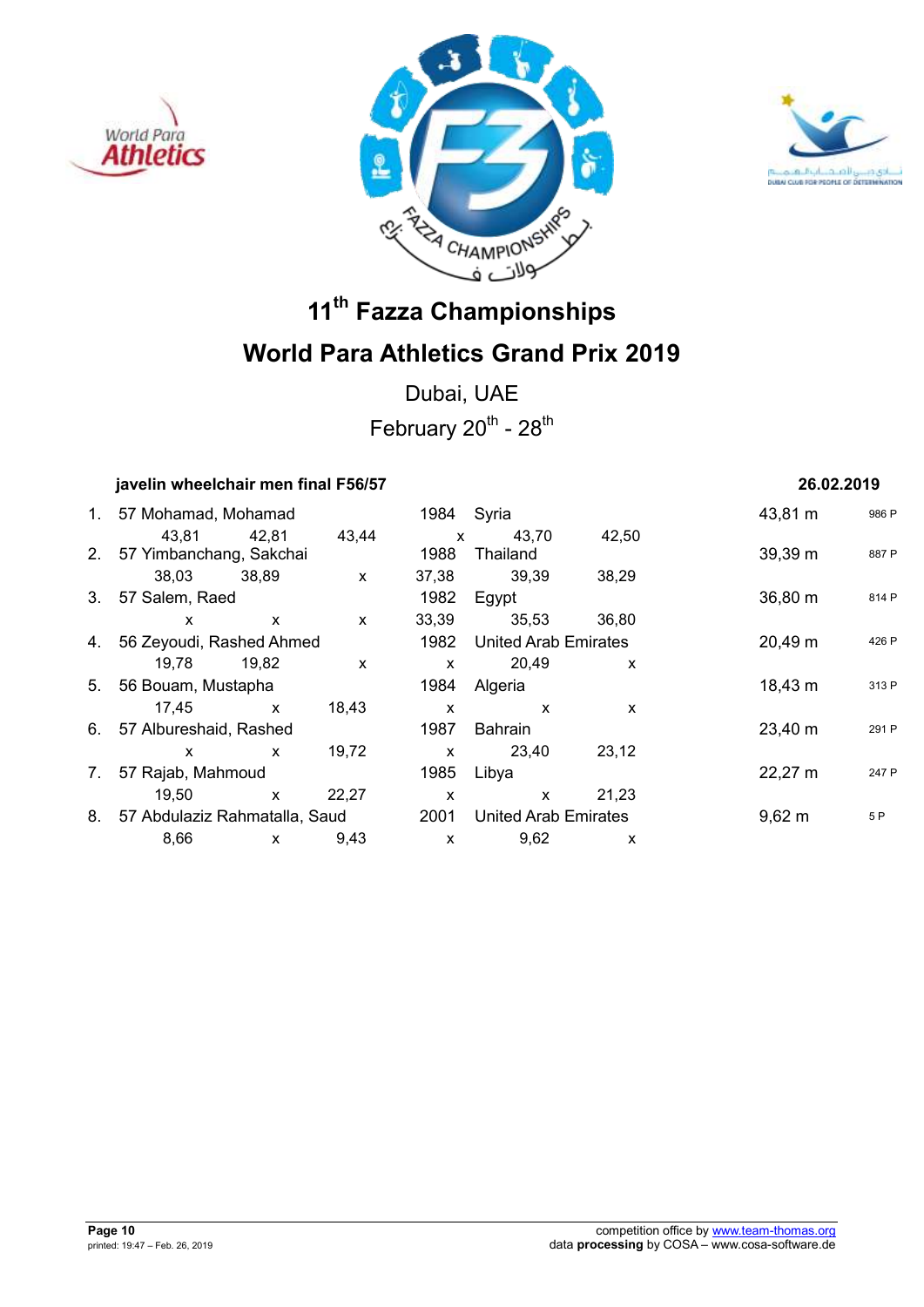





Dubai, UAE February  $20^{th}$  -  $28^{th}$ 

### **400 m wheelchair women final T53 26.02.2019**

| 1.53 Ballard, Angela      | 1982 | Australia        | 57,78 sec.     |
|---------------------------|------|------------------|----------------|
| 2.53 Dogangun, Hamide     | 1993 | Turkey           | 58,84 sec.     |
| 3.53 Debrunner, Catherine |      | 1995 Switzerland | 59,73 sec.     |
| 4.53 Henseler, Tanja      | 1997 | Switzerland      | 1:07,48min.    |
| 5.53 Acet, Zeynep         | 1995 | Turkey           | $1:10,33$ min. |
| 6.53 Scherrer, Anita      | 1989 | Switzerland      | 1:10,85min.    |
| 7.53 Usta, Nursah         | 2000 | Turkey           | 1:11,28min.    |

### **400 m wheelchair women final T54 26.02.2019**

| 1.54 Supurgeci, Zubeyde         | 1993 | Turkev      | 57,84 sec.     |
|---------------------------------|------|-------------|----------------|
| 2.54 Helbling, Alexandra        | 1993 | Switzerland | 58,01 sec.     |
| 3.54 Eachus, Patricia           | 1989 | Switzerland | $1:00,71$ min. |
| 4.54 Alphonse, Marie Emmanuelle | 1995 | Mauritius   | 1:01,47min.    |
| 5.54 Schultis, Lisa             | 1997 | Switzerland | 1:09,44min.    |

### **1500 m women final T12/13 26.02.2019**

| 1. 12 Garunksnyte, Ausra | 1991 Lithuania | 5:14,13min. 547 P. |  |
|--------------------------|----------------|--------------------|--|
| 2. 13 Banda, Taonere     | 1996 Malawi    | 5:50.55min. 56 P.  |  |

## **1500 m women final T20 26.02.2019**

| 1. 20 Furuya, Anju    |      | 1995 Japan | 4:48,66min. |
|-----------------------|------|------------|-------------|
| 2. 20 Makita, Sayaka  |      | 1985 Japan | 4:54,05min. |
| 3. 20 Yamamoto, Moeko | 1998 | Japan      | 5:02,35min. |
| 4. 20 Kaising, Orawan | 2002 | Thailand   | 5:28,49min. |
| 4. 20 Kaising, Orawan | 2002 | Thailand   | 5:28,49min. |

| ,55min. | 56 P. |
|---------|-------|
|         |       |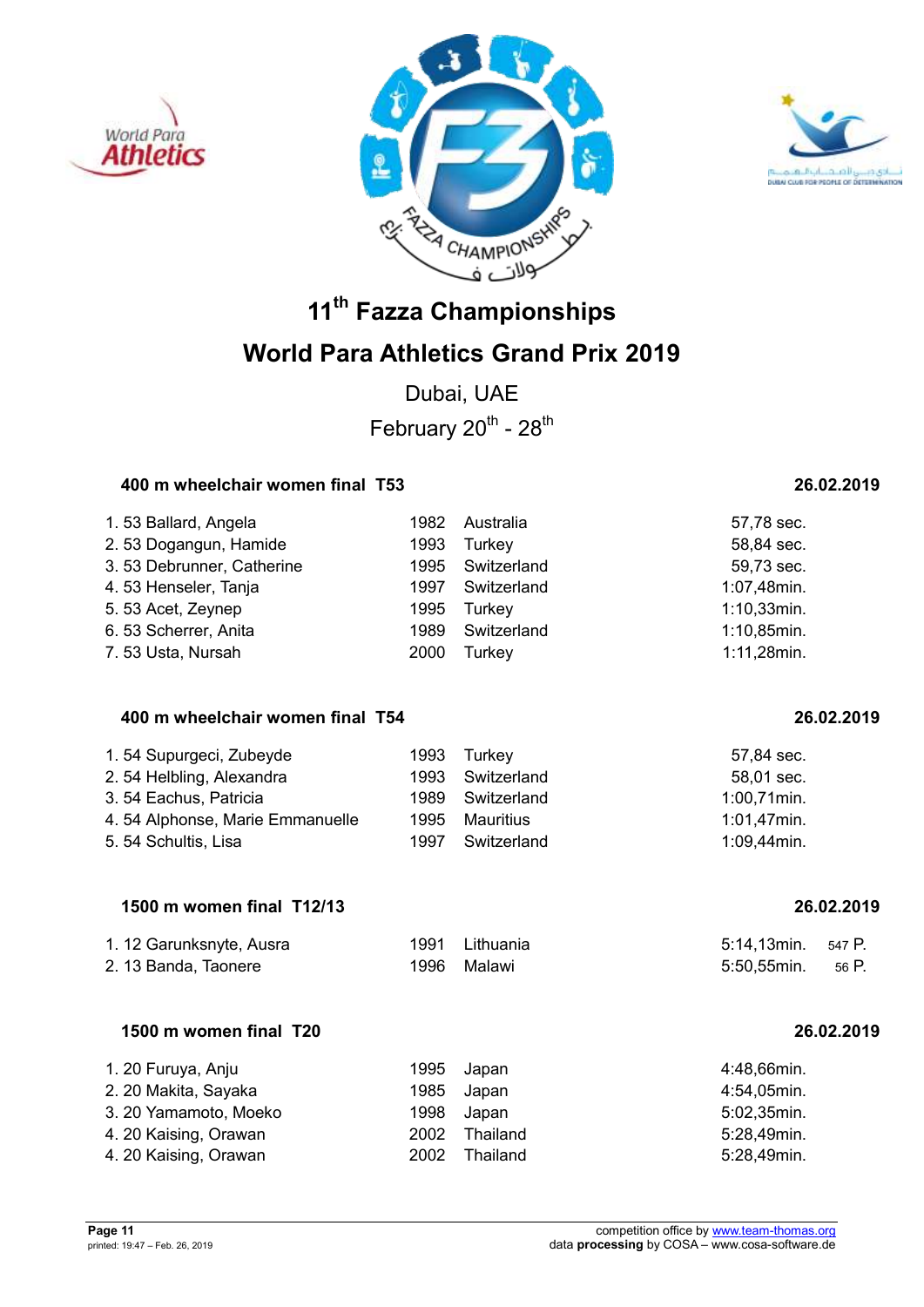





Dubai, UAE February  $20^{th}$  -  $28^{th}$ 

| long jump women final T11/12/20                         |                                                                                     |               | 26.02.2019                |
|---------------------------------------------------------|-------------------------------------------------------------------------------------|---------------|---------------------------|
| 1. 20 Bayrak, Esra                                      | 1998 Turkey                                                                         |               | $5,41 \text{ m}$<br>941 P |
|                                                         | $5,41$ (-3,3) $5,10$ (-2,7) $5,03$ (-1,2) $5,04$ (-2,2) $4,93$ (-0,6) $4,97$ (-0,4) |               |                           |
| 2. 20 Sakai, Sonomi                                     | 1996 Japan                                                                          |               | 4,75 m<br>667 P           |
|                                                         | $4,63$ (-2,2) $x$ $4,75$ (-1,4) $4,61$ (-1,5) $x$                                   | $4,47$ (-2,1) |                           |
| 3. 20 Ydstrom, Stephanie                                | 1992 Sweden                                                                         |               | 4,74 m<br>661 P           |
|                                                         | 4,44 $(-1,3)$ 4,52 $(-1,8)$ 4,74 $(-1,3)$ x 4,34 $(-1,2)$ 4,71 $(-2,2)$             |               |                           |
| 4. 11 Panyatib, Janjira                                 | 1996<br>Thailand                                                                    |               | 4,22 m<br>651 P           |
|                                                         | $3,99(-0,7)$ $4,04(-2,7)$ $4,22(-1,2)$ $4,10(-1,0)$ x                               | X             |                           |
| 5. 20 Charuswat, Sukunya                                | 1999<br>Thailand                                                                    |               | 4,25 m<br>380 P           |
|                                                         | 4, 16 (-1,2) 4, 19 (-0,6) 3, 99 (-2,2) 4, 16 (-1,8) 4, 18 (-1,4) 4, 25 (-0,7)       |               |                           |
| 6. 20 Telvave, Ashley                                   | 2000 Mauritius                                                                      |               | 4,02 m<br>251 P           |
| $3,79$ (-0,7) $4,02$ (-0,6) $3,89$ (-0,1) $3,89$ (-1,5) | $\mathbf{x}$                                                                        | $\mathsf{x}$  |                           |
| 12 Hamri, Lynda                                         | 1989<br>Algeria                                                                     |               | nm                        |
| x                                                       |                                                                                     |               |                           |

|    | long jump women final T37/38/47<br>26.02.2019           |   |                               |               |                           |  |  |
|----|---------------------------------------------------------|---|-------------------------------|---------------|---------------------------|--|--|
| 1. | 38 Ave, Lindy                                           |   | 1998<br>Germany               |               | 4.49 m<br>796 P           |  |  |
|    | 3,87<br>x<br>$(+2,2)$                                   | X | $4,49$ (-1,6)<br>X.           | $4.43( -1.0)$ |                           |  |  |
|    | 2. 47 Overland, Ida-Louise                              |   | 2003<br>Norway                |               | $4.51 \text{ m}$<br>428 P |  |  |
|    | $x = 4,37(-3,5) = 4,43(-2,6)$                           |   | $4,51$ (-0,9)<br>$\mathsf{x}$ | $4,36$ (-2,5) |                           |  |  |
|    | 3. 37 Angeline, Anais Anne Lise                         |   | 1999<br>Mauritius             |               | $3.56 \text{ m}$<br>346 P |  |  |
|    | $3,36(-2,1)$ $3,47(-1,4)$ $3,45(-2,2)$<br>$3,42$ (-1,2) |   | $3,54$ (-3,7)                 | $3,56$ (-1,0) |                           |  |  |

,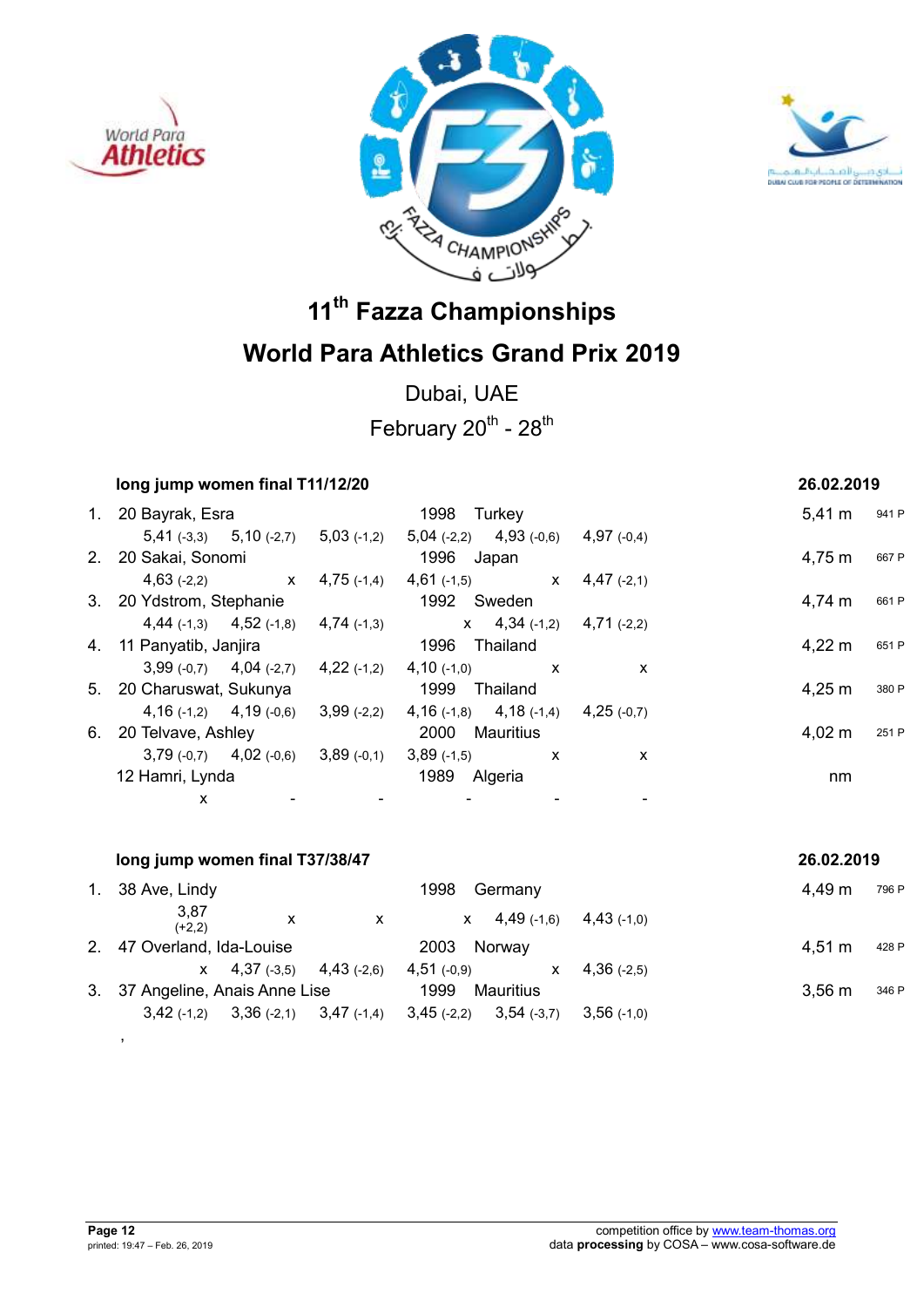





Dubai, UAE February  $20^{th}$  -  $28^{th}$ 

|    | shot put women final F35-37 |              |              |              |                       |       | 26.02.2019   |        |
|----|-----------------------------|--------------|--------------|--------------|-----------------------|-------|--------------|--------|
| 1. | 36 Kober, Birgit            |              |              | 1971         | Germany               |       | $11,32 \; m$ | 1000 F |
|    | 10,94                       | 11,32        | 10,61        | 10,98        | 10,79                 | 10,91 |              |        |
|    | 2. 37 Datinska, Eva         |              |              | 1986         | <b>Czech Republic</b> |       | $11,06 \; m$ | 899 P  |
|    | 10,97                       | $\mathsf{x}$ | 10,87        | 10,79        | 11,06                 | 10,80 |              |        |
|    | 3. 37 Idris, Umi Syuhadah   |              |              | 1991         | Malaysia              |       | $8,12 \, m$  | 498 P  |
|    | 8,00                        | 8,12         | $\mathsf{x}$ | $\mathsf{x}$ | 7,31                  | 7,94  |              |        |
|    | 4. 35 Luxova, Anna          |              |              | 1997         | <b>Czech Republic</b> |       | 7,97 m       | 469 P  |
|    | 7,77                        | $\mathbf{x}$ | 7,38         | 7,97         | 7,66                  | 7,79  |              |        |
|    | 5. 36 Aljumaah, Sarah       |              |              | 1979         | Saudi Arabia          |       | $5,09 \; m$  | 113 P  |
|    | 5,09                        | $\mathsf{X}$ | 3,86         | 4,31         | 4,19                  | X     |              |        |
|    | 6. 37 Hitekalute, Martha    |              |              | 1998         | Namibia               |       | $5,49 \; m$  | 110 P  |
|    | 4,95                        | 5,13         | 5,49         | 5,27         | 5,31                  | 5,39  |              |        |
| 7. | 37 Alkalaib, Zahra          |              |              | 1987         | Bahrain               |       | $5,00 \; m$  | 68 P   |
|    | $\mathsf{x}$                | 4,75         | $\mathsf{x}$ | 4,58         | 4,51                  | 5,00  |              |        |
|    | 8. 37 Alahmari, Amal        |              |              | 1977         | Saudi Arabia          |       | $3,87 \; m$  | 14 P   |
|    | X                           | X            | 3,87         | X            | 2,84                  | X     |              |        |
|    |                             |              |              |              |                       |       |              |        |

|         | discus women final F11/44 |       |       |       |            |       | 26.02.2019          |       |
|---------|---------------------------|-------|-------|-------|------------|-------|---------------------|-------|
| $1_{-}$ | 44 Nesse, Ida             |       |       | 1992  | Norway     |       | $31,20 \; \text{m}$ | 727 P |
|         | 28.03                     | 29.80 | 27,52 | x     | 28.33      | 31.20 |                     |       |
| 2.      | 11 Taizhanova, Ainur      |       |       | 1986  | Kazakhstan |       | $17,57 \; m$        | 131 P |
|         | 15.41                     | x     | 16.65 | 16.08 | 17.57      | х     |                     |       |
| 3.      | 44 Khotlele, Litsitso     |       |       | 1984  | Lesotho    |       | $17,54 \; m$        | 118 P |
|         | 16.13                     | 15.68 | 16.23 | 17.33 | 15.88      | 17.54 |                     |       |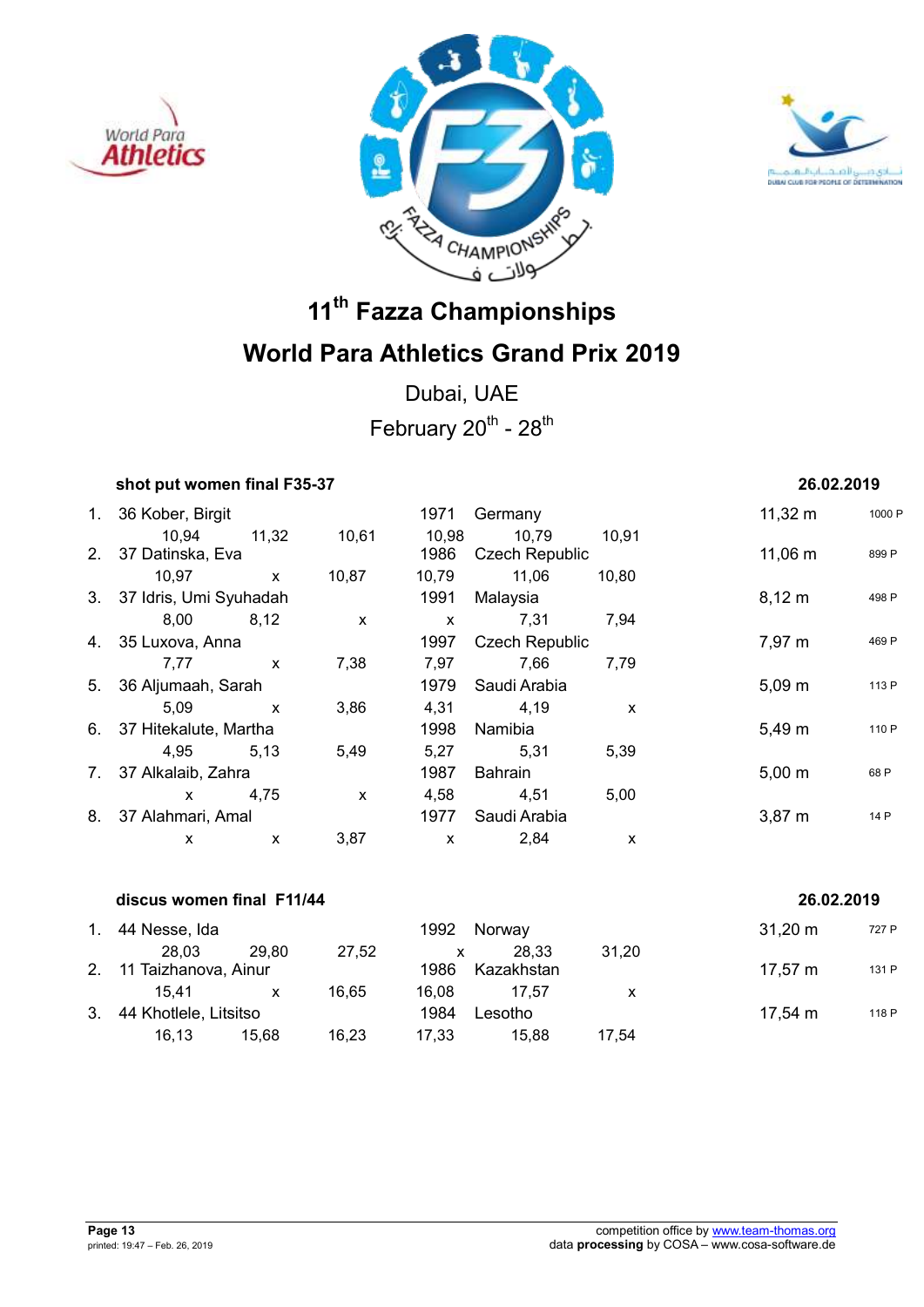





Dubai, UAE February  $20^{th}$  -  $28^{th}$ 

| discus women final F40/41 | 26.02.2019 |
|---------------------------|------------|
|---------------------------|------------|

| 1. | 41 Tlili, Raoua         |       |       | 1989  | Tunisia                     |       | 34,68 m      | 1055 F |
|----|-------------------------|-------|-------|-------|-----------------------------|-------|--------------|--------|
|    | 33,62                   | X     | 30,99 | 33,07 | 34,23                       | 34,68 |              |        |
|    | 2. 40 Alzeyoudi, Maryam |       |       | 1995  | <b>United Arab Emirates</b> |       | $15,14 \; m$ | 545 P  |
|    | X                       | 12,91 | 15,14 | 12,04 | 14,37                       | X     |              |        |
| 3. | 40 Abdelli, Rima        |       |       | 1988  | Tunisia                     |       | 14,37 m      | 477 P  |
|    | 14,37                   | 14.16 | X     | 13,63 | 14,12                       | 11,07 |              |        |
|    | 4. 41 Merdas, Fatimah   |       |       | 1988  | Iraq                        |       | 18,38 m      | 340 P  |
|    | 15,08                   | 15,85 | 14,86 | 17,43 | 16,85                       | 18,38 |              |        |
|    | 5. 40 Al-Yawar, Murooj  |       |       | 1981  | Iraq                        |       | 11,04 m      | 198 P  |
|    | X                       | 10,43 | 11,04 | X     | X                           | 10,55 |              |        |
| 6. | 41 Cirit, Rabia         |       |       | 1998  | Turkey                      |       | 14,88 m      | 153 P  |
|    | X                       | 14.88 | 14,71 | 14,47 | X                           | 13,12 |              |        |
| 7. | 41 Mehdi, Fatiha        |       |       | 1976  | Algeria                     |       | 14,81 m      | 150 P  |
|    | 13,83                   | X     | X     | 13,02 | 14,81                       | 14,22 |              |        |

New World Record by Raoua Tlili, TUN

|                | javelin wheelchair women final F53/54 | 26.02.2019 |       |               |                  |      |                    |       |
|----------------|---------------------------------------|------------|-------|---------------|------------------|------|--------------------|-------|
| $\mathbf{1}$ . | 54 Nezhura, Yuliya                    |            |       | 1975          | <b>Belarus</b>   |      | 12,20 m            | 490 P |
| 2 <sub>1</sub> | 11.79<br>53 Nedham, Fatema            | X          | 11,10 | 11.56<br>1967 | 12,20<br>Bahrain | X    | 7,65 m             | 447 P |
|                | x                                     | X          | 7,65  | 7.25          | 7,38             | 7,18 |                    |       |
| 3.             | 54 Ali, Amal                          |            |       | 1991          | <b>Bahrain</b>   |      | $9,93 \; m$        | 256 P |
|                | 9,81                                  | 9.93       | X     | X             | 9.77             | x    |                    |       |
| 4.             | 53 Al Tala, Zahra                     |            |       | 1986          | Saudi Arabia     |      | $4,24 \, \text{m}$ | 36 P  |
|                | x                                     | 4,24       | 4,02  | X             | 3.90             | 3,62 |                    |       |
|                | 54 Aidi, Hania                        |            |       | 1977          | Tunisia          |      | <b>DNS</b>         |       |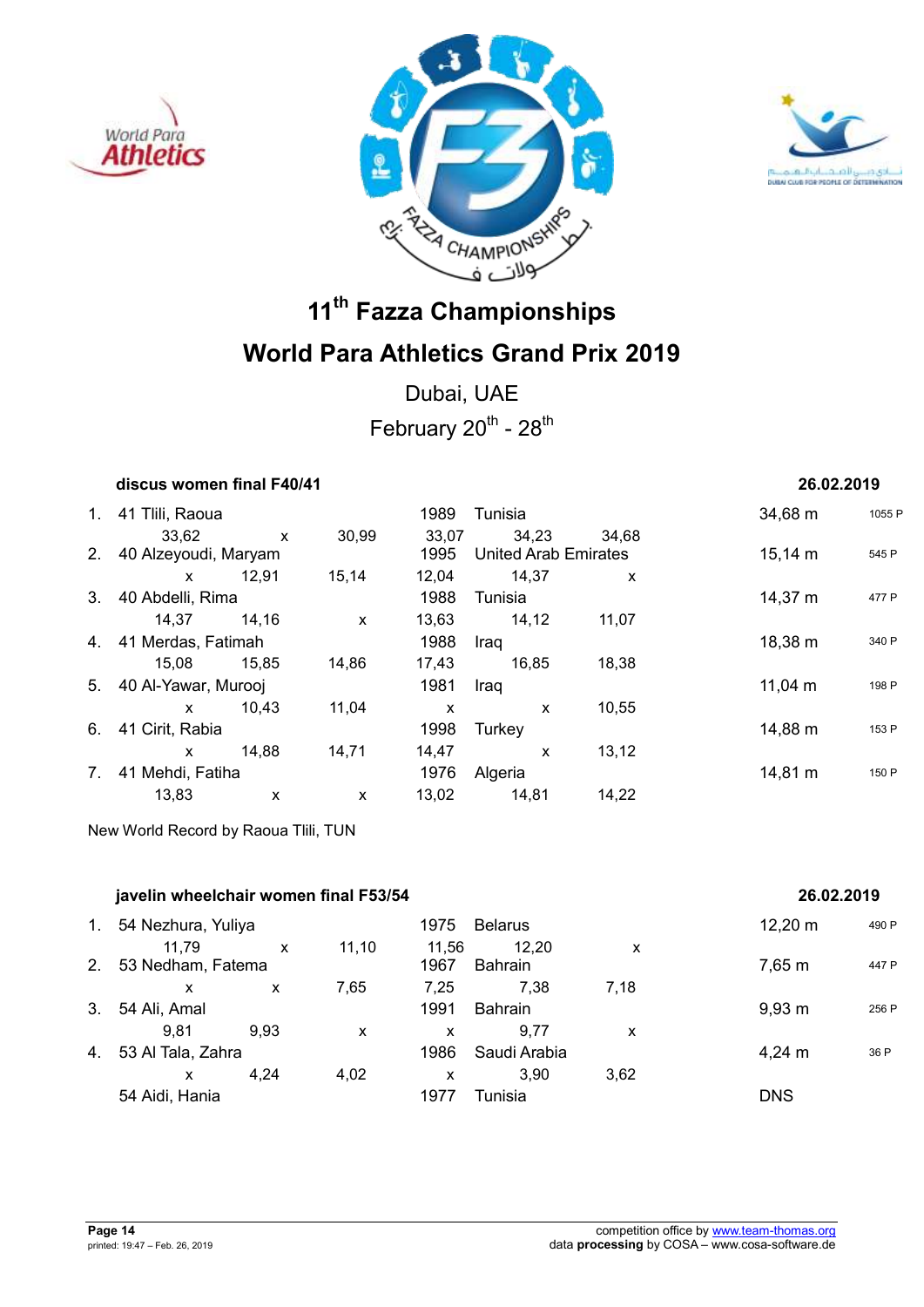





Dubai, UAE February  $20^{th}$  -  $28^{th}$ 

## **javelin wheelchair women final F55/56 26.02.2019**

| 1. 56 Willing, Martina               |                   |              |      | 1959 Germany        |              | $21,33 \; \text{m}$ | 933 P |
|--------------------------------------|-------------------|--------------|------|---------------------|--------------|---------------------|-------|
|                                      | 20,81 20,05 20,05 |              |      | x 20,87 21,33       |              |                     |       |
| 2. 55 Alomari, Rooba                 |                   |              | 1991 | Bahrain             |              | 16,69 m             | 830 P |
| $\mathsf{x}$                         | $\mathbf{x}$      | 15,44        |      | 16,69 x             | $\mathsf{x}$ |                     |       |
| 3. 56 Medjmedj, Nadia                |                   |              |      | 1974 Algeria        |              | 19,16 m             | 815 P |
|                                      | 18,26 18,22       | 18,66        |      | 18,87 19,16 18,56   |              |                     |       |
| 4. 56 Saad, Nafissa                  |                   |              |      | 1970 Algeria        |              | 14,34 m             | 442 P |
| 13,62 14,34                          |                   | $\mathsf{X}$ |      | $\mathsf{X}$ x      | 13,46        |                     |       |
| 5. 56 Chaithongrat, Puangpet         |                   |              | 1980 | Thailand            |              | 14,04 m             | 416 P |
| $14,04 \times$                       |                   | 13,48        |      | 13,62 13,21         | $\mathsf{x}$ |                     |       |
| 6. 55 Novakova, Katerina             |                   |              |      | 1997 Czech Republic |              | $12,03 \; \text{m}$ | 410 P |
| 12,03                                | $\mathsf{X}$      | $\mathsf{X}$ |      | x 10,52             | $\mathsf{x}$ |                     |       |
| 7. 55 Afshawi, Zahraa                |                   |              | 1991 | Iraq                |              | $11,65 \; m$        | 372 P |
| 11,65 11,04                          |                   | $\mathsf{x}$ |      | 10,89 11,32         | 10,91        |                     |       |
| 8. 55 Baranovskaya, Iryna            |                   |              | 1982 | Belarus             |              | $11,23 \; m$        | 331 P |
| $10,71 \quad x$                      |                   | 11,23        |      | 11,04 10,48         | 10,62        |                     |       |
| 9. 56 Dibaei, Faezeh                 |                   |              | 1978 | Iran                |              | $12,33 \; \text{m}$ | 272 P |
|                                      | 11,47 8,63 9,74   |              |      | 11,87 12,33         | 11,32        |                     |       |
| 10. 55 Vasoya, Sonalben Ratilal 1983 |                   |              |      | India               |              | $9,31 \text{ m}$    | 162 F |
| $\mathsf{x}$                         | 8,44              | 8,49         |      | 9,31<br>9,15        | 9,06         |                     |       |
|                                      |                   |              |      |                     |              |                     |       |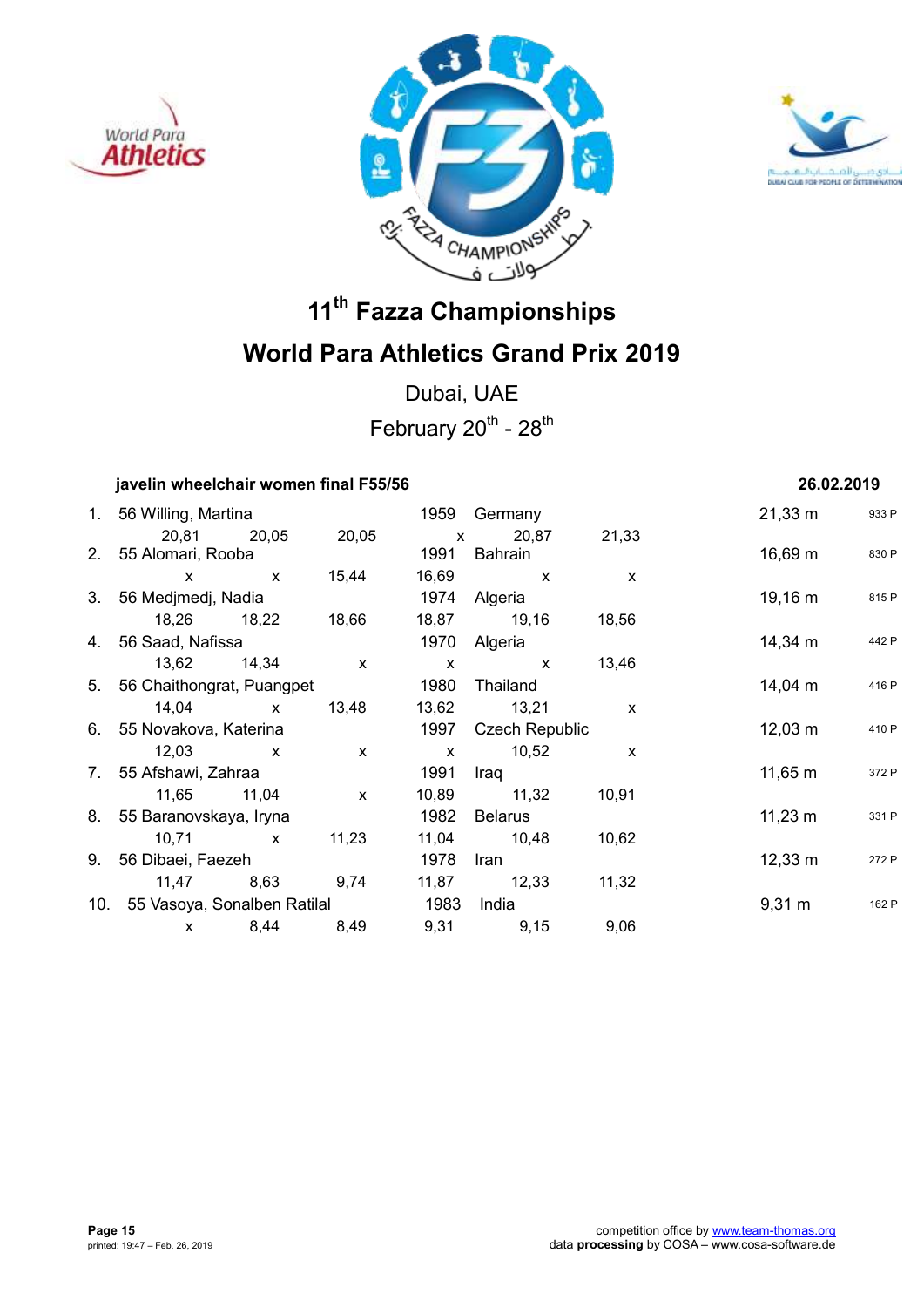





Dubai, UAE February  $20^{th}$  -  $28^{th}$ 

## **RESULTS DAY 4**

### **400 m men final T11/12 27.02.2019**

| 1. 12 Goncalves, Luis      | 1987 Portugal | 51,20 sec. 843 P. |  |
|----------------------------|---------------|-------------------|--|
| 2. 11 Watbok, Peerapon     | 1995 Thailand | 55,52 sec. 645 P. |  |
| 3. 12 Yamaji, Shunya       | 1995 Japan    | 55,70 sec. 514 P. |  |
| . 11 Songphinit, Suphachai | 1984 Thailand | DQ                |  |

Rule 19.4

### **400 m men final T13 27.02.2019**

| 1. 13 Lukashevich, Ivan       | 2000 | <b>Belarus</b> | 53,36 sec.     |
|-------------------------------|------|----------------|----------------|
| 2. 13 Lamsan, Songwut         | 1990 | Thailand       | 54,31 sec.     |
| 3. 13 Lekoetje, Bolae         | 1997 | Lesotho        | 55,18 sec.     |
| 4. 13 Matutu, Stanley Katlego | 1997 | Botswana       | 57,38 sec.     |
| 5. 13 Lungu, Joseph           | 1998 | Zambia         | $1:03,20$ min. |

### **400 m men final T20 27.02.2019**

| 1. 20 Hohl, Johannes            | 1998 | Germany          | 53,48 sec. |
|---------------------------------|------|------------------|------------|
| 2. 20 Rabaye, Louis Denovan Jas | 1998 | <b>Mauritius</b> | 53,85 sec. |
| 3. 20 Chong, Kung Yuen          | 1996 | Hong Kong        | 53,91 sec. |
| 4. 20 Chaiaram, Chakkrit        | 1999 | Thailand         | 55,61 sec. |
| 5. 20 Yim, Ching Hei            | 2000 | Hong Kong        | 55,85 sec. |
| 6. 20 Uemura, Yuki              | 1994 | Japan            | 56,02 sec. |
| 7. 20 Thuntirabhut, Chonnakorn  | 1997 | Thailand         | 56,60 sec. |
| 8. 20 Kobayashi, Keiya          | 1992 | Japan            | 57,17 sec. |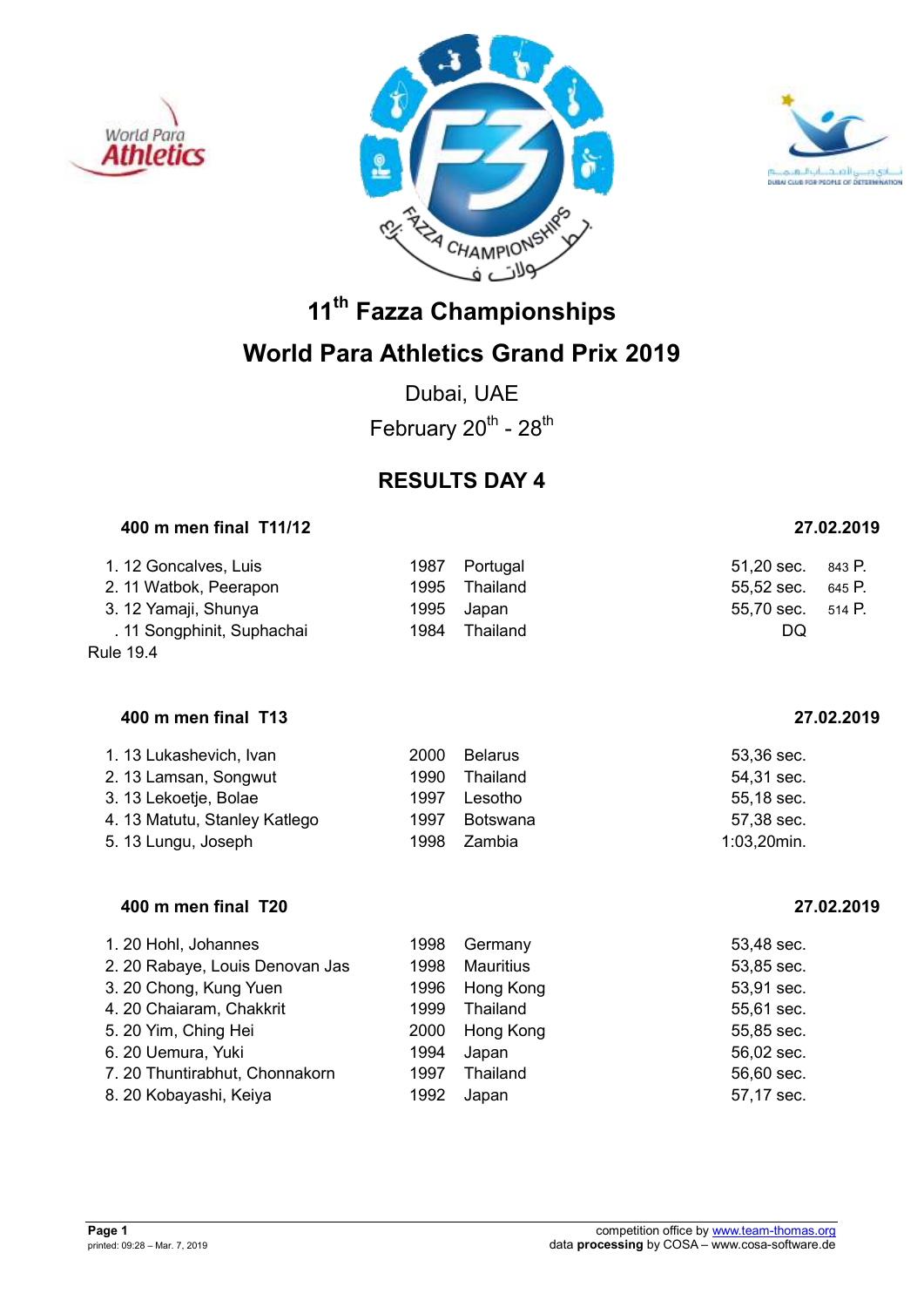





Dubai, UAE February  $20^{th}$  -  $28^{th}$ 

### **400 m men final T36 27.02.2019**

| 1. 36 Blake, Paul         |      | 1990 Great Britain | 55,86 sec.  |
|---------------------------|------|--------------------|-------------|
| 2. 36 Bouzourine, Sid Ali |      | 1992 Algeria       | 59,51 sec.  |
| 3. 36 Yelibayev, Bagdat   |      | 1990 Kazakhstan    | 1:06,72min. |
| 4. 36 Kalikanov, Maksat   | 1991 | Kazakhstan         | 1:19,76min. |
| .36 Kharlamov, Sergey     |      | 1970 Kazakhstan    | <b>DNS</b>  |

### **400 m men final T37 27.02.2019**

| 1.37 Hamdi, Sofiane            |      | 1989 Algeria      | 54,51 sec.  |
|--------------------------------|------|-------------------|-------------|
| 2. 37 Alnakhli, Ali            |      | 2000 Saudi Arabia | 56,59 sec.  |
| 3.37 Abdellatef, Mohamed       | 1991 | Egypt             | 56,70 sec.  |
| 4.37 Saewang, Sakphet          | 1992 | Thailand          | 1:01,39min. |
| . 37 Mohamed, Mostafa Fathalla | 1987 | Egypt             | <b>DNS</b>  |

### **400 m men final T38 27.02.2019**

| 1. 38 Chida, Mohamed Farhat | 1982 | Tunisia     | 53,16 sec. |
|-----------------------------|------|-------------|------------|
| 2. 38 Al-Darraji, Abbas     | 1991 | Iraq        | 53,47 sec. |
| 3. 38 Al-Rikabi, Ali        | 1993 | Iraq        | 54,53 sec. |
| 4. 38 Pitcher, Keegan       | 1998 | New Zealand | 55,45 sec. |
| 5. 38 Taprom, Apisit        | 1998 | Thailand    | 56,32 sec. |
| 6. 38 Krai, Abdelkrim       | 1997 | Algeria     | 56,33 sec. |
| 7. 38 El Sayed, Shahin      | 1996 | Egypt       | 57,59 sec. |
| 8. 38 Damchoom, Surasak     | 1997 | Thailand    | 57,72 sec. |
| .38 Soltangaliuly, Yerassyl | 2000 | Kazakhstan  | <b>DNS</b> |
|                             |      |             |            |

| .70 sec.  |  |
|-----------|--|
| l ,39min. |  |
| DNS       |  |
|           |  |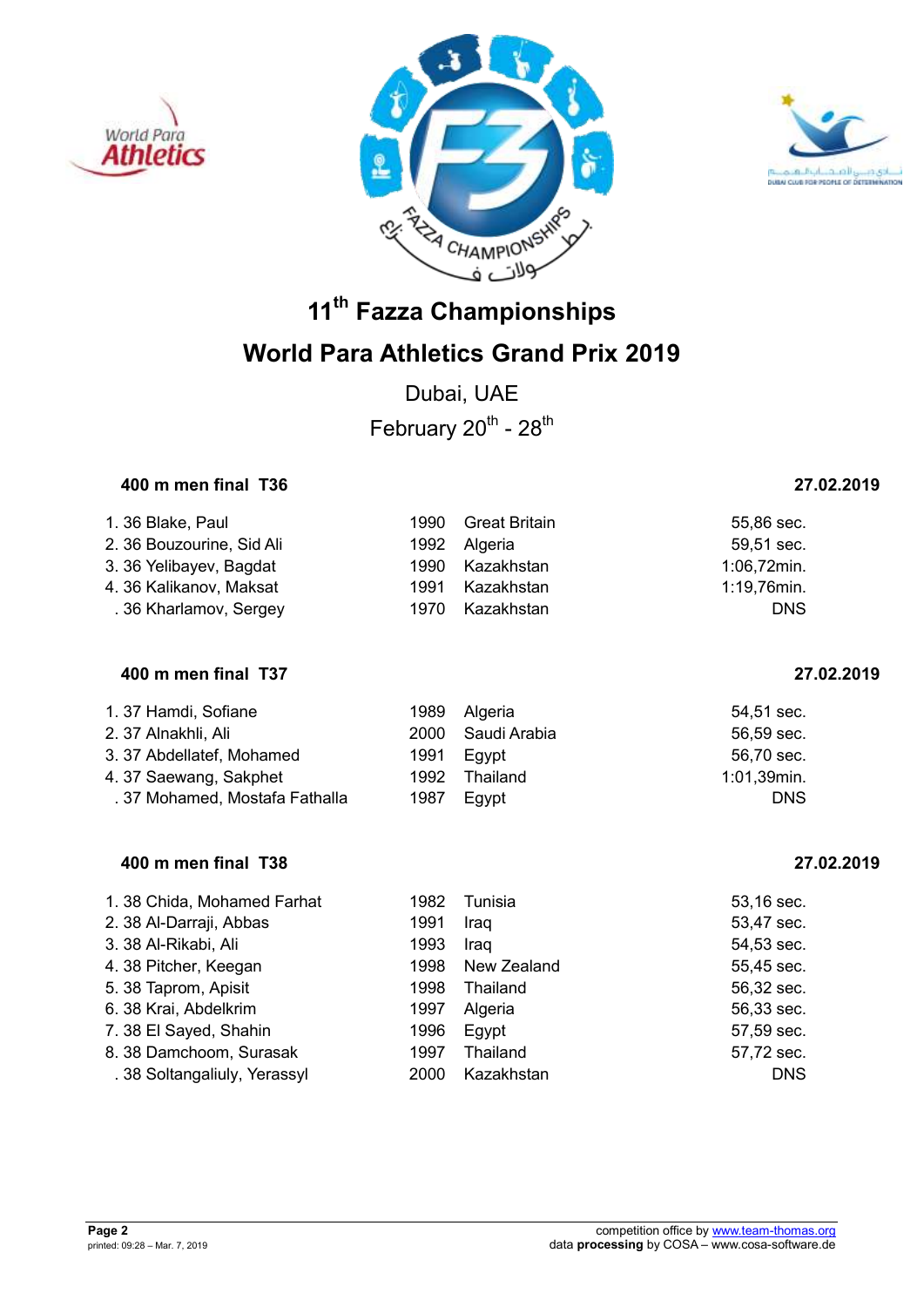





## **World Para Athletics Grand Prix 2019**

Dubai, UAE February  $20^{th}$  -  $28^{th}$ 

## **400 m men final T46/47 27.02.2019**

| 1. 47 Suzuki, Yudai         |           | 1998 Japan   | 51,19 sec. 841 P. |  |
|-----------------------------|-----------|--------------|-------------------|--|
| 2.47 Pototschnig, Alexander |           | 1998 Austria | 53,47 sec. 683 P. |  |
| 3.46 Juft, Nader            | 2002 Iraq |              | 53,65 sec. 670 P. |  |
| 4.47 Tagawa, Tomoki         |           | 1986 Japan   | 54,26 sec. 623 P. |  |
| 5.46 Mohamed, Khaled        |           | 2002 Egypt   | 58,56 sec. 300 P. |  |

### **400 m men final T62 27.02.2019**

| 1.62 Du Plessis, Daniel      |      | 1993 South Africa | 56,46 sec.     |
|------------------------------|------|-------------------|----------------|
| 2.62 Malakopoulos, Stylianos | 1996 | Greece            | 57,65 sec.     |
| 3.62 Delespesse, David       |      | 1976 Belgium      | $1:15,61$ min. |
| . 62 Sevdikalis, Ioannis     | 1991 | Greece            | DQ             |
| Rule 17.8                    |      |                   |                |

New African Record by Daniel Du Plessis, RSA

### **5000 m men final T12/13 27.02.2019**

| 1. 13 Baka, Abdellatif     | 1994 Algeria | 16:43,20min. 428 P. |  |
|----------------------------|--------------|---------------------|--|
| 2. 13 Aloui, Bilel         | 1990 Tunisia | 16:44,51min. 422 P. |  |
| 3. 12 Karfas, Nacer-Eddine | 1977 Algeria | 16:48,75min. 377 P. |  |

|  | 27.02.2019 |  |
|--|------------|--|
|  |            |  |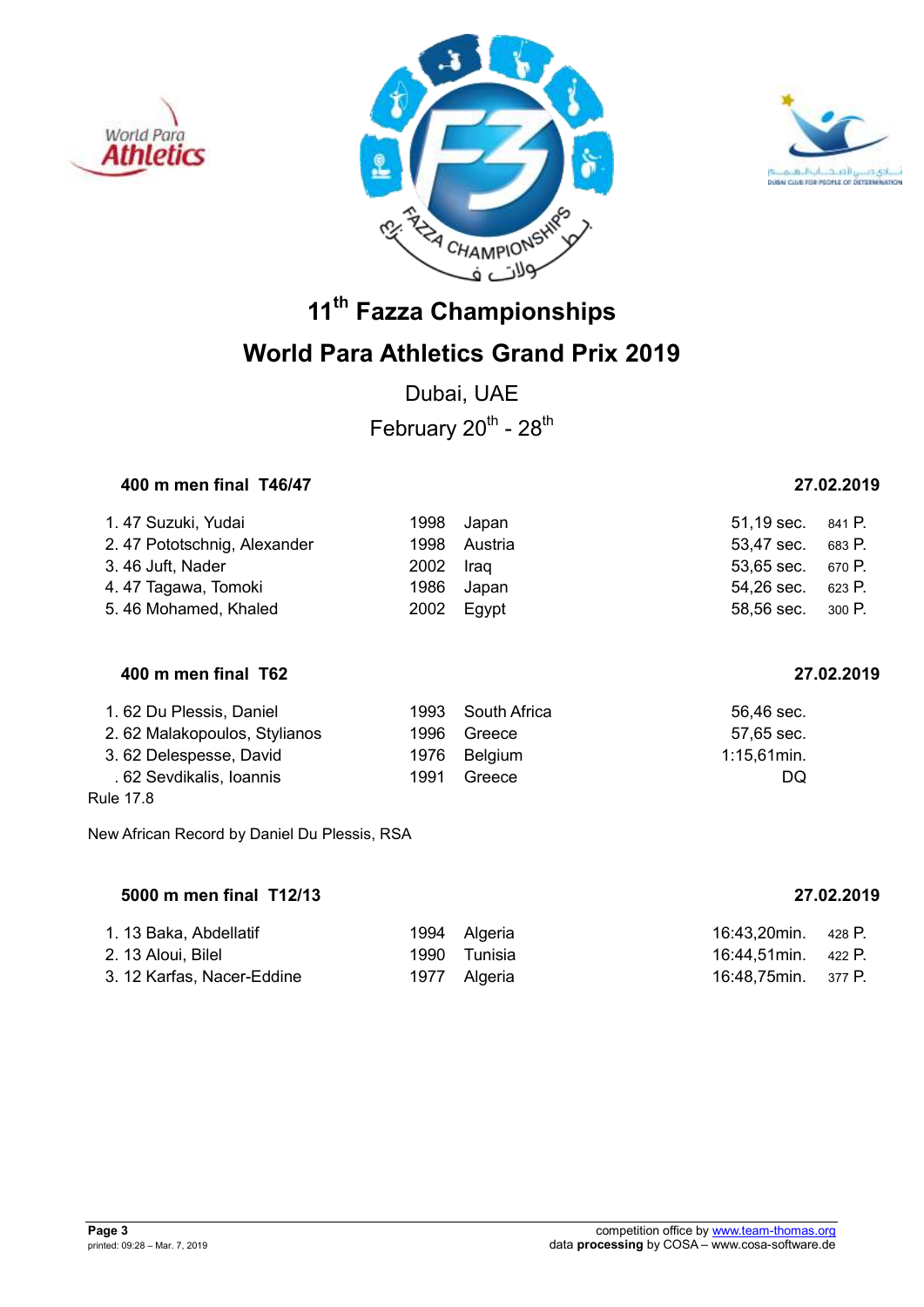





Dubai, UAE February  $20^{th}$  -  $28^{th}$ 

### **5000 m wheelchair men final T54 27.02.2019**

| 1.54 Hug, Marcel           | 1986 | Switzerland                 | 10:16,14min. |
|----------------------------|------|-----------------------------|--------------|
| 2.54 Casoli, Julien        | 1982 | France                      | 10:36,81min. |
| 3.54 Lappin, Jake          | 1992 | Australia                   | 10:36,86min. |
| 4.54 Balde, Alhassane      | 1985 | Germany                     | 10:36,99min. |
| 5.54 Gharbi, Yassine       | 1990 | Tunisia                     | 10:37,30min. |
| 6.54 Alhosani, Badir Abbas | 1985 | <b>United Arab Emirates</b> | 10:37,43min. |
| . 54 Alrajehi, Faisal      | 1998 | Kuwait                      | <b>DNF</b>   |
| .54 Watanabe, Sho          | 1991 | Japan                       | <b>DNF</b>   |
| . 34 Ktila, Walid          | 1985 | Tunisia                     | <b>DNF</b>   |

### **19.19 Iong jump men final T12** 27.02.2019

|    | 12 Burdukou, Siarhei        |                  |                  | 1987             | <b>Belarus</b>   |                  | $7,02 \; m$ |
|----|-----------------------------|------------------|------------------|------------------|------------------|------------------|-------------|
|    | X                           | 6,92(.0,2)       | 6,76<br>$(+0,9)$ |                  | 7,02<br>$(+1,4)$ | 6,88<br>$(+1,6)$ |             |
| 2. | 12 Jonsson, Tobias          |                  |                  | 1996             | Sweden           |                  | 6,48 m      |
|    | 6,38<br>$(+0.5)$            | 6,46<br>$(+0,4)$ | 6,34(6,3)        | 6,29<br>$(+0,9)$ | 6.48<br>$(+1,5)$ | 6,46<br>$(+1,5)$ |             |
| 3. | 12 Ishak, Mohamad Saifuddin |                  |                  | 1992<br>Malaysia |                  | $6,00 \; m$      |             |
|    | 5.78<br>$(+0,9)$            | 5,98<br>$(+0,4)$ | 5,70<br>$(+0,9)$ |                  | 6,00<br>$(+1,1)$ | X                |             |
| 4. | 12 ., Ankur                 |                  |                  | 1999             | India            |                  | $5,54 \; m$ |
|    | 5,43<br>$(+1,1)$            | $5,40$ (-0,1)    | 5,43<br>$(+0,9)$ | 5.54<br>$(+1,5)$ | 5.12<br>$(+1,4)$ | 5,21<br>$(+1,8)$ |             |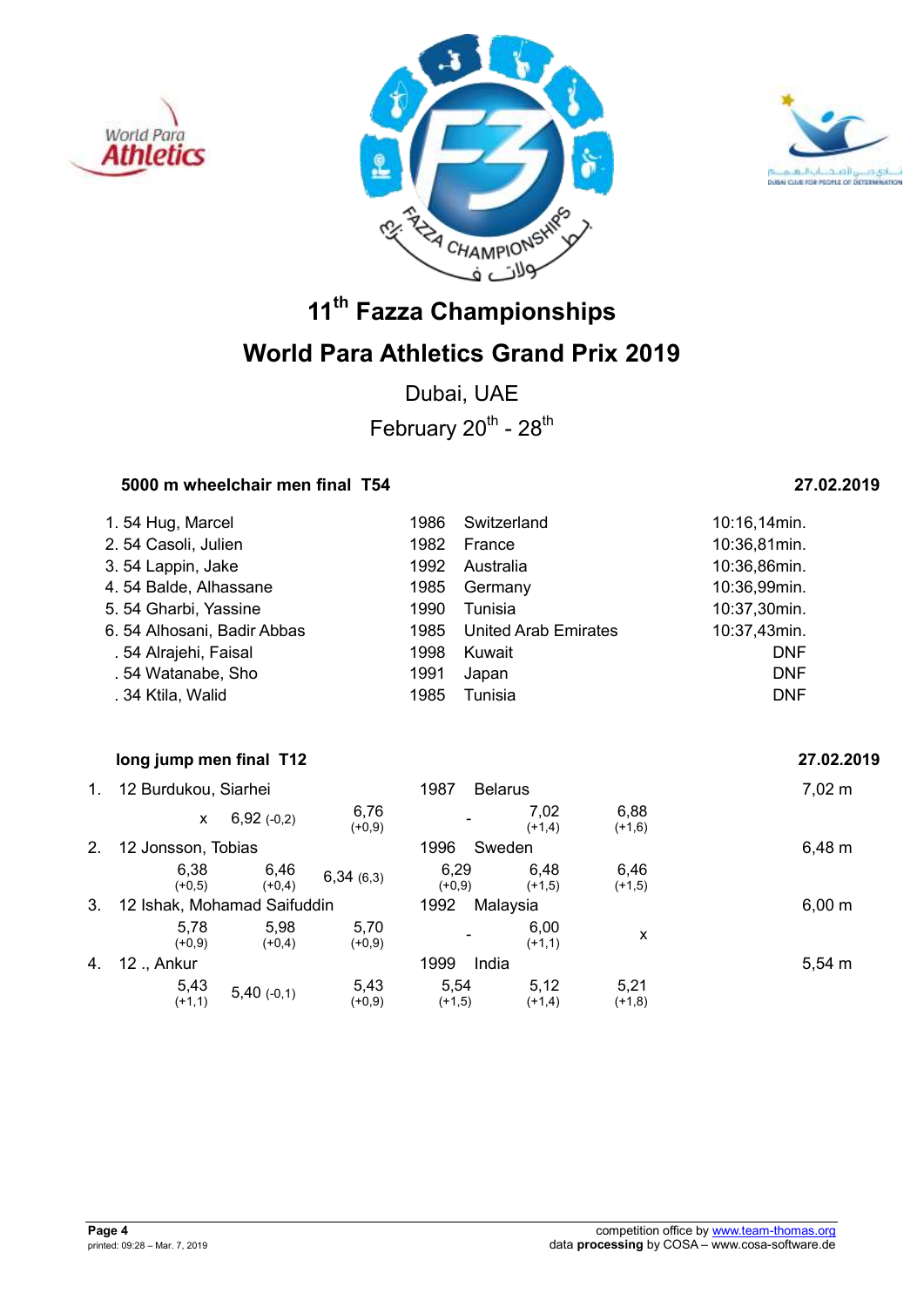





Dubai, UAE February  $20^{th}$  -  $28^{th}$ 

| discus men final F11/44/64       |              |              |              |                             |                           | 27.02.2019        |       |
|----------------------------------|--------------|--------------|--------------|-----------------------------|---------------------------|-------------------|-------|
| 1. 44 Nicholls, Taz              |              |              |              | 1988 Great Britain          |                           | 44,43 m           | 657 P |
| 39,63                            | 41,62        | 44,43        | $\mathsf{x}$ | $\mathsf{x}$                | $\boldsymbol{\mathsf{x}}$ |                   |       |
| 2. 64 Kumar, Sharvan             |              |              | 1991         | India                       |                           | 44,20 m           | 649 P |
| 43,52                            | $\mathsf{X}$ | $\mathsf{x}$ |              | 44,20 43,00                 | 43,47                     |                   |       |
| 3. 11 Asaad, Ali                 |              |              | 1998         | Syria                       |                           | 29,25 m           | 549 P |
| 27,27 29,25                      |              | $\mathsf{x}$ | 28,51        | $\mathsf{x}$                | $\boldsymbol{\mathsf{x}}$ |                   |       |
| 4. 44 Abdelwareth, Ibrahim Ahmed |              |              | 1988         | Egypt                       |                           | 38,48 m           | 445 P |
| 38,48                            | $\mathsf{x}$ | 36,45        | 37,44        | 36,72                       | 37,50                     |                   |       |
| discus men final F37             |              |              |              |                             |                           | 27.02.2019        |       |
| 1. 37 Ramadan, Mohamed Mohamed   |              |              | 1984 Egypt   |                             |                           | 49,16 m           |       |
| 47,36                            | 49,16        | 47,22        | $\mathsf{x}$ | 47,91                       | 48,53                     |                   |       |
| 2. 37 Ali, Hamed                 |              |              | 1989         | Kuwait                      |                           | 42,80 m           |       |
| 42,73                            | 42,62        | $\mathsf{x}$ | 42,80        | $\mathsf{x}$                | 41,08                     |                   |       |
| 3. 37 Abbad Ali, Abbad           |              |              | 1992         | <b>United Arab Emirates</b> |                           | 37,80 m           |       |
| 37,76                            | $\mathsf{x}$ | $\mathsf{x}$ | $\mathsf{x}$ | 37,80                       | 36,19                     |                   |       |
| 4. 37 Pallag, Michal             |              |              | 1989         | <b>Czech Republic</b>       |                           | $35,69 \text{ m}$ |       |
| 35,69                            | 32,40        | $\mathsf{x}$ | $\mathsf{x}$ | 34,30                       | 34,52                     |                   |       |
| 5. 37 Buti, Dhari                |              |              | 1998         | Kuwait                      |                           | 34,52 m           |       |
| 33,37                            | 30,98        | $\mathsf{x}$ | 34,52        | $\mathsf{x}$                | 32,55                     |                   |       |
| 6. 37 Zholaman, Yelaman          |              |              | 1995         | Kazakhstan                  |                           | $32,43 \; m$      |       |
| 32,43                            | 30,17        | 30,65        | $\mathbf{x}$ | 32,06                       | 32,01                     |                   |       |
| 7. 37 Shihepo, Simon             |              |              | 1990         | Namibia                     |                           | 29,03 m           |       |
| 28,19                            | 26,35        | 29,03        | 25,92        | 28,86                       | 28,33                     |                   |       |
| 8. 37 Al Mallahi, Obaid Mobarak  |              |              | 1983         | <b>United Arab Emirates</b> |                           | 25,25 m           |       |
| 25,25                            | 24,15        | $\mathsf{x}$ | 24,62        | 24,15                       | 23,77                     |                   |       |
|                                  |              |              |              |                             |                           |                   |       |

New Asian Record byHamed Amiri, IRI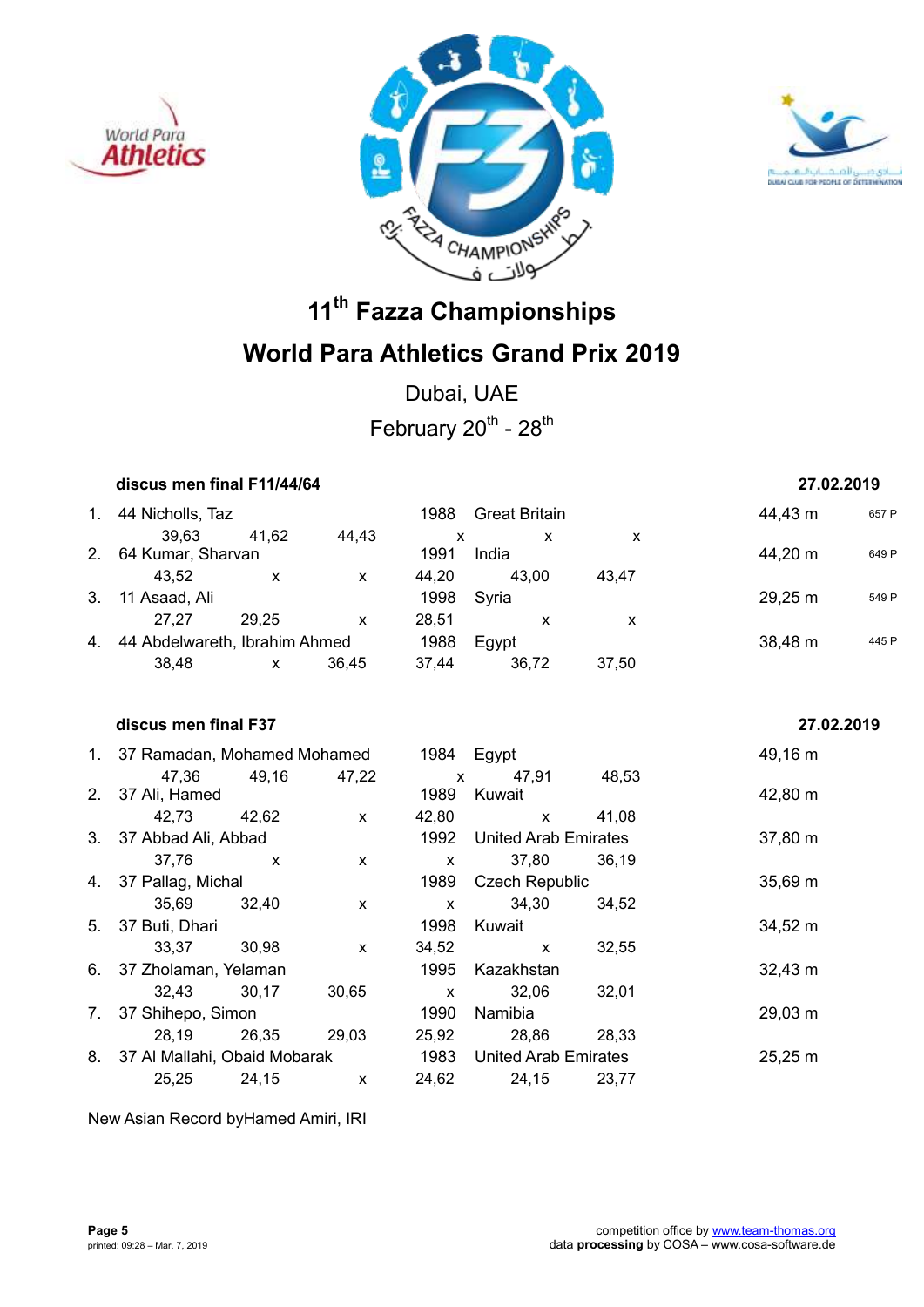





Dubai, UAE February  $20^{th}$  -  $28^{th}$ 

### **discus wheelchair men final F55/56 27.02.2019**

|    | 1. 56 Ibrahim, Ibrahim                              |              |              |              | 1974 Egypt                  |       | $37,63 \; m$ | 844 F |
|----|-----------------------------------------------------|--------------|--------------|--------------|-----------------------------|-------|--------------|-------|
|    | $\mathsf{x}$                                        | 31.41        | $\mathsf{x}$ | 36,49        | 34,54                       | 37,63 |              |       |
|    | 2. 55 Younas, Omair                                 |              |              | 1996         | <b>United Arab Emirates</b> |       | $30,13 \; m$ | 763 F |
|    | 30,13                                               | $\mathsf{x}$ | 27,59        | $\mathsf{x}$ | 28,29                       | 29,22 |              |       |
|    | 3. 55 Bachir, Mourad                                |              |              | 1983         | Algeria                     |       | 26,09 m      | 589 F |
|    | <b>X</b>                                            | 25,52        | 24,89        | $\mathsf{x}$ | 26,09                       | 24,64 |              |       |
|    | 4. 56 Bouam, Mustapha                               |              |              | 1984         | Algeria                     |       | $27,03 \; m$ | 451 F |
|    | 21,36                                               | 21,95        | $\mathsf{x}$ | 27,03        | 22,46                       | 25,58 |              |       |
| 5. | 55 Hosseinpoorzarouni, Saeid                        |              |              | 1989         | Iran                        |       | $18,18 \; m$ | 213 F |
|    | <b>X</b>                                            | 18,18        | 16,54        | 17,18        | 17,87                       |       |              |       |
|    | 56 Albakur, Abd Allhakem<br>56 Tenaijy, Jumah Saeed |              |              | 1993         | Syria                       |       | <b>DNS</b>   |       |
|    |                                                     |              |              | 1979         | <b>United Arab Emirates</b> |       | <b>DNS</b>   |       |
|    | 55 Alrezk, Wasim                                    |              |              | 1980         | Syria                       |       | <b>DNS</b>   |       |
|    | 55 Singh, Sombir                                    |              |              | 1981         | India                       |       | <b>DNS</b>   |       |
|    |                                                     |              |              |              |                             |       |              |       |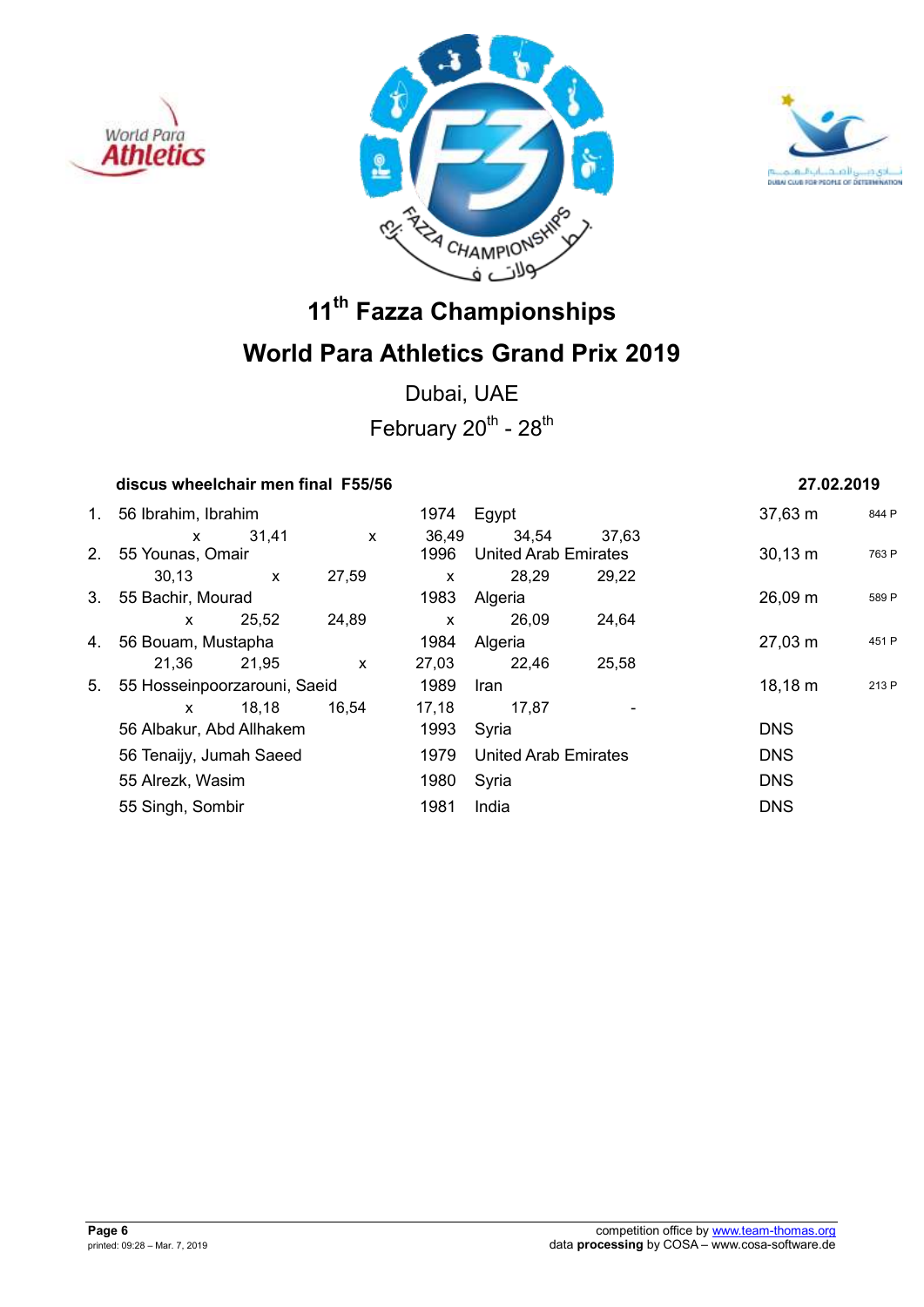





Dubai, UAE February  $20^{th}$  -  $28^{th}$ 

## **javelin wheelchair men final F33/34 27.02.2019**

| 1. 33 Scheil, Daniel       |                   |                   |       | 1973 Germany                |              | 23,89 m      | 967 F |
|----------------------------|-------------------|-------------------|-------|-----------------------------|--------------|--------------|-------|
|                            | 23,02 23,89 22,29 |                   |       | 23,26 x                     | $\mathsf{x}$ |              |       |
| 2. 34 Nikoee Majd, Mehran  |                   |                   |       | 1982 Iran                   |              | 28,57 m      | 742 F |
|                            | 26,89 28,57       | 28,29             |       | 25,85 24,15 26,54           |              |              |       |
| 3. 33 Alhosani, Ahmed      |                   |                   | 1987  | <b>United Arab Emirates</b> |              | 18,89 m      | 718 F |
| x 18,58                    |                   | $\mathsf{x}$      | 18,89 | $\mathsf{x}$                | $\mathsf{x}$ |              |       |
| 4. 33 Alnakhli, Hani       |                   |                   | 1986  | Saudi Arabia                |              | 18,73 m      | 708 F |
| x 18,32                    |                   | $\mathsf{X}$      | 18,73 | x 17,90                     |              |              |       |
| 5. 34 Khafaji, Hussein     |                   |                   | 1997  | Iraq                        |              | 27,33 m      | 688 F |
|                            | 26,49 27,33       | 24,16             |       | 26,03 x                     | $\mathsf{x}$ |              |       |
| 6. 34 Abdelsalam, Basem    |                   |                   | 1986  | Egypt                       |              | 24,89 m      | 572 F |
|                            |                   | 24,43 24,23 24,89 |       | 24,60 21,70 24,63           |              |              |       |
| 7. 34 Passas, Konstantinos |                   |                   | 1984  | Greece                      |              | 19,52 m      | 299 F |
| $18,43 \times x$           |                   | 17,87             |       | 19,14 19,52                 | $\mathsf{x}$ |              |       |
| 8. 34 Alshawi, Abdulla     |                   |                   | 1993  | Bahrain                     |              | 16,53 m      | 167 F |
| 14,90 16,30                |                   | $\mathsf{x}$      |       |                             |              |              |       |
| 9. 34 Dvorak, Martin       |                   |                   | 1994  | Czech Republic              |              | $16,23 \; m$ | 156 F |
| 15,02 16,23                |                   | 14,23             | 15,52 | $15,50 \quad x$             |              |              |       |
| 10. 34 Douda, Marek        |                   |                   |       | 1999 Czech Republic         |              | 13,48 m      | 72 P  |
|                            |                   | $\mathsf{X}$      |       | $13,48$ x                   | 12,72        |              |       |
| 33 Kardjena, Kamel         |                   |                   | 1981  | Algeria                     |              | <b>DNS</b>   |       |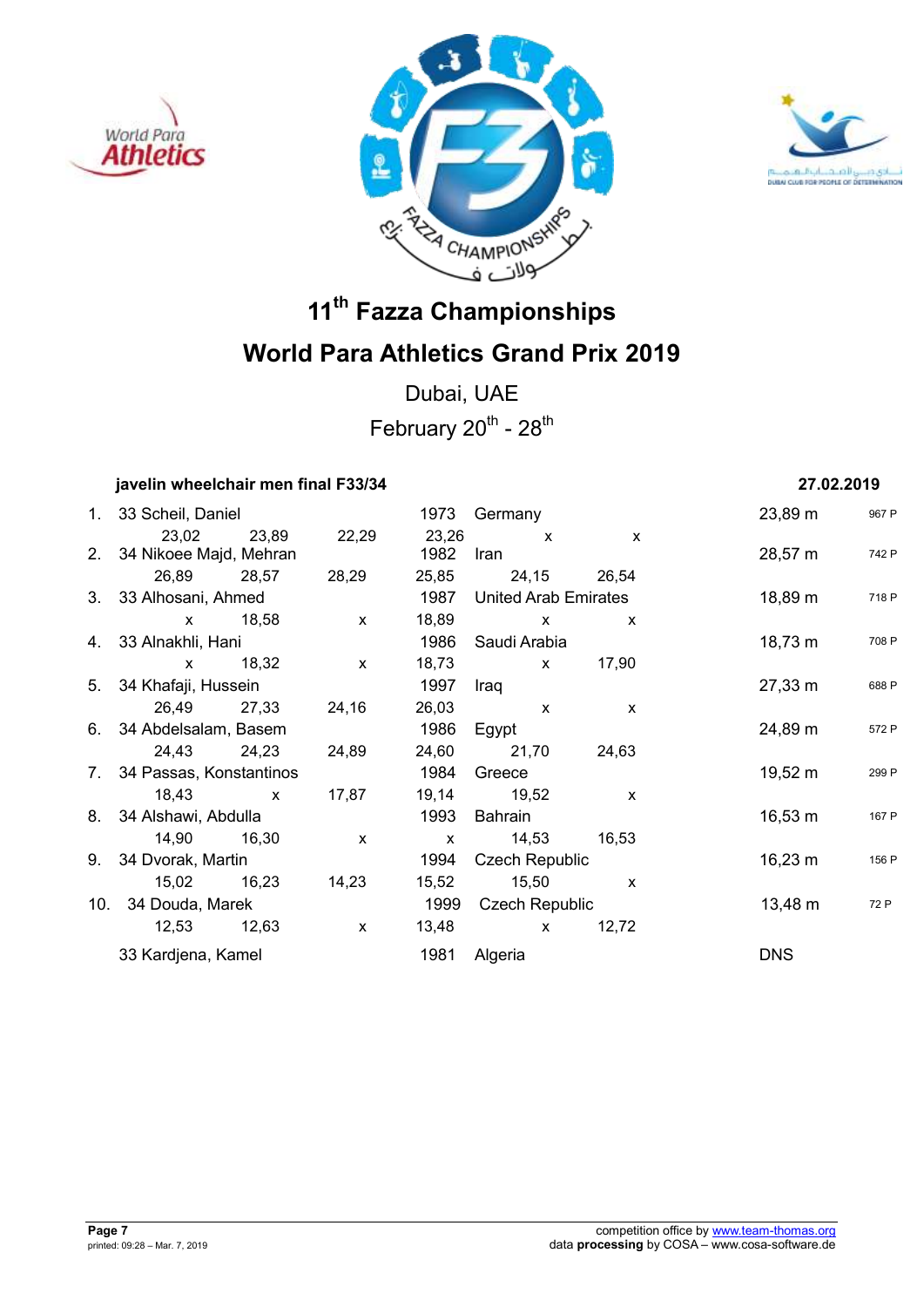





Dubai, UAE February  $20^{th}$  -  $28^{th}$ 

### **javelin wheelchair men final F53/54 27.02.2019**

| 1. 54 Amiri, Hamed             |              |              | 1982         | Iran                        |                             | $30,60 \; m$        | 1044 P                |
|--------------------------------|--------------|--------------|--------------|-----------------------------|-----------------------------|---------------------|-----------------------|
| 22,11                          | $\mathsf{X}$ | 30,60        | 30,34        | 30,01                       | 30,60                       |                     |                       |
| 2. 54 Tryputs, Aliaksandr      |              |              | 1982         | Belarus                     |                             | 28,84 m             | 1001 P                |
| 27,58 28,53                    |              | $\mathsf{X}$ | $\mathsf{x}$ | 28,84 28,01                 |                             |                     |                       |
| 3. 54 Stefanoudakis, Manolis   |              |              | 1983         | Greece                      |                             | 28,23 m             | 983 P                 |
| 26,77 27,96                    |              | 28,23        | $\mathsf{x}$ | 27,39 26,94                 |                             |                     |                       |
| 4. 53 Abdulsalam, Alaa         |              |              | 1993         | Syria                       |                             | 18,26 m             | 797 P                 |
| x 17,45                        |              | $\mathsf{x}$ | 18,26        | 17,98                       | $\mathsf{x}$                |                     |                       |
| 5. 53 Kisy, Ales               |              |              | 1980         | <b>Czech Republic</b>       |                             | 16,56 m             | 681 P                 |
| $\mathsf{x}$                   | $\mathsf{x}$ | 16,28        | $\mathsf{x}$ | 16,56                       | X                           |                     |                       |
| 6. 54 Maitre, Jean-Francois    |              |              | 1973         | France                      |                             | $21,05 \, \text{m}$ | 670 P                 |
| 21,05 x                        |              | $\mathsf{x}$ | $\mathsf{x}$ | 20,04 19,96                 |                             |                     |                       |
| 7. 54 Kumar, Pradeep           |              |              | 1981         | India                       |                             | $20,16 \; m$        | 617 P                 |
| 19,96 x                        |              | $\mathsf{x}$ | 20,16        | $\mathsf{X}$                | 18,37                       |                     |                       |
| 8. 54 Mesbahi, Abdulla         |              |              | 1985         |                             | <b>United Arab Emirates</b> |                     | $18,16 \; m$<br>489 P |
| 18,16 14,50                    |              | $\mathsf{x}$ | 17,30        | 16,82                       | 16,07                       |                     |                       |
| 9. 53 Mokhtari Hemami, Alireza |              |              | 1977         | Iran                        |                             | $11,73 \; m$        | 286 P                 |
| 6,28 9,46                      |              | 11,04        | 11,73        | 10,71 10,95                 |                             |                     |                       |
| 10. 54 Tabarsa, Amin           |              |              | 1985         | Iran                        |                             | 14,55 m             | 256 P                 |
| 14,55                          | $\mathsf{X}$ | $\mathsf{x}$ | $\mathsf{x}$ | $\mathsf{x}$                | $\mathsf{x}$                |                     |                       |
| 11. 54 Alblooshi, Ali          |              |              | 1993         | <b>United Arab Emirates</b> |                             | $12,97 \; m$        | 170 P                 |
| $12,50 \times$                 |              | $\mathsf{x}$ | 12,04        | 12,97                       | $\boldsymbol{\mathsf{x}}$   |                     |                       |
| 12. 54 Nacin, Stanislav        |              |              | 1960         | Czech Republic              |                             | 12,59 m             | 151 P                 |
|                                | X            | 12,29        |              | X                           |                             | 12,59<br>X          |                       |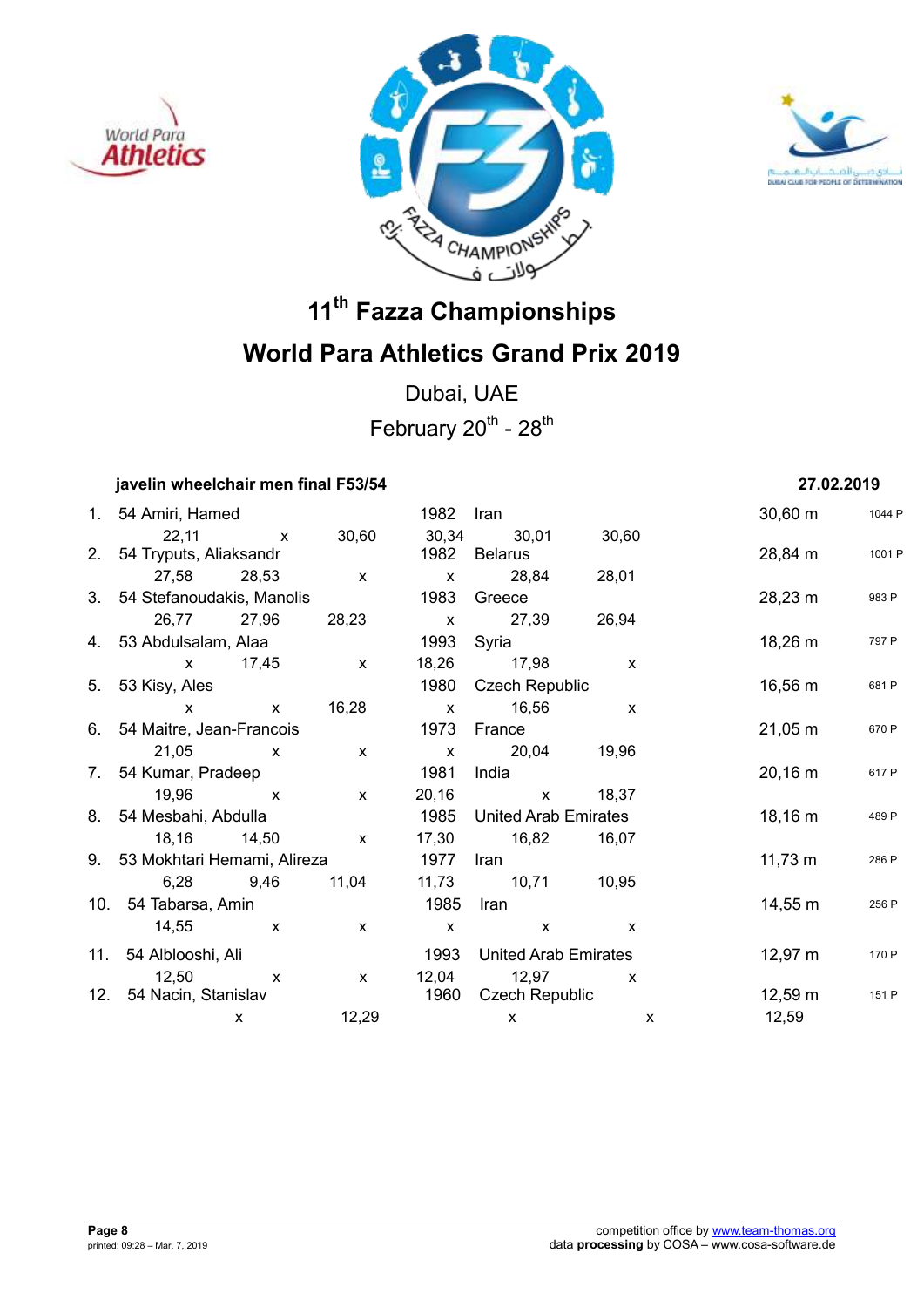





Dubai, UAE February  $20^{th}$  -  $28^{th}$ 

## **club 397g men final F51 27.02.2019**

|    | 1. 51 Kureja, Marian      |       |       | 1980  | Slovakia     |       | 27,37 m           |
|----|---------------------------|-------|-------|-------|--------------|-------|-------------------|
|    | 24,96                     | 27.37 | 24.48 | 25.60 | 26,04        | 26,53 |                   |
|    | 2. 51 Rezouani, Walid     |       |       | 1989  | Algeria      |       | 26,17 m           |
|    | x                         | 25.58 | 24,91 | 25.71 | 26.17        | 23.84 |                   |
| 3. | 51 Alharthi, Radhi        |       |       | 1992  | Saudi Arabia |       | $22,53 \text{ m}$ |
|    | 20.63                     | 20.85 | 21,87 | 22.42 | 21.48        | 22.53 |                   |
|    | 4. 51 Alzuwehri, Abdullah |       |       | 2000  | Saudi Arabia |       | $13,02 \; m$      |
|    | x                         | 10.75 | 12,82 | X     | 10.72        | 13.02 |                   |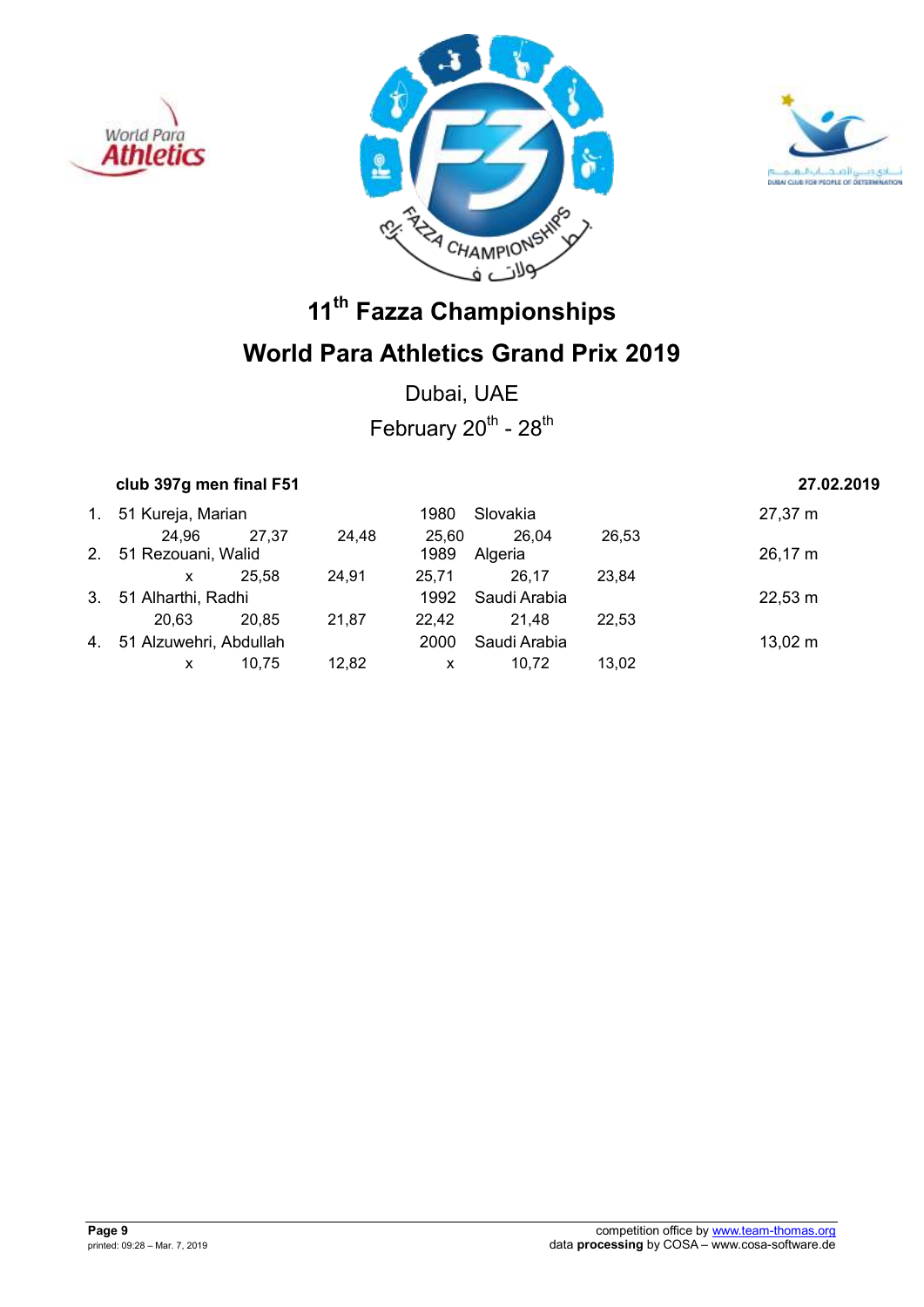





## **World Para Athletics Grand Prix 2019**

Dubai, UAE February  $20^{th}$  -  $28^{th}$ 

### **400 m women final T12/13 27.02.2019**

## 1. 13 Munga, Monica 1999 Zambia 1:08,40min. 222 P. 2. 13 Banda, Taonere 1996 Malawi 1:11,54min. 106 P. 3. 12 Taolo, Seneo Poloko 1999 Botswana 1:21,04min. 4 P.

### **400 m women final T20 27.02.2019**

| 1. 20 Toyama, Aimi       | 1998 | Japan     | 1:01,42min.    |
|--------------------------|------|-----------|----------------|
| 2. 20 Kaising, Orawan    | 2002 | Thailand  | $1:02,04$ min. |
| 3. 20 Ydstrom, Stephanie | 1992 | Sweden    | 1:03,90min.    |
| 4. 20 Furuya, Anju       | 1995 | Japan     | 1:04,68min.    |
| 5. 20 Telvave, Ashley    | 2000 | Mauritius | $1:11,81$ min. |
| 6. 20 Charuswat, Sukunya | 1999 | Thailand  | $1:12,60$ min. |
| . 20 Tse, Choi Yuk       | 1999 | Hong Kong | <b>DNS</b>     |

### **400 m women final T37/38/46 27.02.2019**

| 1.38 Ave, Lindy         | 1998 Germany  | 1:04,85min.             | 855 P. |
|-------------------------|---------------|-------------------------|--------|
| 2. 38 Takamatsu, Yuka   | 1993 Japan    | 1:07,61min. 723 P.      |        |
| 3. 37 Zamly Ali, Dina   | 1994 Egypt    | $1:11,58$ min. 611 P.   |        |
| 4.46 Gagun, Pagjiraporn | 1991 Thailand | 1:05.40min.             | 548 P. |
| 5. 37 Foerder, Isabelle | 1979 Germany  | $1:20,25$ min. $196$ P. |        |

### **5000 m wheelchair women final T54 27.02.2019**

| 1.53 de Rozario, Madison | 1993 Australia   | 12:09,48min. |
|--------------------------|------------------|--------------|
| 2.54 Eachus, Patricia    | 1989 Switzerland | 12:28,34min. |

### **shot put women final F11/12/44 27.02.2019**

### **Page 10** competition office by www.team-thomas.org<br>
printed: 09:28 – Mar. 7, 2019<br>
data **processing** by COSA – www.cosa-software.de data **processing** by COSA – www.cosa-software.de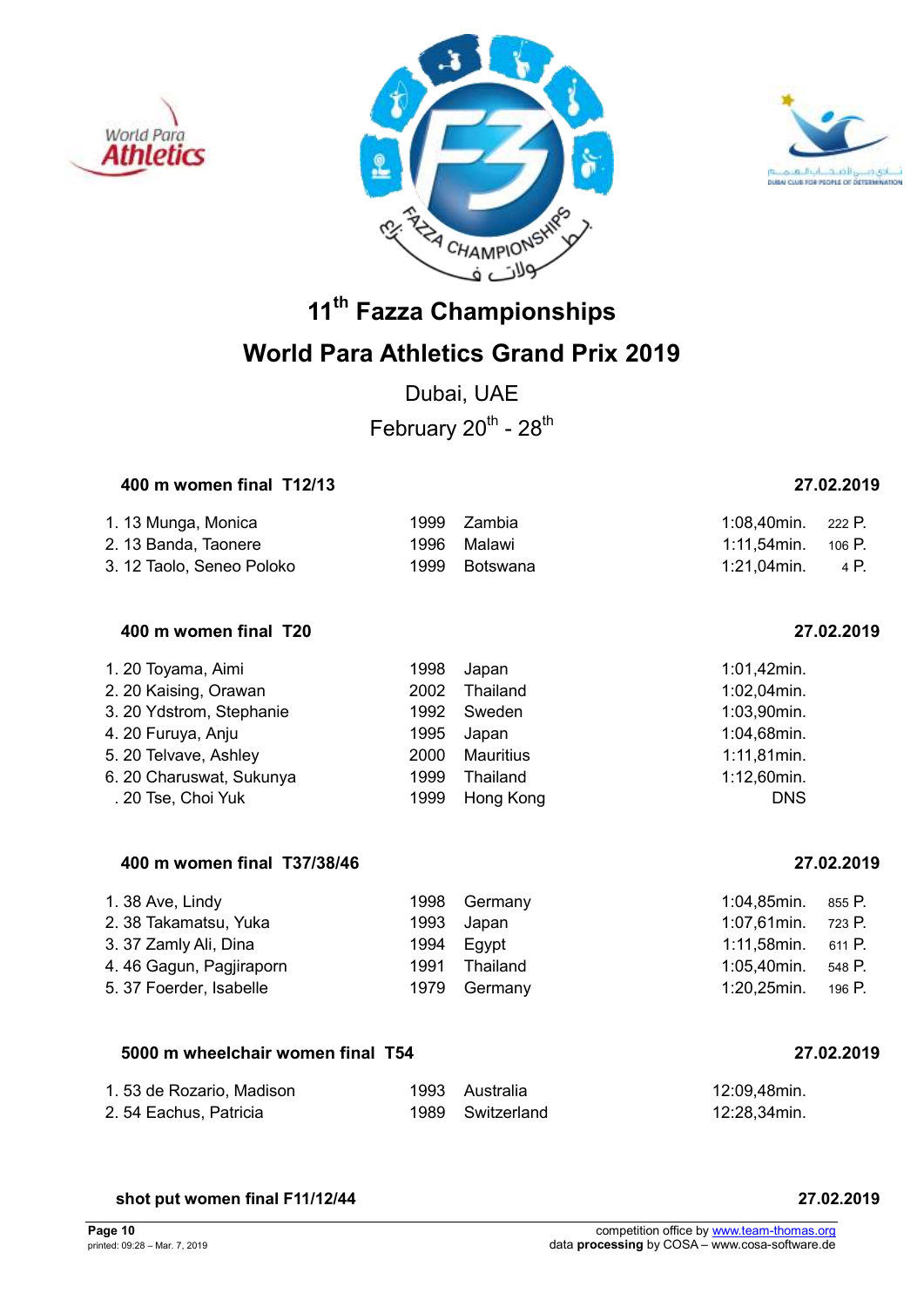





## **World Para Athletics Grand Prix 2019**

Dubai, UAE

February  $20^{th}$  -  $28^{th}$ 

| 1. | 12 VALENZUELA ALVAREZ, REBECA |       |       | 1992          | Mexico           |       | $13,15 \; m$     | 968 P |
|----|-------------------------------|-------|-------|---------------|------------------|-------|------------------|-------|
| 2. | 12.52<br>12 Eder, Natalija    | 12,96 | 13,03 | 13.15<br>1980 | 13.08<br>Austria | 13.14 | 10,48 m          | 703 P |
|    | x                             | 9.40  | 9.98  | 10.19         | 10.48            | 9.22  |                  |       |
| 3. | 44 Nesse, Ida                 |       |       | 1992          | Norway           |       | $9,59 \; m$      | 622 P |
|    | 8.38                          | 8.94  | 8.51  | 8.99          | 9,38             | 9.59  |                  |       |
| 4. | 44 Khotlele, Litsitso         |       |       | 1984          | Lesotho          |       | $7,17 \; m$      | 257 P |
|    | 6.56                          | 7.04  | 7.15  | 6.97          | 7.04             | 7.17  |                  |       |
| 5. | 11 Taizhanova, Ainur          |       |       | 1986          | Kazakhstan       |       | $7.11 \text{ m}$ | 155 P |
|    | 6,71                          | X     | 7,11  | x             | 6.86             | 7.11  |                  |       |

New American Record by Alvarez Venezuela, MEX

|             | discus women final F37 |              |       |       |                       |       | 27.02.2019 |
|-------------|------------------------|--------------|-------|-------|-----------------------|-------|------------|
| $1_{\cdot}$ | 37 Datinska, Eva       |              |       | 1986  | <b>Czech Republic</b> |       | 26,42 m    |
|             | x                      | 26,42        | X     | X     | X                     | 25,83 |            |
| 2.          | 37 Idris, Umi Syuhadah |              |       | 1991  | Malaysia              |       | 22,00 m    |
|             | 21.04                  | 20,74        | 19,22 | X     | 21,29                 | 22,00 |            |
| $3_{-}$     | 37 Alkalaib, Zahra     |              |       | 1987  | <b>Bahrain</b>        |       | 16,58 m    |
|             | 15.89                  | 15.70        | 16.39 | 16,58 | x                     | 15,31 |            |
| 4.          | 37 Hitekalute, Martha  |              |       | 1998  | Namibia               |       | 14,80 m    |
|             | 11,38                  | $\mathsf{x}$ | 11,24 | 14,80 | 11.56                 | 13,11 |            |
| 5.          | 37 Alahmari, Amal      |              |       | 1977  | Saudi Arabia          |       | 8,94 m     |
|             | x                      | 7,26         | 7,77  | 8,94  | 8,59                  | 8.76  |            |